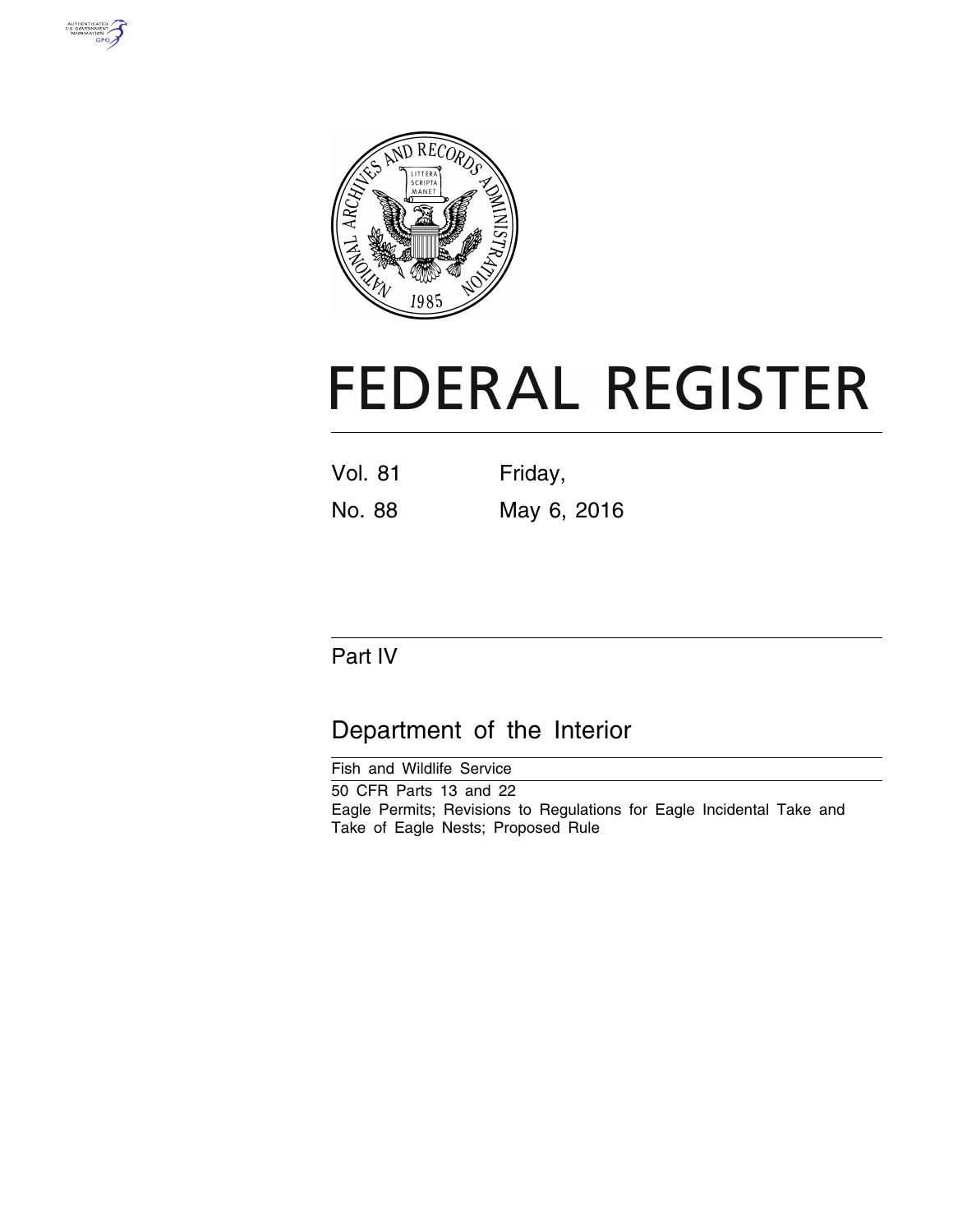#### **DEPARTMENT OF THE INTERIOR**

#### **Fish and Wildlife Service**

#### **50 CFR Parts 13 and 22**

**[Docket No. FWS–R9–MB–2011–0094; FF09M20300–167–FXMB123109EAGLE]** 

#### **RIN 1018–AY30**

#### **Eagle Permits; Revisions to Regulations for Eagle Incidental Take and Take of Eagle Nests**

**AGENCY:** Fish and Wildlife Service, Interior.

#### **ACTION:** Proposed rule.

**SUMMARY:** We, the U.S. Fish and Wildlife Service, propose revisions to the eagle nonpurposeful take permit regulations and eagle nest take regulations that we promulgated in 2009. Proposed revisions include the following: Changes to permit issuance criteria and duration; definitions; compensatory mitigation standards; criteria for eagle nest removal permits; permit application requirements; and fees. The revisions are intended to add clarity to the eagle permit regulations, improve their implementation, and increase compliance, while providing strong protection for eagles.

**DATES:** You may submit comments on the proposed rule until July 5, 2016. The Environmental Protection Agency will soon publish a notice in the **Federal Register** with information on the deadline for submitting comments on the draft programmatic environmental impact statement. Comments on the information collection aspects of this rule must be received on or before June 6, 2016.

**ADDRESSES:** *Document Availability:* A draft programmatic environmental impact statement (DPEIS) has been prepared in conjunction with preparation of this proposed rule. Both the proposed rule and the DPEIS are available at *[http://www.fws.gov/birds/](http://www.fws.gov/birds/management/managed-species/eagle-management.php) [management/managed-species/eagle](http://www.fws.gov/birds/management/managed-species/eagle-management.php)[management.php](http://www.fws.gov/birds/management/managed-species/eagle-management.php)* and also at *[www.regulations.gov](http://www.regulations.gov)* at Docket No. FWS–R9–MB–2011–0094.

*Comments on the Proposed Rule and DPEIS:* You may submit comments by one of the following methods:

(1) *Electronically:* Go to the Federal eRulemaking Portal: *[http://](http://www.regulations.gov) [www.regulations.gov.](http://www.regulations.gov)* In the Search box, enter FWS–R9–MB–2011–0094, which is the docket number for this rulemaking. Then click on the Search button. On the resulting page, you may submit a comment by clicking on ''Comment Now!''

(2) *By hard copy:* Submit by U.S. mail or hand-delivery to: Public Comments

Processing, Attn: FWS–R9–MB–2011– 0094; Division of Policy, Performance, and Management Programs; U.S. Fish and Wildlife Service, MS: BPHC; 5275 Leesburg Pike, Falls Church, VA 22041– 3803.

*Comments on the Information Collection Aspects of the Proposed Rule:*  You may review the Information Collection Request online at *[http://](http://www.reginfo.gov) [www.reginfo.gov.](http://www.reginfo.gov)* Follow the instructions to review Department of the Interior collections under review by OMB. Send comments (identified by 1018–AY30) specific to the information collection aspects of this proposed rule to both the:

• Desk Officer for the Department of the Interior at OMB–OIRA at (202) 295– 5806 (fax) or *OIRA*\_*[Submission@](mailto:OIRA_Submission@omb.eop.gov) [omb.eop.gov](mailto:OIRA_Submission@omb.eop.gov)* (email); and

• Service Information Collection Clearance Officer; Division of Policy, Performance, and Management Programs; U.S. Fish and Wildlife Service, MS: BPHC; 5275 Leesburg Pike; Falls Church, VA 22041–3803 (mail); or *hope*\_*[grey@fws.gov](mailto:hope_grey@fws.gov)* (email).

See Public Comments under **SUPPLEMENTARY INFORMATION** for more information regarding submission of comments.

**FOR FURTHER INFORMATION CONTACT:**  Eliza Savage, 703–358–2329 or *[eliza](mailto:eliza_savage@fws.gov)*\_ *[savage@fws.gov.](mailto:eliza_savage@fws.gov)* 

#### **SUPPLEMENTARY INFORMATION:**

#### **Executive Summary**

The U.S. Fish and Wildlife Service proposes revisions to our regulations regarding the issuance of permits for certain activities involving eagles. We promulgated regulations covering authorization of nonpurposeful (incidental) take of eagles and take of eagle nests in 2009. Revisions to these permit regulations are needed to create a permitting framework that is more conducive to consistent administration by the Service and public compliance. Our goal is also to enhance protection of eagles throughout their ranges through implementation of avoidance and minimization of, and compensatory mitigation for, adverse impacts from otherwise lawful activities. The regulations are primarily codified in part 22 of title 50 of the Code of Federal Regulations.

The Service proposes a modified definition of the Eagle Act's ''Preservation Standard,'' which requires that permitted take be compatible with the preservation of eagles. We also propose to remove the distinction between standard and programmatic permits, codify standardized mitigation requirements

that comport with the Service's draft mitigation policy, and extend the maximum permit duration for eagle incidental take permits (50 CFR 22.26). These proposed regulations also present a number of additional revisions to the eagle incidental take and eagle nest take regulations at 50 CFR 22.27, as well as revisions to the permit fee schedule at 50 CFR 13.11; new and revised definitions in 50 CFR 22.3; revisions to 50 CFR 22.25 (permits for golden eagle nest take for resource development and recovery operations) for consistency with the § 22.27 nest take permits; and two provisions that apply to all eagle permit types (50 CFR 22.4 and 22.11).

#### **Background**

The Bald and Golden Eagle Protection Act (Eagle Act or BGEPA) (16 U.S.C. 668–668d) prohibits take of bald eagles and golden eagles except pursuant to Federal regulations. The Eagle Act allows the Secretary of the Interior to issue regulations to authorize the ''taking'' of eagles for various purposes, including the protection of ''other interests in any particular locality'' (16 U.S.C. 668a). In 2009, the Service promulgated regulations at 50 CFR part 22 that established two new permit types for take of eagles and eagle nests (50 FR 46836, September 11, 2009) (Eagle Permit Rule). One permit authorizes, under limited circumstances, the take (removal, relocation, or destruction) of eagle nests (50 CFR 22.27). The other permit type authorizes nonpurposeful take (disturbance, injury, or killing) of eagles (50 CFR 22.26) where the take is incidental to an otherwise lawful activity. These regulations currently provide for standard permits, which authorize individual instances of take that cannot practicably be avoided, and programmatic permits, which authorize recurring take that is unavoidable even after implementation of advanced conservation practices.

The Eagle Act requires the Service to determine that any take of eagles the Service authorizes is ''compatible with the preservation of bald eagles or golden eagles.'' We refer to this clause as the Eagle Act preservation standard. The preservation standard underpins the Service's management objectives for eagles. In the preamble to the final 2009 regulations for eagle nonpurposeful take permits, and in the final environmental assessment (FEA) of the regulations, the Service defined the preservation standard to mean ''consistent with the goal of maintaining stable or increasing breeding populations'' (74 FR 46838, September 11, 2009).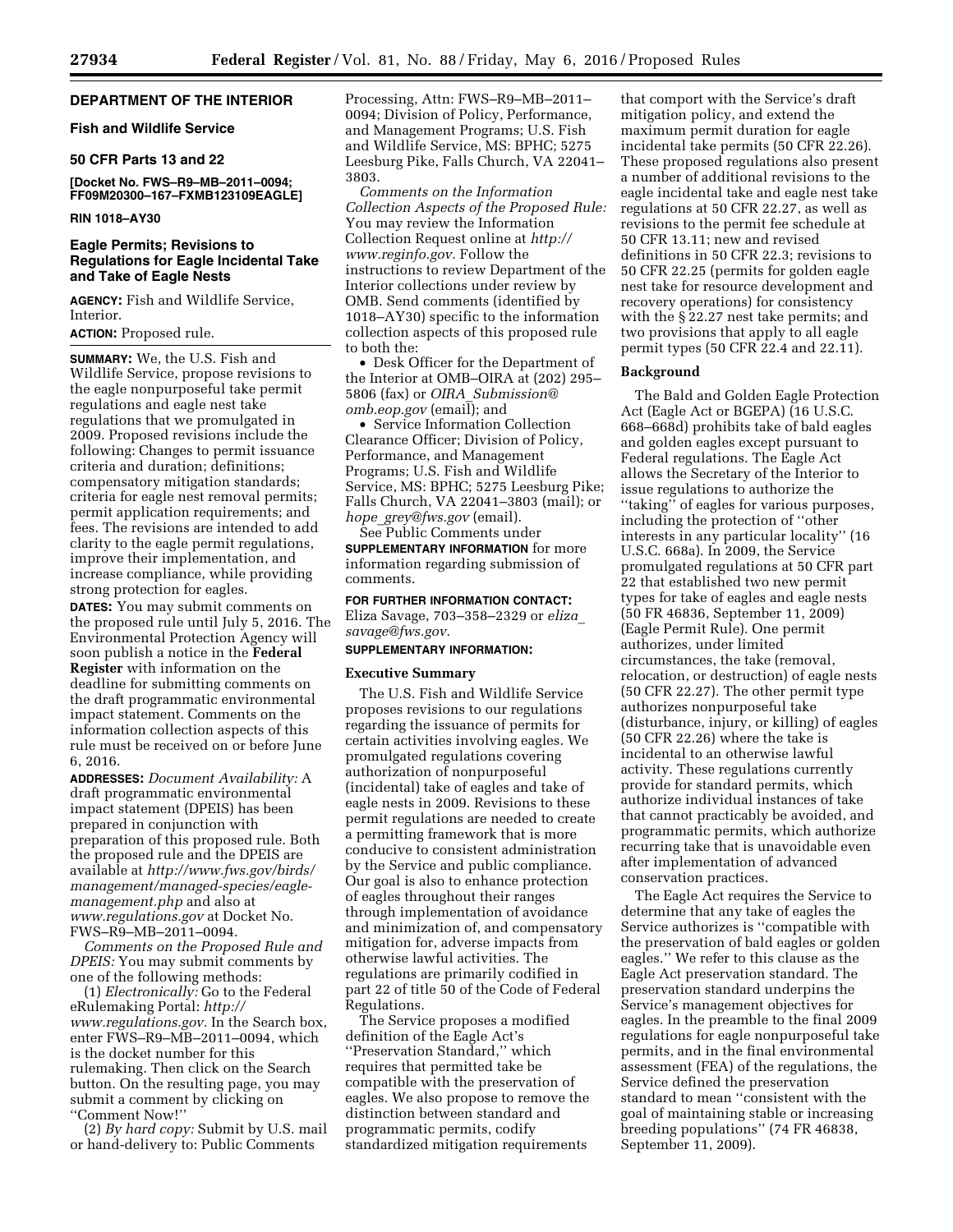On April 13, 2012, the Service initiated two additional rulemakings: (1) A proposed rule to extend the maximum permit tenure for programmatic eagle nonpurposeful take permit regulations from 5 to 30 years, among other changes (''Duration Rule'') (77 FR 22267), and (2) an advance notice of proposed rulemaking (ANPR) soliciting input on all aspects of those eagle nonpurposeful take regulations (77 FR 22278).

The ANPR highlighted three main issues for public comment: Our overall eagle population management objectives; compensatory mitigation required under permits; and the nonpurposeful take programmatic permit issuance criteria. As a next step, the Service issued a notice of intent to prepare an environmental assessment (EA) or environmental impact statement (EIS) pursuant to the National Environmental Policy Act (NEPA) (42 U.S.C. 4321 *et seq.*) (79 FR 35564, June 23, 2014). The Service then held five public scoping meetings between July 22 and August 7, 2014.

The Duration Rule was finalized on December 9, 2013 (78 FR 73704). However, it was the subject of a legal challenge, and on August 11, 2015, the U.S. District Court for the Northern District of California vacated the provisions that extended the maximum programmatic permit tenure to 30 years. *Shearwater* v. *Ashe,* No. CV02830–LHK (N.D. Cal., Aug. 11, 2015). The court held that the Service should have prepared an EA or EIS rather than apply a categorical exclusion under NEPA. The effect of the ruling was to return the maximum programmatic permit term to 5 years.

The Service has prepared a draft programmatic environmental impact statement (DPEIS) to analyze eagle management objectives and these proposed revisions to the 2009 eagle permit regulations. The draft DPEIS is available on the Service's Web site at: *[http://www.fws.gov/birds/management/](http://www.fws.gov/birds/management/managed-species/eagle-management.php) [managed-species/eagle](http://www.fws.gov/birds/management/managed-species/eagle-management.php)[management.php](http://www.fws.gov/birds/management/managed-species/eagle-management.php)* and also at: *[www.regulations.gov](http://www.regulations.gov)* at Docket No. FWS–R9–MB–2011–0094.

Bald eagle populations have continued to increase throughout the United States, increasing the potential need for permits for activities that may disturb, injure, or kill bald eagles. There has also been significant expansion within many sectors of the U.S. energy industry, particularly wind energy operations, and much more interest in permitting new long-term operations than was anticipated when the 2009 regulations were promulgated. At the same time, golden eagle populations are potentially declining, heightening the

challenge of permitting incidental take of this species for otherwise lawful activities. The 2009 permit regulations do not provide an optimal framework for authorizing incidental take under these circumstances. There is a general perception that the current permitting framework does not provide enough flexibility to issue eagle take permits in a timely manner. Indeed, few programmatic permits have been issued to date. When projects go forward without permit authorization, the opportunity to obtain benefits to eagles in the form of required conservation measures is lost and project operators put themselves at risk of violating the law.

Under the current management approach, established with the 2009 eagle permit regulations and FEA, permitted take of bald eagles is capped at 5 percent of estimated annual productivity (*i.e.,* successful reproduction) of the population. Because the Service lacked data in 2009 to show that golden eagle populations could sustain any additional unmitigated mortality, the Service set take limits for that species at zero. This decision has meant that any new authorized take of golden eagles must be at least equally offset by compensatory mitigation (specific conservation actions to replace or offset project-induced losses by reducing take elsewhere).

In the FEA for the 2009 regulations and in the preamble to those regulations, the Service adopted a policy of not issuing take permits for golden eagles east of the 100th meridian. At the time, the Service determined there were not sufficient data to ensure that golden eagle populations were stable or increasing such that permitting take would not result in a decline in breeding pairs in this region. However, after further analysis, the Service has determined that some take can be permitted with implementation of offsetting mitigation. Rather than providing an increased level of protection for golden eagles, this policy has meant that activities that take golden eagles in the east continue to proliferate without implementation of conservation measures and mitigation to address impacts to golden eagles that would be required as the result of the permitting process.

Since 2009, Service and U.S. Geological Survey (USGS) scientists have undertaken considerable research and monitoring to improve the Service's ability to track compliance with eagle management objectives and reduce uncertainty. Of particular significance, the Service has updated population estimates for both species of eagle and

quantified uncertainty in those estimates. For the bald eagle, the Service now estimates substantially higher populations than was estimated in 2009, and allowable take limits will likely increase considerably across most of the country as a result (see further discussion below under Status of Eagle Populations).

For golden eagles, recent research indicates that the population in the coterminous western United States might be declining towards a lower equilibrium size. Additionally, the Service now has a much better understanding of the seasonal, annual, and age-related movement patterns of golden eagles. These data will be incorporated into an updated management framework.

In implementing the 2009 permit regulations, the Service has identified several provisions that could be improved for the benefit of both eagles and people, including the regulated community. One issue that has hampered efficient permit administration (of both eagle nonpurposeful take permits and eagle nest take permits) is the difficulty inherent in applying the standard that take must be reduced to the point where it is unavoidable, which the current regulations require for programmatic permits. Additionally, a lack of specificity in the regulations as to when compensatory mitigation is required can lead to inconsistencies in what is required of permittees.

The 5-year maximum duration for programmatic permits appears to be a primary factor discouraging many project proponents from seeking eagle take permits. Many activities that incidentally take eagles due to ongoing operations have lifetimes that far exceed 5 years. We need to issue permits that align better, both in duration and the scale of conservation measures, with the longer term duration of industrial activities, such as electricity distribution and energy production. Extending the maximum permit duration is consistent with other Federal permitting for development and infrastructure projects.

The Service undertook the 2012 ANPR, 2014 notice of intent and scoping meetings, and the DPEIS to improve the Service's permitting and conservation framework for eagles by addressing the problems noted above, among other issues. Moreover, since 2009, when the permits first became available, new developments, changing circumstances, and new information must be analyzed and incorporated into the Service's management objectives for eagles.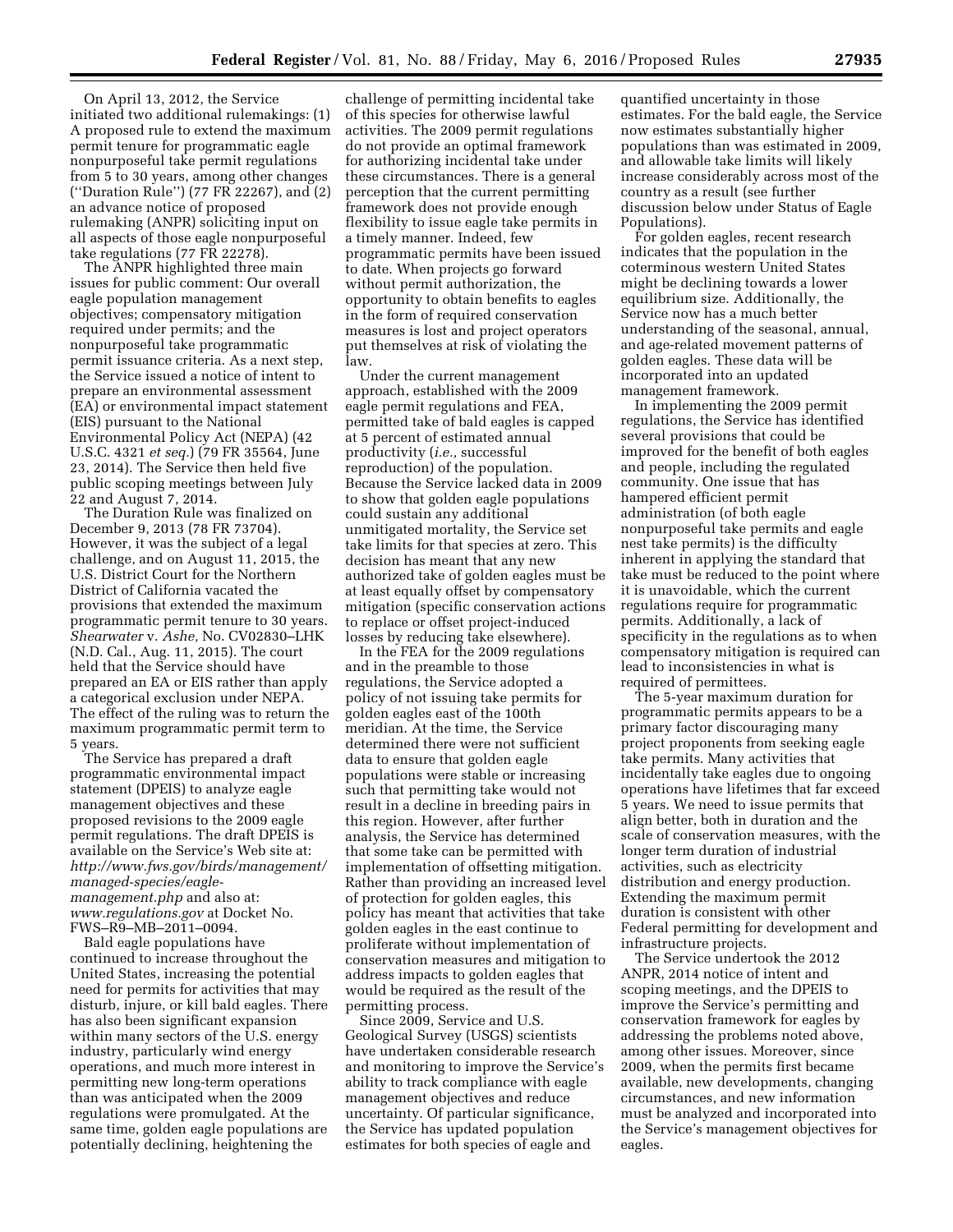#### *NEPA Scoping Process*

The purpose of scoping is to provide interested agencies, stakeholder organizations, Native American tribes, and the public an opportunity to provide comments regarding potentially significant environmental issues and the scope of the environmental analysis, including alternatives, and help to inform the eagle management program and the Service decision to prepare either an EA or an EIS. Service staff implementing the 2009 eagle permit regulations identified a number of priority issues for evaluation during this scoping process, including the following: Eagle population management objectives; programmatic permit conditions; compensatory mitigation; and criteria for nest removal permits.

Five public scoping meetings were held in Sacramento, Minneapolis, Albuquerque, Denver, and Washington, DC, between July 22, 2014, and August 7, 2014. Representatives from the Service were available to answer participants' questions and listen to their ideas and concerns. Approximately 213 people attended the meetings, and all were encouraged to submit written comments.

The Service also set up a Web site, *[http://www.eaglescoping.org,](http://www.eaglescoping.org)* to serve as a ''virtual meeting,'' where visitors could view the same information that was presented at the public meetings, including the overview video presentation and informational displays. Links to the Service email for public comments were included on the site.

We received a total of 536 comments during the public comment period. Upon removal of duplicates, there were a total of 517 unique comments, of which many included additional attachments (*e.g.,* scanned letters, one picture, and supporting documents). In addition to the comments received, two organizations provided spreadsheets with additional comments. First, the Friends of Blackwater provided a spreadsheet of 46 supporters of their comment. Secondly, the National Audubon Society provided a spreadsheet of 25,349 comments in support of their comment and 2,064 personalized comments. All comments were reviewed and considered.

#### *Status of Eagle Populations*

The Service is proposing to modify current management objectives for eagles established with the 2009 eagle permit regulations and FEA of the regulatory permitting system under the Eagle Act. Management objectives direct strategic management and monitoring

actions and, ultimately, determine what level of permitted eagle take can be allowed. The Service recently completed a status report on bald and golden eagles: ''Bald and Golden Eagles: Status, trends, and estimation of sustainable take rates in the United States'' (''Status Report'') (USFWS, 2016). The Status Report is available at: *[http://www.fws.gov/birds/management/](http://www.fws.gov/birds/management/managed-species/eagle-management.php) [managed-species/eagle](http://www.fws.gov/birds/management/managed-species/eagle-management.php)[management.php.](http://www.fws.gov/birds/management/managed-species/eagle-management.php)* It estimates population sizes, productivity, and survival rates for both species; irdsanalyzes the effects of unauthorized take of golden eagles; provides recommended take limits for both species and metrics for converting take in the form of disturbance to debits from the take limits; analyzes the cumulative effects of permitting take of up to 5% of local area populations (the population in the vicinity of a particular project or activity); and recommends a schedule of population surveys to regularly update population size estimates for both species. The Status Report is essentially a compilation of the most current research on the population status and trends of bald and golden eagles and as such serves as the biological basis for the revised regulatory management framework we are proposing in these regulation revisions and the preferred alternative in the DPEIS. The following discussion pertaining to the status of bald and golden eagle populations summarizes some of the information provided and explained in more detail in the Status Report, available at *[http://](http://www.fws.gov/birds/management/managed-species/eagle-management.php)  [www.fws.gov/birds/management/](http://www.fws.gov/birds/management/managed-species/eagle-management.php) [managed-species/eagle](http://www.fws.gov/birds/management/managed-species/eagle-management.php)[management.php.](http://www.fws.gov/birds/management/managed-species/eagle-management.php)* 

The Service has estimated the population size for the bald eagle in the coterminous United States using a population model in conjunction with estimates of the number of occupied nesting territories in 2009. That population size estimate is 72,434, and when combined with a previous estimate of population size for Alaska (70,544) is 143,000. We derive our conservative estimate for the population size by using the 20th quantile of the population size estimate distribution (the 20th quantile is the point on the probability distribution where there is only a 20% chance of the estimate being lower than the true population size). The 20th quantile represented 126,000 bald eagles for the United States in 2009. This number represents an increase from our population size estimate for the coterminous United States in 2007 (the year data were gathered to support delisting under the Endangered Species Act), which was

69,000. We attribute the difference to improved monitoring and estimation efforts, as well as increases in bald eagle numbers. Both the population model and Breeding Bird Survey (BBS) estimates indicate bald eagle populations are continuing to increase throughout the coterminous United States.

We estimated future bald eagle populations using a conservative assumption that the number of suitable bald eagle nesting territories will not increase above the 2009 estimate. Given limitations of the data on Alaskan eagles and evidence from the BBS that bald eagle populations are growing more slowly there, we did not model projections for Alaska and assumed that Alaska's bald eagle population will remain stable (though demographic rates suggested continued growth is possible). With these constraints, our model forecasts that the number of bald eagles in the coterminous United States outside the Southwest will continue to increase until populations reach an equilibrium at about 228,000 (20th quantile = 197,000) individuals. The model predicts that bald eagles in the Southwest will also continue to increase from the 2009 population estimate of 650 until reaching an equilibrium at about 1,800 (20th quantile = 1,400) individuals. Again, these numbers are based on assumptions that underlying demographic rates and other environmental factors remain unchanged, and the predictions do not take into account forecasted changes in climate nor how such changes may affect bald eagle population vital rates and population size. These projections also assume food and other factors will not become limiting.

We estimated the total population size for the golden eagle in the coterminous United States and Alaska was 39,000 (20th quantile = 34,000) in 2009 and 40,000 (20th quantile = 34,000) in 2014. However, although the golden eagle population trend estimate based on current surveys was stable, an estimate from a population model similar to that used for the bald eagle suggested the population in the western United States might be declining towards a lower equilibrium size of about 26,000 individuals.

Using unbiased cause-of-mortality data for a sample of 386 satellite-tagged golden eagles in the period 1997–2013, the Service estimated contemporary agespecific survival rates with and without current levels of anthropogenic mortality. Anthropogenic factors were responsible for about 56% of satellitetagged golden eagle mortality, with the highest rates of anthropogenic mortality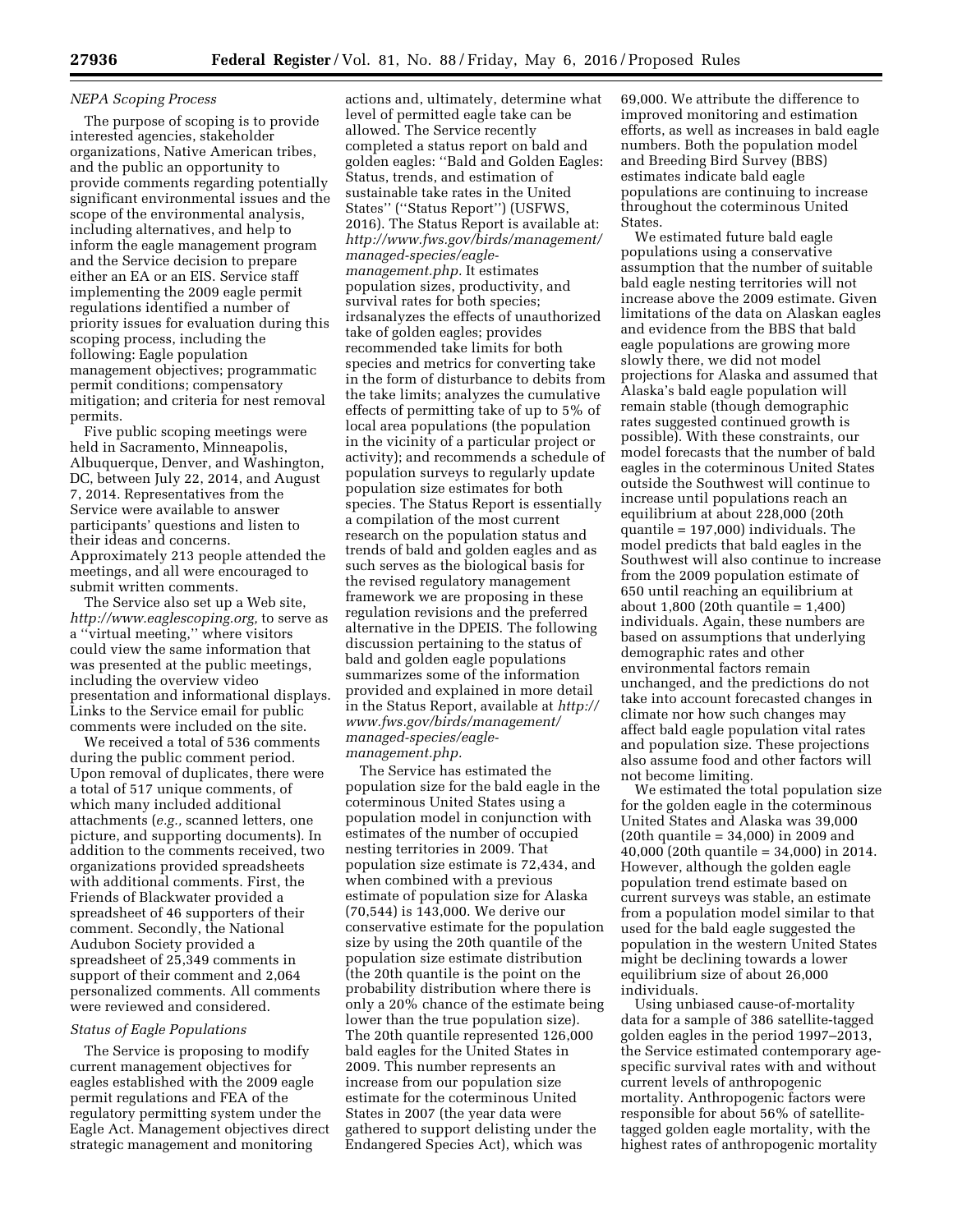among adults (63%). We estimated the maximum rate of population growth for the golden eagle in the coterminous United States in the absence of existing anthropogenic mortality was 10.9% (20th quantile = 9.7%). Sustainable take under these conditions is 2,000 individuals (20th quantile = 1,600). The available information suggests ongoing levels of human-caused mortality likely exceed this value, perhaps considerably. This information supports the finding from the population model that golden eagle populations may be declining to a new, lower level.

For much more detailed information about the current population status and trends, see the Status Report available at: *[http://www.fws.gov/birds/](http://www.fws.gov/birds/management/managed-species/eagle-management.php) [management/managed-species/eagle](http://www.fws.gov/birds/management/managed-species/eagle-management.php)[management.php.](http://www.fws.gov/birds/management/managed-species/eagle-management.php)* 

#### **Description of the Rulemaking**

#### *Preservation Standard*

The Eagle Act requires that any authorized take of eagles be ''compatible with the preservation'' of bald eagles and golden eagles. We defined this preservation standard in the preamble to the 2009 regulations to mean ''consistent with the goal of maintaining stable or increasing breeding populations.'' The Service now proposes to modify that standard and incorporate it into the regulations to mean ''consistent with the goals of maintaining stable or increasing breeding populations in all eagle management units and persistence of local populations throughout the geographic range of both species.'' The timeframe the Service used for modeling and assessing eagle population demographics is over the next 100 years (at least eight generations) for both eagle species relative to the 2009 baseline. This objective is consistent with Presidential, Department of the Interior, and Fish and Wildlife Service mitigation policies that aim to achieve a net benefit, or at a minimum, no net loss, of natural resources. (See the Service's mitigation policy (501 FW 2), Secretary's Order 3330, entitled ''Improving Mitigation Policies and Practices of the Department of the Interior'' (October 31, 2013), the Departmental Manual Chapter on Implementing Mitigation at the Landscape-scale (600 DM 6 (October 23, 2015)), and the Presidential Memorandum on Mitigating Impacts on Natural Resources from Development and Encouraging Related Private Investment (November 3, 2015)).

The Service considered adoption of a purely qualitative preservation standard such as ''to not meaningfully impair the

bald or golden eagle's continued existence.'' However, a qualitative approach alone contains no standards for assessment, which could lead to inconsistent implementation between Service regions. Inconsistent implementation across Regions is a bigger concern with eagles than for many ESA-listed species because the range of both bald and golden eagles extends throughout the continental United States. Additional drawbacks to adopting a qualitative approach are that it is less compatible with formal adaptive management and does not provide a mechanism to assess cumulative impacts. Also, considerable quantitative information is available on eagle populations unlike many ESAlisted species, and to ignore these data or to independently reassess them for each permit is inconsistent with the Service's commitment to use the best available information and practice the best science. For these reasons, the Service has elected not to adopt a qualitative preservation standard.

We propose to largely retain the quantitative approach we have used since 2009 because it is explicit, allows less room for interpretation, and can be consistently implemented across the country and across the types of activities that require permits. Our proposed approach, including the underlying population model, is consistent with other wildlife management programs, including the North American Waterfowl Management Plan and management of marine mammals under the Marine Mammal Protection Act.

Our proposed modified preservation standard—''consistent with the goals of maintaining stable or increasing breeding populations in all eagle management units, and persistence of local populations throughout the geographic range of both species'' seeks to ensure the persistence of bald and golden eagle populations over the long term with sufficient distribution to be resilient and adaptable to environmental conditions, stressors, and likely future altered environments. To implement that objective in a consistent, analytical, scientifically supportable manner, these key terms mean: ''Population'' means eagle management unit (EMU); ''persist'' means stable with 2009 as the baseline; ''long-term'' means 100 years; and ''sufficient distribution'' means avoiding the extirpation of local area populations (LAPs) by limiting Service-authorized take rates to less than or equal to 5% of each LAP (see discussion below). We have estimated that an EMU population that meets these criteria has an approximately 50%

(in the liberal DPEIS alternatives) or 80% (in the conservative DPEIS alternatives) likelihood of being ''resilient and adaptable to environmental conditions and stressors and likely future environments'' under the take rates analyzed, and assuming other conditions remain as they were over the time period the biological data used in the models were gathered.

The above criteria are used to populate national-, EMU-, and LAPscale population models that allow the Service to determine take limits that are compatible with the preservation of eagles in this rule and associated DPEIS. In defining the eagle preservation standard in this way, and analyzing the effects of take within those take limits in the DPEIS, the analytical burden for each permit decision is greatly reduced, allowing the Service to make informed permitting decisions at an expedited rate.

The regulation revisions we are proposing are based on the amended definition of the preservation standard and the adoption of a relatively conservative approach to estimating population values and sustainable take rates based on the best available data and the Service's level of risk tolerance in the face of uncertainty. This relatively conservative approach is described below, and also in much more detail, along with alternative approaches and the scientific and technical information that underpins their analyses in the Status Report and the draft DPEIS.

We estimate there are about 143,000 bald eagles in the United States (including Alaska), and that populations continue to increase. Given their continued population growth above the 2009 baseline, there is considerable capacity to sustain take of bald eagles. Under our proposed management approach, the annual take limit would be 4,200 bald eagles nationwide. This compares to a take limit of 1,103 established in 2009.

We estimate golden eagles currently number about 40,000 individuals in the United States (including Alaska), and populations have been relatively stable around that size since the mid-1960s. We estimate the carrying capacity of golden eagles nationwide to be 73,000. We also have data indicating that population size is limited by high levels of anthropogenic mortality (*i.e.,*  populations could be larger were it not for ongoing high levels of unpermitted take), and that adding additional mortality will likely cause populations to decline to a lower level. As a consequence, there is no opportunity for authorizing additional unmitigated take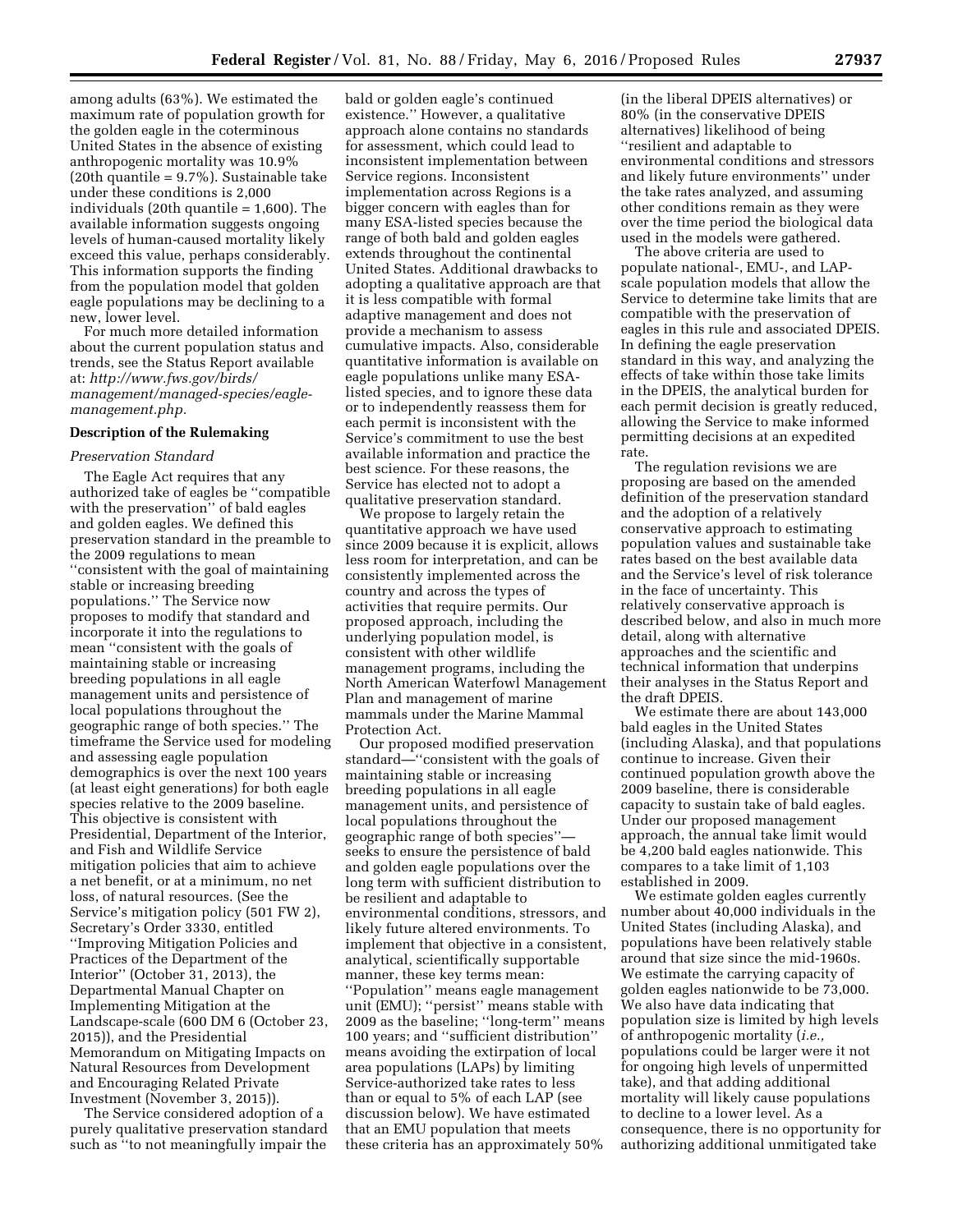of this species without changing the population objective to a level lower than the 2009 baseline. Under our proposed management framework, we would operate under the conservative assumption that there is no sustainable take, and take limits would be zero, without compensatory mitigation to offset the take. However, even using the median values, rather than the 20th quantile used in our preferred, conservative approach, take of golden eagles nationwide would still be set at zero, unless the take is offset by compensatory mitigation.

We are considering realigning EMUs to better reflect regional populations and migration patterns of both species. The Service and its partner agencies manage for migratory birds based on specific migratory route paths within North America (Atlantic, Mississippi, Central, and Pacific). Based on those route paths, State and Federal agencies developed the four administrative flyways that administer migratory bird resources. Both bald and golden eagles move over great distances seasonally and across years. There is a welldescribed annual seasonal migration of both species of eagles from northern regions southward in winter. An annual northward migration of bald eagles from southern regions is well-documented, and a similar northward migration of golden eagles that winter in southern regions has been recently discovered. The adoption of the administrative flyways as EMUs would better address geographic patterns of risk given the seasonal movement patterns of both species.

We propose to use the flyways as the EMUs for both species—with some modifications. Banding data recovery records indicate that banded eagles of both species were recovered more frequently in the same flyway EMU than in the same 2009 EMU. Given the relatively small size of the eastern golden eagle population and uncertainty about the distribution of that population across the two eastern flyways, we are proposing to combine the Mississippi and Atlantic Flyways into one management unit for golden eagles. For bald eagles, data indicate the Pacific Flyway should be split into three management units: Alaska, Pacific flyway north of 40 degrees N latitude to the Canadian border, and Pacific flyway south of 40 degrees N latitude to the Mexican border. See the draft DPEIS for maps of the current and proposed EMUs.

To monitor eagle populations in the future and assess whether different take thresholds are appropriate, our plan, assuming we have sufficient

appropriated funding, is to conduct surveys on a 6-year rotation: One set of paired summer–winter golden eagle surveys in the first and second and fourth and fifth years of each assessment period, and to conduct bald eagle surveys in years three and six.

Because the flyway management scale is larger than the EMUs currently in use, EMU take limits would also increase (for bald eagles; golden eagle take limits would be zero in all management units, unless offset), with the result that adoption of the flyways as EMUs could be less protective of eagle populations at more local scales. These proposed regulations include two provisions designed to increase protection of eagles at more local scales. First, as noted earlier, we propose to modify the preservation standard of the Eagle Act to include the goal of maintaining the persistence of local populations throughout the geographic range of both species. Also, we are proposing to codify this new definition in the regulations at 50 CFR 22.3. The definition would read: ''Compatible with the preservation of the bald eagle or the golden eagle'' means ''consistent with the goals of maintaining stable or increasing breeding populations in all eagle management units, and persistence of local populations throughout the geographic range of both species.''

In addition to codifying that modified definition for the preservation standard, these proposed regulations would also enhance protection of eagles at the local scale by incorporating a local area population (LAP) cumulative effects analysis into the permit issuance criteria. Currently, the LAP analysis is contained in a guidance document (Appendix F of the Eagle Conservation Plan Guidance, Module 1—Land-based Wind Energy (ECPG) (USFWS, 2013).

The LAP analysis involves compiling information on permitted anthropogenic mortality of eagles within a specified distance (derived from each eagle species' natal dispersal distance) of the permitted activities' boundary. If permitted eagle take exceeds 1% of the estimated population size of either species within the LAP area, additional take is of concern. If take exceeds 5% of the estimated population size within the LAP area, additional take is considered inadvisable unless the permitted activity will actually result in a lowering of take levels (*e.g.,* permitting a repowered wind project that, in its repowered form, will take fewer eagles than before repowering).

The numerical size of the LAP is derived by expanding estimated eagle density at the eagle management unit

scale, as set in the 2009 Final Environmental Assessment on the Eagle Take Rule, by the size of the LAP area. We acknowledge that this approach is somewhat simplistic for at least two reasons. First, as described previously, the eagle density estimates come from nesting or late-summer population surveys and do not account for seasonal influxes of eagles that occur through migration and dispersal. Second, this approach assumes that eagle density is uniform across the EMU, which is not the case. In most cases the first simplification leads to an underestimate of true density, particularly in core wintering areas during the non-breeding months, and as such serves as an added buffer against overharvest of local nesting eagles. Assuming uniform density leads to greater relative protection of areas with higher than average eagle density within an EMU, and less relative protection in areas of lower density. Ideally, over time and with better information on resource selection and factors accounting for variation in density, as well as improved knowledge of seasonal changes in eagle density and population-specific movement patterns, the LAP analysis can be improved to more realistically account for the true LAP impacted by projects under consideration. For now, however, LAP take thresholds allow the Service to authorize limited take of eagles while favoring eagle conservation in the face of the uncertainty.

Since publication of the ECPG, the Service has updated natal dispersal distances (the linear distance between a bird's location of origin and its first breeding or potential breeding location) for both eagle species that are used to calculate LAPs. Those distances are currently 86 miles for bald eagles or 109 miles for golden eagles. These could change if additional data indicate the need for adjustment. The LAP cumulative effects analysis is described in more detail in the Status Report.

Currently the LAP cumulative effects analysis is used as guidance. Under these proposed regulations, the LAP analysis would be required as part of our review of each permit application. In order to issue a permit we must find that cumulative authorized take does not exceed 5% of the LAP, or we must demonstrate why allowing take to exceed that limit is still compatible with the preservation of eagles. One situation where we may issue a permit that would result in authorized take above 5% of the LAP is if a project is already in operation and the permit conditions would result in a reduction of take or compensatory mitigation that offsets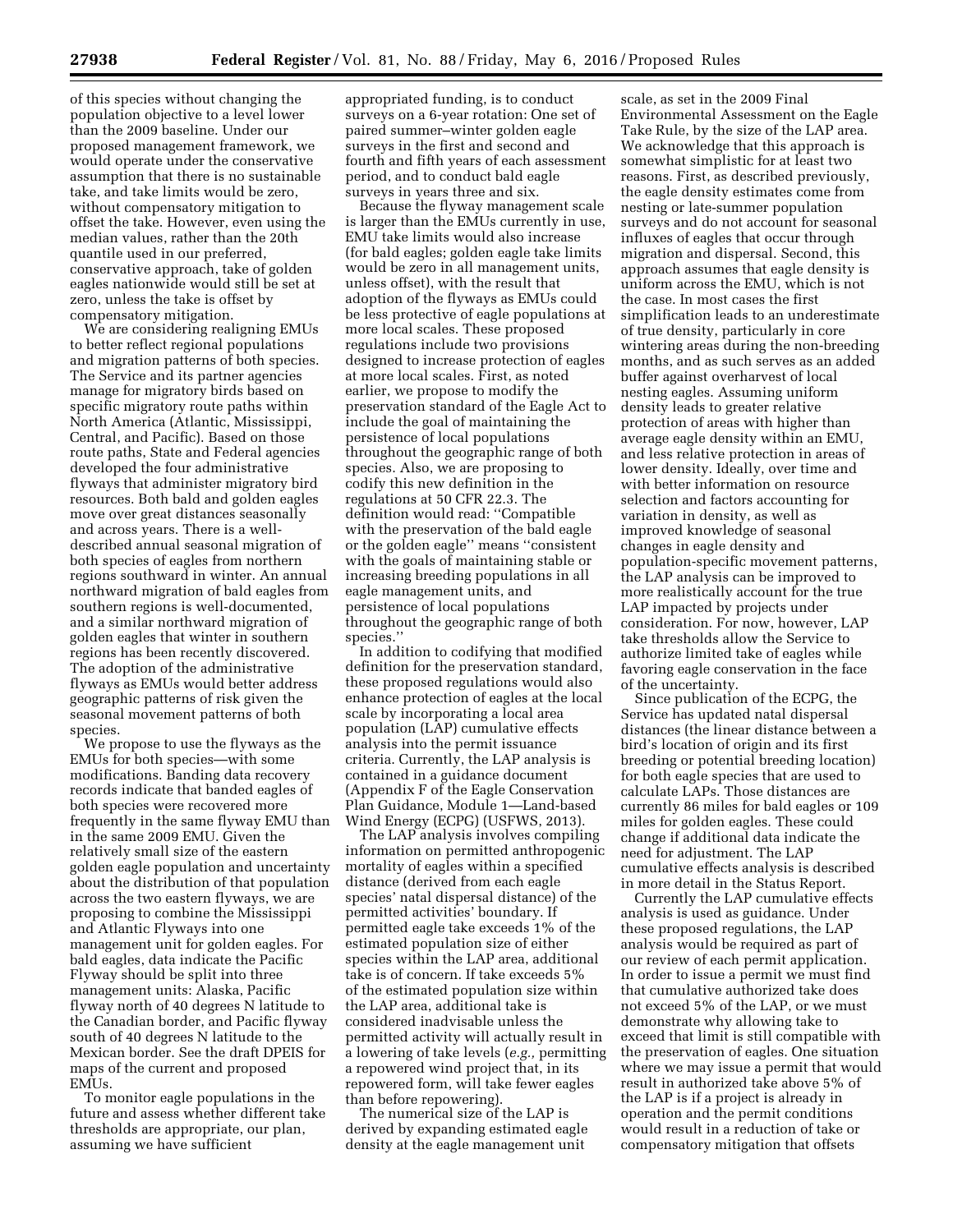impacts to eagles within the LAP. Unpermitted levels of eagle take within the LAP, if known, would also be considered in assessing the potential effects of the permit on the LAP.

Incorporation of the LAP 5% limit on authorized take into the regulations would facilitate individual permit decisions; instead of needing to evaluate under an independent NEPA analysis each project in the context of other authorized take within the LAP, along with the level of unauthorized take which is difficult or impossible to precisely determine—we will have already analyzed the effects of authorizing take of up to 5% of the LAP in the draft DPEIS for these proposed regulations, along with a qualitative analysis of unauthorized take, and determined that it is compatible with the preservation of eagles.

The primary aim of requiring this LAP analysis is to prevent significant declines in, or extirpation of, local nesting populations. However, there is also increasing evidence of a strong tendency in both species of eagle to return to non-breeding areas (wintering areas, migration routes, and staging areas) (McIntyre et al. 2008, Mojica et al. 2008). The LAP take limits also provide protection from permitting cumulatively high levels of take of these eagles that winter or migrate through the LAP area.

The take authorized within the LAP take limits is in addition to an average background rate of anthropogenic mortality (ongoing human-caused eagle mortality, most of which is not currently permitted.) For golden eagles, background anthropogenic mortality is about 10% (see the Status Report). Thus, total anthropogenic mortality for a LAP experiencing the maximum permitted take rate of 5% averages about 15%. We do not have similar mortality information for bald eagles. While we do not know exactly what level of unauthorized anthropogenic take of bald eagles is occurring, we are reasonably certain that the take we authorize for bald eagles would also be over and above a level of preexisting ongoing unpermitted take. The level of ongoing unauthorized take of bald eagles may be similar to that of golden eagles; however, bald eagles have a maximum potential growth rate about twice that of golden eagles and thus are more resilient to take. As part of the LAP analysis for both species, Service biologists would consider any available information on unpermitted take occurring within the LAP area; evidence of excessive unpermitted take would be taken into consideration in evaluating whether to issue the permit.

The Service considered developing specific eagle population size goals (other than the 2009 baseline) for each EMU and then using those targets to inform permit decisions within the EMUs. However, that approach is not feasible at this time given the technical and logistical complexities of working with State agencies and tribes to set population objectives at this scale within the timeframe of this action and the lack of fine-scale information on eagle populations that would be necessary.

#### *Nonpurposeful (Incidental) Take Permits (50 CFR 22.26)*

The Service proposes to change the name of what we have been calling ''nonpurposeful take permits'' to ''incidental take permits.'' Incidental take is what § 22.26 permits authorize. We originally called them ''nonpurposeful take'' permits in order to avoid confusion with incidental take permits issued under the ESA for threatened and endangered species. However, we believe the term ''nonpurposeful'' has also caused confusion because it is not a commonly used word. We now see advantage in using the term ''incidental'' because the meaning of that term is better understood. Moreover, now that this permit system is relatively well established, the potential for confusion with the ESA incidental take permit system is much reduced. The change in nomenclature does not in any way affect the circumstances and manner in which these permits will be issued.

We propose to reduce the types of incidental take permits we can issue under § 22.26 from two to one. There would no longer be separate categories for standard and programmatic permits. Having two separate categories has sometimes led to confusion. It is not always possible to distinguish between what should be authorized under a programmatic versus a standard permit. Also, the term ''programmatic'' in the sense we have been using it is sometimes misunderstood because it differs from how ''programmatic'' has been typically used in the regulatory arena. ''Programmatic'' in the more traditional sense means ''following or relating to a plan or program.'' While we anticipate sometimes issuing permits to cover the effects of multiple activities within a given program (such as a military installation), our experience so far is that the more complex requests for permits we have had to date have been for single, long-term activities that have the potential to periodically take one or more eagles over the life of the project. To reduce confusion, we are proposing

to eliminate the distinction between standard and programmatic permits. All § 22.26 permits would be simply ''eagle incidental take permits'' or just ''incidental take permits.''

Under the current (2009) regulations, the Service issues programmatic permits predicated on implementation of advanced conservation practices (ACPs) developed in coordination with the Service. ACPs are defined as scientifically supportable measures approved by the Service that represent the best available techniques to reduce eagle disturbance and ongoing mortalities to a level where remaining take is unavoidable (50 CFR 22.3).

In contrast, applicants for standard permits under the current regulations must reduce potential take to a level where it is ''*practicably* unavoidable'' (emphasis added). So, currently, programmatic permit applicants have a higher standard, at least theoretically. In reality, the term ''unavoidable'' is more ambiguous than it seems in theory; there is no clear distinction in practice between ''practicably unavoidable'' and ''unavoidable.'' We are proposing to apply the ''practicability standard'' to all § 22.26 permits.

We propose to revise the definition of ''practicable'' by adopting the definition from the Service's proposed mitigation policy (see 81 FR 12379, March 8, 2016), slightly modified for specific application to eagle permits. The new definition would read: ''available and capable of being done after taking into consideration existing technology, logistics, and cost in light of a mitigation measure's beneficial value to eagles and the activity's overall purpose, scope, and scale.'' This proposed revised definition captures the essential elements of the current definition, while promoting a consistent approach to how the Service applies compensatory mitigation requirements.

Because the concept of ACPs is based on reducing take to the point where it is unavoidable—versus ''practicably unavoidable''—and applied to the category of programmatic permits, these proposed regulations remove the requirement for ACPs. As discussed above, all permittees would be required to avoid and minimize impacts to eagles to the maximum degree practicable. Although the ACP requirement would be removed, the Service would require potential permittees to implement all practicable best management practices and other measures and practices that are reasonably likely to reduce eagle take. Permit applicants that cannot reduce or compensate for take to levels that are compatible with eagle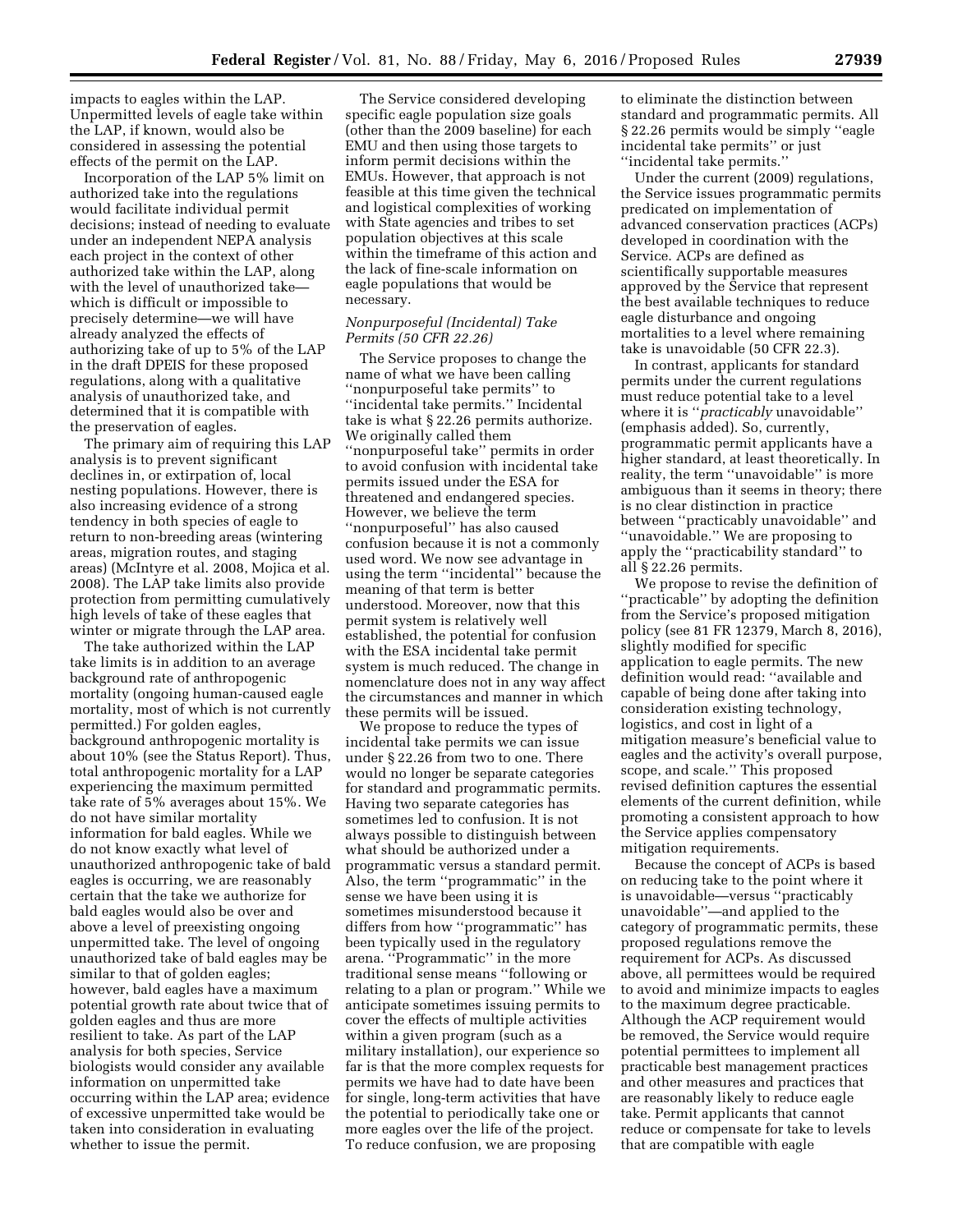preservation will not qualify for a permit.

We believe the 5-year maximum permit term for permits is unnecessarily burdensome for entities engaged in long-term actions that have the potential to incidentally take bald or golden eagles over the lifetime of the activity. It has had the unintended effect of discouraging proponents of long-term activities from applying for permits, despite the risk of violating the statute. With longer-term permits, the Service has the ability to build more effective adaptive management measures into the permit conditions. This approach would provide a degree of certainty to project proponents because they would have a greater understanding of what measures may be required to remain compliant with the terms and conditions of their permits in the future. This increased level of certainty allows companies to plan accordingly by allocating resources so they are available if needed to implement additional conservation measures to benefit eagles and maintain their permit coverage.

Although killing, injuring, and other forms of take of eagles are illegal without a permit, the Service cannot require any entity to apply for an eagle take permit (except under legal settlement agreements). Some project proponents build and operate without eagle take permits even in areas where they are likely to take eagles. When such building occurs, the opportunity to achieve avoidance, minimization, and other mitigation measures is lost. The Service believes that permitting longterm activities that are likely to incidentally take eagles, including working with project proponents to minimize the impacts and secure compensatory mitigation, is far better for eagle conservation than having companies avoid the permitting process altogether because they perceive the process as overly onerous.

Under these proposed regulations, the Service would evaluate each long-term permit at no more than 5-year intervals. These evaluations would reassess fatality rates, effectiveness of measures to reduce take, the appropriate level of compensatory mitigation, and eagle population status. Additional commitments with regard to conservation measures may be required of long-term permittees based on the 5 year permit evaluations. In 2013, when the maximum term of programmatic permits was extended from 5 to 30 years (a change subsequently vacated by court order in 2015), language was included in the regulations limiting additional conservation measures that could be required of the permittee to those

contemplated at the time the permit was issued. However, that language was based on the requirement that all programmatic permittees would be required to implement advanced conservation practices that reduce take to the point where it is unavoidable. Under this proposed rule, long-term permittees would be subject to the same criterion as holders of standard permits: They would be required to undertake all *practicable* measures to reduce take to the point where any remaining take is unavoidable. To ensure that eagles are adequately protected, based on the results of the 5-year evaluations, after negotiation with the permittee, the Service may require long-term permittees to undertake additional conservation measures other than those originally contemplated, if they are both practicable and reasonably likely to reduce risk to eagles based on the best scientific information available.

To recoup the cost of processing longer-term permits, which are generally complex due to the need to develop robust adaptive management measures, we propose to assess a \$36,000 permit application processing fee for eagle incidental take permits of 5 years duration or longer. The permit processing fee for 5-year programmatic permit applications is \$36,000 currently. A commercial applicant for an incidental take permit of a duration less than 5 years would pay a \$2,500 permit application processing fee, an increase from the current fee of \$1,000 for programmatic permits and \$500 for standard permits. The higher fee better reflects the costs of processing those permits. The amendment fee for those permits would increase from \$150 to \$500. The incidental take permit application processing fee for homeowners would remain \$500 and the amendment fee for those permits would also remain unchanged at \$150. The proposed higher fees for commercial entities would recover a larger portion of the actual cost to the Service, including technical assistance provided to the potential applicant by the Service prior to receiving the actual permit application package. Commercial entities have the opportunity to recoup the costs of doing business by passing those costs on to their customers. For homeowner permits, the fees would remain the same, even though Federal agencies are directed to recoup the full costs of processing permits. The reality is that many of the homeowners who justifiably need eagle permits would not be able to pay the actual full cost to the Service of providing technical

assistance to the homeowner and processing their permit applications.

We propose to assess a \$15,000 user fee called an Administration Fee every 5 years for long-term permits. This fee would cover the cost to the Service of conducting the 5-year evaluation and developing any appropriate modifications to the permit.

The Service has developed data standards, including protocols for preconstruction eagle surveys and a fatality prediction model for wind energy generation facilities. We propose to require that wind energy generation facility permittees use these models and protocols, which are contained in the Eagle Conservation Plan Guidance Module 1—Land-based Wind Energy (USFWS, 2013) (''ECPG''), available at: *[https://www.fws.gov/migratorybirds/](https://www.fws.gov/migratorybirds/pdf/management/eagleconservationplanguidance.pdf) [pdf/management/](https://www.fws.gov/migratorybirds/pdf/management/eagleconservationplanguidance.pdf)*

*[eagleconservationplanguidance.pdf.](https://www.fws.gov/migratorybirds/pdf/management/eagleconservationplanguidance.pdf)*  These standards include the steps described in ECPG Appendix B for siteassessment prior to siting projects; preconstruction survey requirements in ECPG Appendix C; and the fatality prediction model from ECPG Appendix D. We are proposing to incorporate these standards by reference in accordance with 1 CFR part 51. These standards will also be available in hard copy upon request from the agency contact listed above.

The requirement to conduct surveys, fatality predictions, and monitoring using Service-approved ECPG protocols for wind energy generation facilities, and potentially for other industries in the future, will result in more efficient permitting decisions by the Service. Submission of inadequate data, or data gathered using methods the Service cannot verify to be sound, has resulted in significant extra work and time from our staff to assess wind energy project impacts.

We recognize that the model recommended in the ECPG for predicting fatalities is considered by some to be overly simplistic in its current form. However, the use of standard protocols is an essential component of the Service's adaptive management process for the eagle permit program, which employs feedback loops between the initial survey data, the fatality prediction model, and the post-construction fatality estimates. Data from the latter process can be used to formally improve the fatality prediction model, thereby increasing the performance and complexity of the model as well as the Service's ability to accurately predict project impacts. If the Service's protocols are not followed, combining data from multiple projects is difficult if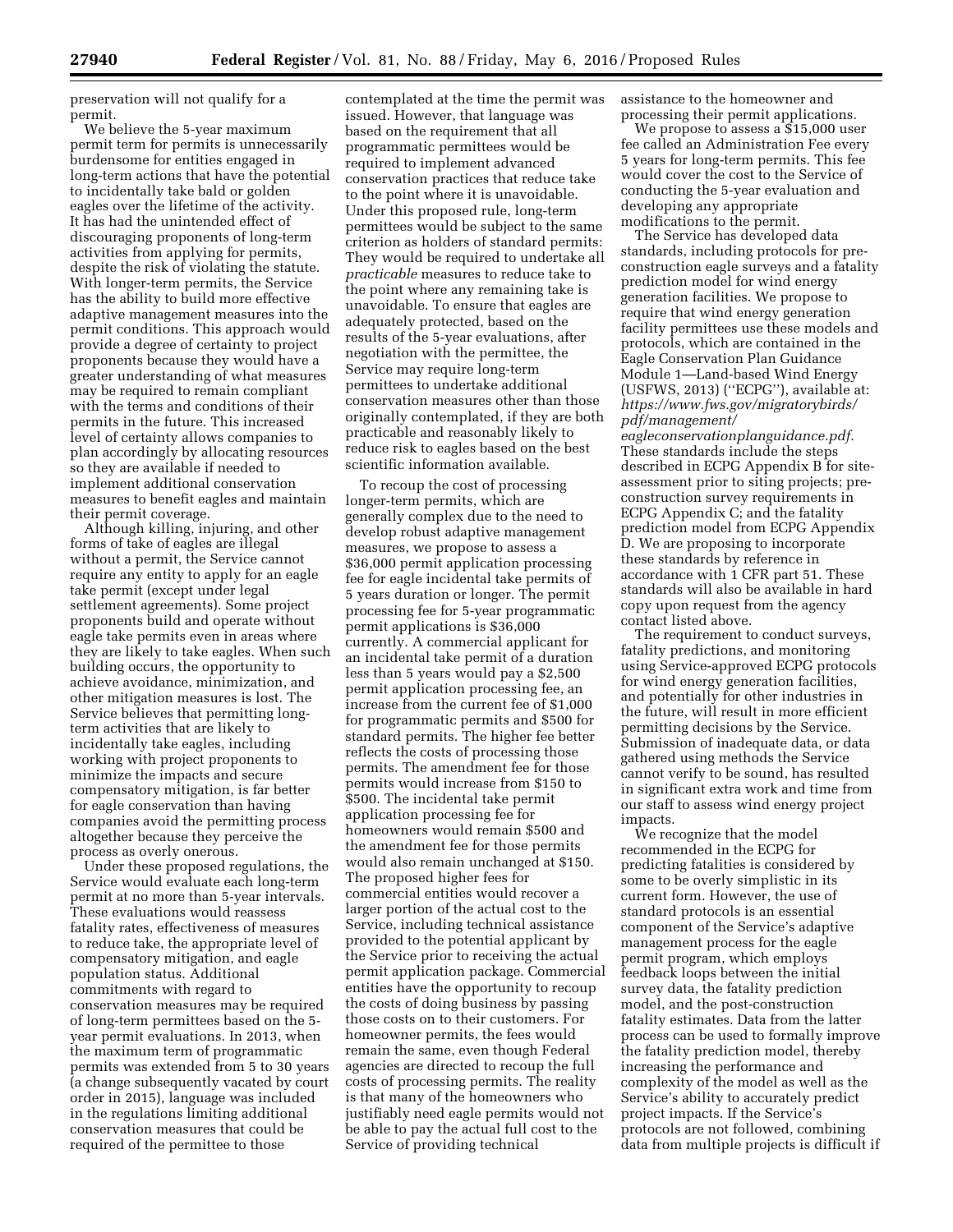not impossible, and the Service and regulated community loses the ability to learn from the permitting process. Moreover, the Service has no formal way to improve the fatality prediction for a project that doesn't use our protocols in the future, thus those projects may have to endure higher fatality predictions over the life of the project than would otherwise be the case. Finally, the Service is not precluding permit applicants from collecting other data or using other models to assess risk, we are only requiring that the Service's protocols be among those that are used.

While we have not officially issued fatality prediction models or preapplication monitoring protocols for other activities, or finalized postpermitting monitoring protocols for any single activity, the Service has enough information about eagle behaviors and movements to recommend and approve monitoring protocols for activities other than wind energy generation on a project-specific basis during the technical assistance process. We encourage project proponents to coordinate with the Service as early as possible in the project planning process to ensure they are aware of any protocols we have recommended and that they use them appropriately. Our goal is to establish additional formalized monitoring protocols for industries other than wind energy in the future.

Most permittees will be required to monitor for purposes of assessing whether and how much take occurs under the permit. Reported take would be based on performance of permit conditions establishing surveying and monitoring protocols. For permits for disturbance, such monitoring is likely to consist of regular visits to the proximity of the nest site or other important eagleuse area where disturbance is likely to occur to observe whether eagles are using the area. We expect that most long-term permits would authorize lethal take rather than disturbance. Holders of permits that authorize eagle mortalities would be required to use approaches to searching for injured and killed eagles and for estimating total take that use statistically rigorous, unbiased, estimators. Permittees would be required to document and report all eagles that are found, the methodologies employed to search for them (including whether or not they were detected as part of a formal survey methodology), and the methods used to estimate what the observed carcasses actually represent (the probability of detection). ''Observed take'' as used in these regulations refers to the amount of take

that is arrived at based on adherence to these protocols.

The Service defines ''mitigation'' to sequentially include: Avoidance, minimization, rectification, reduction over time, and compensation for negative impacts. The 2009 regulations lack specificity with regard to when compensatory mitigation will be required, and the preamble discussion of compensatory mitigation was somewhat inconsistent. In reference to nonpurposeful take permits, the preamble to the 2009 regulations contained the following language: ''Additional compensatory mitigation will be required only (1) for programmatic take and other multiple take authorizations; (2) for disturbance associated with the permanent loss of a breeding territory or important traditional communal roost site; or (3) as necessary to offset impacts to the local area population. Because permitted take limits are population-based, the Service has already determined before issuing each individual take permit that the population can withstand that level of take. Therefore, compensatory mitigation for one-time, individual take permits will not typically be necessary for the preservation of eagles'' (74 FR 46844, September 11, 2009). Regarding the § 22.27 nest take permits, we indicated in the preamble that we would require compensatory mitigation for all permits except those issued for safety emergencies (74 FR 46845, September 11, 2009).

The Service also addressed compensatory mitigation in the 2009 FEA, which contained the following language: ''For most individual take permits resulting in short-term disturbance, the Service will not require compensatory mitigation. The population-based permitting the Service will propose is based on the level of take that a population can withstand. Therefore, compensatory mitigation for individual permits is not necessary for the preservation of eagles. However, the Service will advocate compensatory mitigation in the cases of nest removal, disturbance or [take resulting in mortality] that will likely incur take over several seasons, result in permanent abandonment of more than a single breeding territory, have largescale impacts, occur at multiple locations, or otherwise contribute to cumulative negative effects'' (USFWS, 2009).

Because the 2009 regulations did not incorporate specific compensatory mitigation provisions, the Service has required compensatory mitigation on a case-by-case basis somewhat inconsistently, particularly for bald

eagles, which has at times resulted in differing treatment of, and uncertainty for, permit applicants. Accordingly, this proposed rule includes standardized requirements for compensatory mitigation. In addition to the mitigation requirements set out in this rule, the Service will implement these regulations in a manner consistent with Service, Departmental, and Presidential mitigation policies.

Since 2009, take limits for golden eagles have been set at zero throughout the United States. Accordingly, all permits for golden eagle take would exceed the take limits, and so must incorporate compensatory mitigation in order to authorize that take. A permittee would have to compensate for authorized take within the same EMU (except that we would allow for compensatory mitigation of take of Alaskan golden eagles throughout the migration and wintering range in the interior western United States and northern Mexico).

The best available information indicates that ongoing levels of humancaused mortality of golden eagles likely exceed sustainable take rates, potentially significantly. As a result, compensatory mitigation for any authorized take of golden eagles that exceeds take thresholds would be designed to ensure that take is offset at a greater than one-to-one ratio to achieve a net benefit to golden eagles to achieve an outcome consistent with the preservation of golden eagles as the result of the permit. Based on the uncertainty in the effectiveness of a particular compensatory mitigation practice, we are likely to require further adjustments to mitigation ratios to provide a buffer in the event that the planned mitigation is less effective than anticipated.

Under the various mitigation policies that govern Service permitting actions, compensatory mitigation must be in accordance with the management goal for the protected resource or species. For take that is within EMU take limits, compensatory mitigation is generally not needed because we can permit that take and still achieve our management goal. Cumulative authorized take exceeding 5% of the LAP would also generally require compensatory mitigation to ensure our eagle preservation standard is being met. An exception would be when the EMU take limit is not exceeded (*i.e.,* currently the case for bald eagles in all EMUs), the permitted take is already occurring, and the permit conditions would result in a reduction of take.

We may also require compensatory mitigation when there is an unusually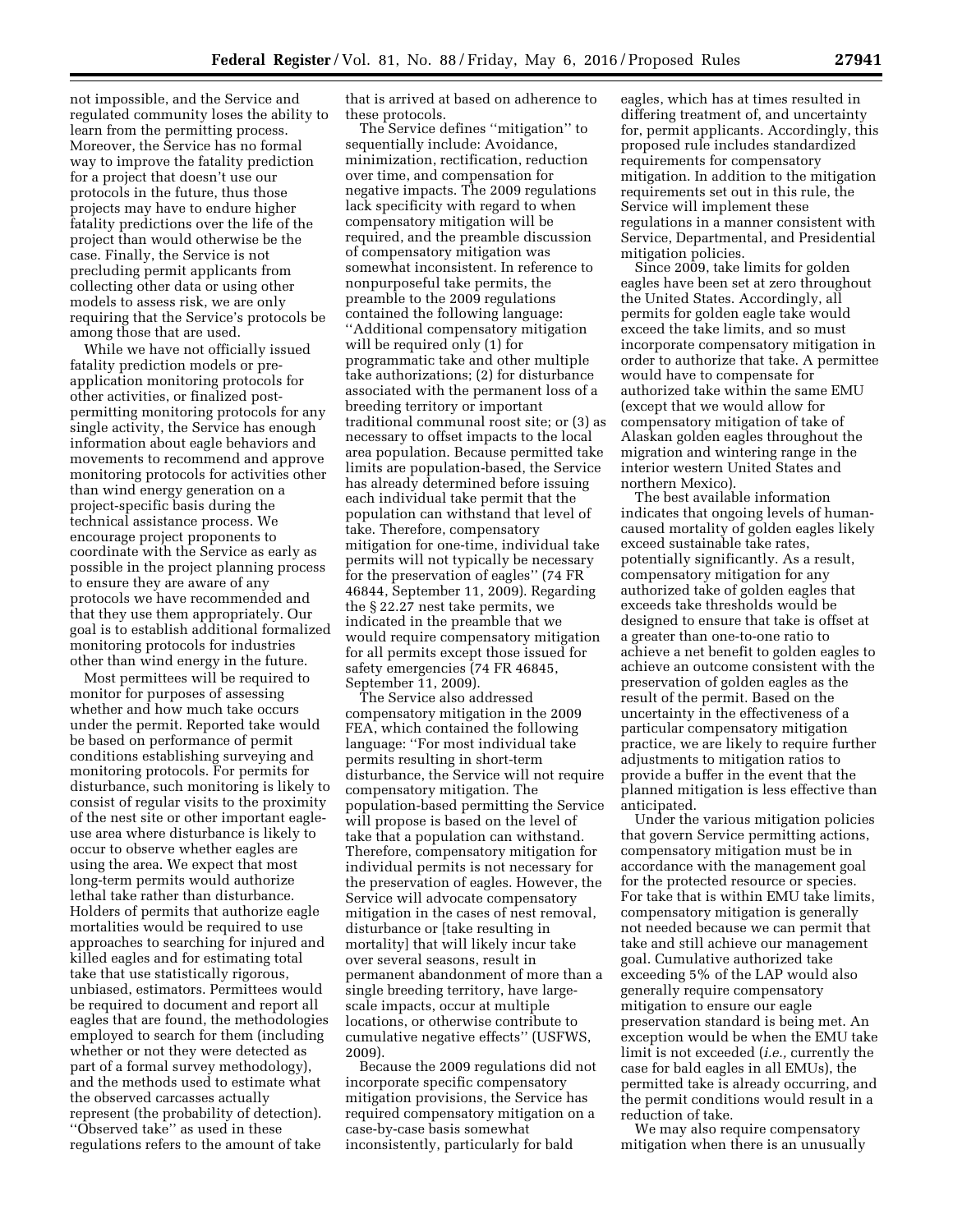high level of unauthorized eagle mortality in the LAP (for example, when the Service has information indicating that unauthorized take exceeds 10% of the LAP). The Service has no data to indicate that ongoing unauthorized take of bald eagles is less than that of golden eagles, and proposes to apply the LAP analysis and assessment of any known ongoing unauthorized take to bald eagles as well as golden eagles, as we have been doing while the LAP analysis remains guidance. Although exceeding 5% permitted take of the LAP will have significantly less dramatic effects to local bald eagle populations, States, tribes, and localities have communicated their interest in seeing regulatory safeguards to protect local bald eagles as well as golden eagles. In the near future, it is unlikely that cumulative authorized take of local area populations of bald eagles will exceed 5% anywhere in the country. The Service will continue to collect data to refine our understanding of cumulative mortality on both eagle species and may adjust take rates in the future.

Under these proposed regulations, the LAP analysis would be the formalized approach to documenting whether compensatory mitigation may be necessary to maintain the persistence of local eagle populations. However, there are other factors, particularly long-term and cumulatively, that could also create the need for compensatory mitigation to better protect or enhance populations. For example climatic changes can have direct and indirect effects on species abundance and distribution, and may exacerbate the effects of other stressors, such as habitat fragmentation and diseases. The conservation of habitats within ecologically functioning landscapes is essential to sustaining the long-term persistence of populations. To ensure the Service has the tools to address such circumstances, this proposed rule would allow the Service to require compensatory mitigation ''if otherwise necessary to maintain the persistence of local eagle populations throughout their geographic range.''

The Service will encourage the use of in-lieu fee programs, mitigation and/or conservation banks, and other established mitigation programs and projects. We intend to facilitate the establishment of an in-lieu fee program to allow permit applicants to contribute to a compensatory mitigation fund as an alternative to developing individual mitigation measures for each project. All compensatory mitigation must comply with principles and standards set forth in Service and Departmental policy. Per these principles and standards, compensatory mitigation is considered

after all appropriate and practicable avoidance and minimization measures are applied and must achieve the following: Be sited to address broader ecological contexts; adhere to a mitigation planning goal; use best available science to ensure effectiveness; be additional to any existing or foreseeably expected conservation efforts; be durable and persist for at least the time-frame of the impacts; incorporate adaptive management; and account for uncertainty and risk. In approving compensatory mitigation mechanisms and actions, the Service will ensure the application of equivalent ecological, procedural, and administrative standards for all compensatory mitigation mechanisms. The Service prefers that compensatory mitigation is conducted prior to when the impacts of the action occur. Conservation banking can provide a source of advance credits.

Predictions about the effectiveness of compensatory mitigation measures have varying degrees of uncertainty. Under the current framework, the Service has required a relatively high degree of confidence in the effectiveness of very few compensatory mitigation options. We will consider compensatory mitigation measures and programs that face more risk and uncertainty provided mitigation accounting systems factor in risk and adjust metrics, mitigation ratios, and the amount of required mitigation to account for uncertainty.

Where compensatory mitigation will be required, the applicant must commit to the funding and method that will be used prior to or upon permit issuance. For long-term permits, permittees would be required to provide offsetting mitigation to compensate for predicted take over 5 years. If no observed take has occurred in the first 5 years, the permittee need not pay for any additional mitigation. If reliable reported data demonstrates that a given permit holder/project is causing fewer impacts to eagles than originally permitted (*e.g.* actual take of eagles is lower than predicted), permittees can carry forward ''unused'' compensatory mitigation credits to the next 5-year review period.

We are proposing a change to the prioritization criteria that govern the order in which the Service will prioritize authorization of take if EMU take limits are approached. The priority after safety emergencies for Native American take for religious purposes that depends on take of wild eagles (and as such cannot be met with eagle parts and/or feathers from another source, such as the National Eagle Repository) will be amended slightly to apply to any increased need in take for religious purposes. In such cases, that take would not be part of the current baseline. Historical tribal take for religious use requiring take of eagles from the wild that has been ongoing, but not authorized, does not usually need to be prioritized because it is part of the baseline. Thus, any authorization of such previously unauthorized take would not affect EMU take limits. We also propose to delete the reference to rites and ceremonies because traditional take for religious and cultural purposes may not be limited to, or properly characterized as being part of, specific rites and ceremonies.

We propose changing the prioritization order by removing the priority for renewal of programmatic permits, since the regulations would no longer contain a separate category for programmatic permits.

The definition of ''low-risk'' projects that was established in the duration rule, which was subsequently vacated by the August 2015 district court decision *(Shearwater* v. *Ashe,* No. 5:14– cv–02830 LHK (Sep. 16, 2015), was counter-productive. ''Low-risk'' was defined in a footnote to 50 CFR 13.11(d)(4) as a project or activity that is unlikely to take an eagle over a 30 year period and the applicant for a permit for the project or activity has provided the Service with sufficient data obtained through Service-approved models and/or predictive tools to verify that the take is likely to be less than 0.03 eagles per year. This definition covers only those projects where take is essentially negligible, and, therefore, the project does not require a permit. The Service sees utility in redefining ''lowrisk'' to include projects with a slightly higher probability of taking eagles, but which cumulatively will still be compatible with eagle management objectives.

However, despite seeking input from the public and considerable staff effort, we were unable to develop a definition of ''low-risk'' that could be applied throughout the United States while achieving the desired goals for such a category. The Service considered basing the low-risk category on (1) a flat number of eagles predicted to be taken, (2) a percentage of the local area population (LAP), (3) a hybrid of those two, and (4) the geographic and physical features of the area where the project will be located. Each of these approaches produced conflicting results due to the significant discrepancies that exist between eagle population densities and resilience, habitat variability, and project scales. Accordingly, we are not proposing a revised definition for low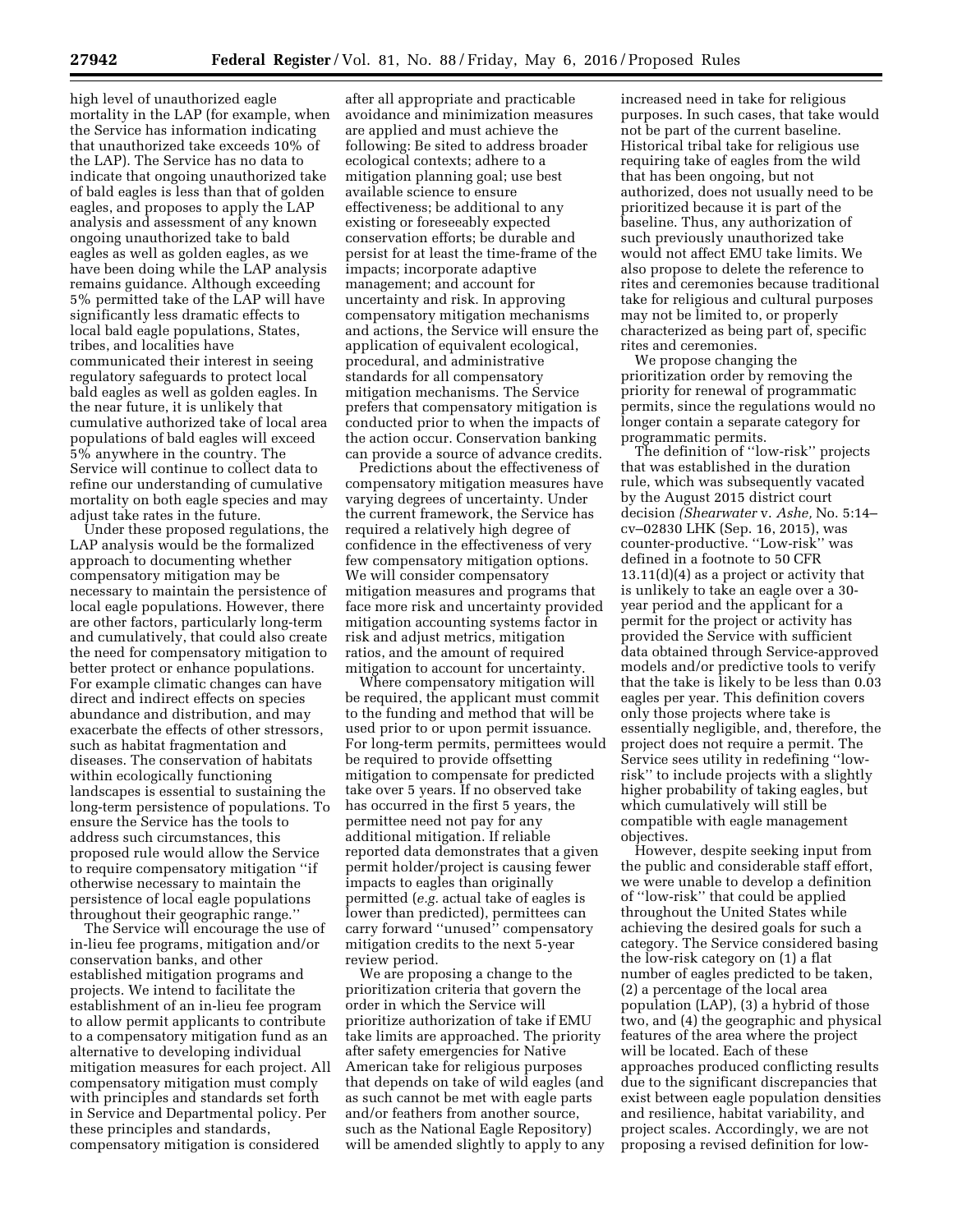risk projects in this proposed rule. We will continue to consider ways that a category of lower risk projects could be defined for use in the future. If you have suggestions for how to define ''low-risk'' or low-impact'' take of eagles, including how a general permit authorization should work or other approaches for authorizing such take, please submit them as indicated under **ADDRESSES**. While such comments would be outside the scope of this rulemaking action, we would keep them for consideration if we decide to pursue further rulemaking in the future.

#### *Eagle Nest Take Permits (50 CFR 22.27)*

Under the current § 22.27 eagle nest take regulations, the Service can issue permits for removal, relocation, or destruction of eagle nests where (1) necessary to alleviate a safety emergency to people or eagles, (2) necessary to ensure public health and safety, (3) the nest prevents the use of a human-engineered structure, or (4) the activity or mitigation for the activity will provide a net benefit to eagles. Only inactive nests may be taken except in the case of safety emergencies. Inactive nests are defined by the continuous absence of any adult, egg, or dependent young at the nest for at least 10 consecutive days leading up to the time of take.

As with § 22.26 incidental take permits, we propose to eliminate the distinction between programmatic and standard permits for § 22.27 nest take permits. The permit fee for removal or destruction of a single nest will remain at \$500. A commercial applicant for a nest take permit for a single nest would pay a \$2,500 permit application processing fee, an increase from the current fee of \$500 for standard permits and \$1,000 for programmatic permits. The amendment fee for those permits would also increase from \$150 to \$500. For permits to take multiple nests, the fee would be 5,000 versus 1,000 for programmatic permits currently. For homeowners, the nest take permit application processing fee and amendment fee would not change.

We are also proposing a number of relatively minor revisions to the nest take permit regulations at 50 CFR 22.27 and several revisions to definitions in 50 CFR 22.3 that apply to nest take permits. First, we propose to change terminology referencing the status of nests to better comport with applicable terms used in scientific literature. Nests that are not currently being used for reproductive purposes would be defined as ''alternate nests,'' while nests that are being used would be ''in-use nests.'' Some commenters suggested the latter

be called ''occupied nests,'' but we believe that term would cause confusion because nests are in use for breeding purposes prior to being physically ''occupied'' by nestlings or an incubating adult. Under our proposed definition, an ''in-use nest'' means ''a bald or golden eagle nest characterized by the presence of one or more eggs, dependent young, or adult eagles on the nest in the past 10 days during the breeding season.'' This definition includes the period when adults are displaying courtship behaviors and are building or adding to the nest in preparation for egg-laying. We would define ''alternate nest'' as ''one of potentially several nests within a nesting territory that is not an in-use nest at the current time.'' When there is no in-use nest, all nests in the territory are ''alternate nests.''

We propose to revise the definition of "eagle nest" from "any readily identifiable structure built, maintained, or used by bald eagles or golden eagles for the purpose of reproduction'' to ''any assemblage of materials built, maintained, or used by bald eagles or golden eagles for the purpose of reproduction.'' The words ''readily identifiable'' did nothing to clarify when a structure was or was not a nest since a structure might appear to be just a pile of sticks to one person, or an osprey nest to a second person, but clearly an eagle nest to someone familiar with eagle nests. The confusion caused by the words ''readily identifiable'' sometimes put in jeopardy nests in the early stages of being built, or nests that are used from year to year but are substantially damaged during the nonbreeding season by wind or weather.

We propose changes to enable the Service to issue a permit to remove an in-use nest to prevent a rapidly developing safety emergency that otherwise would be likely to result in bodily harm to humans or eagles while the nest is still in use for breeding purposes, instead of waiting until the emergency is exigent. Without this clarification, the Service has been faced with having to wait until the fully developed state of emergency had arrived, and the delay has sometimes been to the detriment of the eagles because, while the safety emergency developed, the breeding pair had the opportunity to lay eggs.

Current regulations provide that the Service can issue a nest take permit for an inactive (proposed ''alternate'') nest that is built on a human-engineered structure and creates a functional hazard that renders the structure inoperable for its intended use. We propose to change this provision to also

allow for removal of an in-use nest prior to egg-laying to prevent the foreseeable functional hazard from coming to fruition. The proposed regulatory language would allow nest removal at an earlier stage that may allow for the eagles to re-nest elsewhere while also preventing the nesting eagles from rendering the human-made structure inoperable.

We also propose to remove the requirement that suitable nesting habitat be available in the area nesting population to accommodate displaced eagles for non-emergency nest take. The provision has been problematic because, in many healthy populations of bald eagles, suitable nest sites are all occupied. As part of the permit application review process, the regulations would retain consideration of whether alternate nest sites are available to the displaced eagles, but an affirmative finding would not be a requirement for issuing a permit.

Also, we propose to change the scope of consideration to the ''nesting territory,'' not the ''area nesting population,'' which is defined in current regulations as ''the number of pairs of golden eagles known to have a resting [sic] attempt during the preceding 12 months within a 10-mile radius of a golden eagle nest.'' That definition was codified in 1982 when a new permit was established for removal or destruction of nests for resource development and recovery operations. In addition to the typo (*i.e.,* ''resting''), this definition is problematic in the context of bald eagles, not only because it omits reference to bald eagles, but also because a 10-mile radius around a bald eagle nest has no particular biological significance. For both species of eagles, consideration of whether the nesting pair may be able to use a different nest should focus primarily on the pair's nesting territory. In some cases, that determination may require looking beyond any known alternate nests in order to verify that those nests are not actually part of a different pair's nesting territory. However, it will not always require surveys of the area within the 10-mile radius of the nest that would be removed. We propose the following definition for ''nesting territory'': ''the area that contains one or more eagle nests within the home range of a mated pair of eagles, regardless of whether such nests were built by the current resident pair.'' This definition would replace the current definition of ''territory.'' The two definitions are functionally similar, but the one we are proposing is more in line with terminology used in the biological community.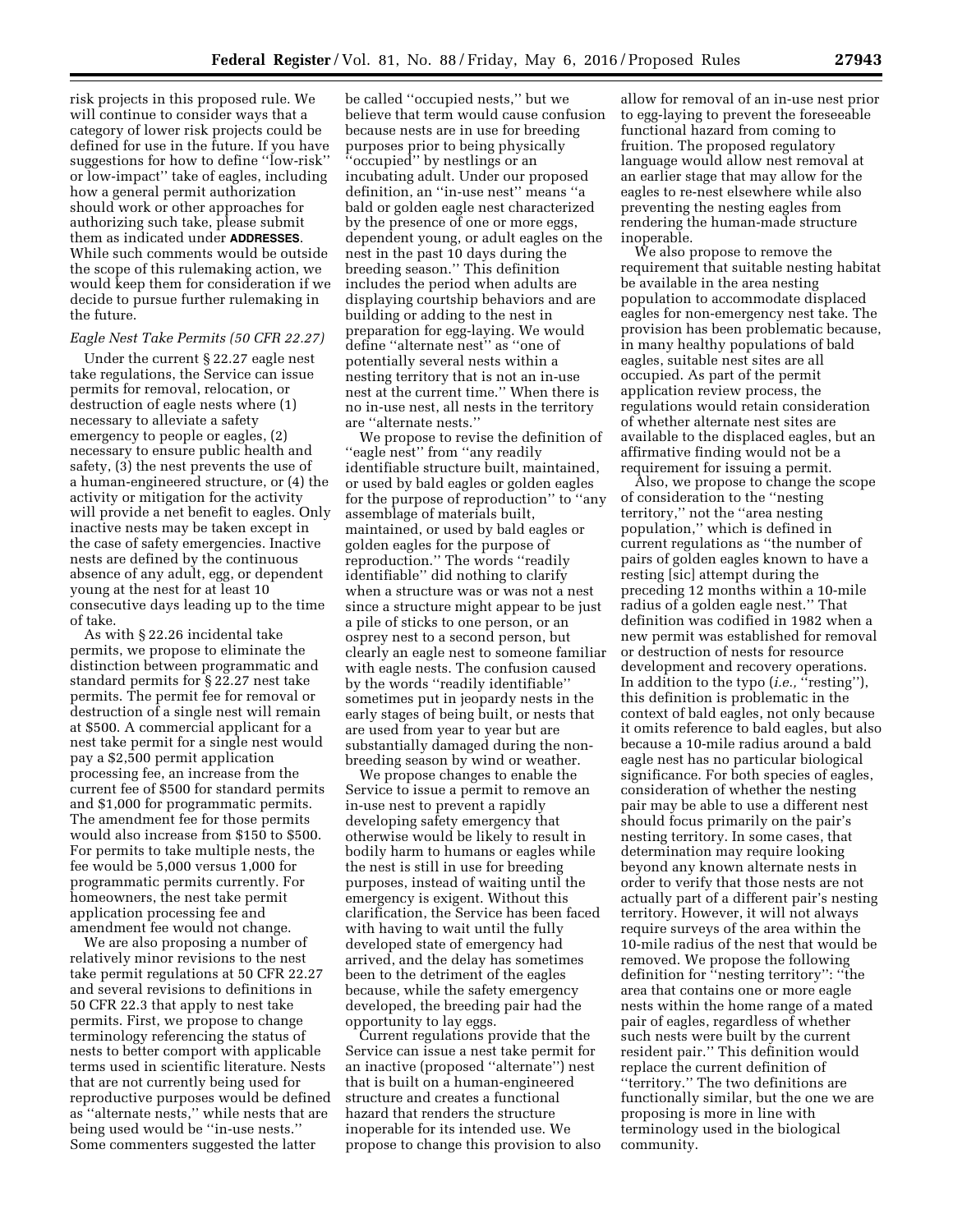Under the current regulations, if a nest containing viable eggs or nestlings must be removed, we require transfer of the nestlings or eggs to a permitted rehabilitator or placement in a foster nest. However, there are circumstances when such placement is simply not possible; for example, in Alaska the closest permitted rehabilitator may be a day's drive or more away. Nests with viable eggs or nestlings can be removed only in safety emergencies, and the requirement has sometimes meant that the Service could not legally issue a permit necessary to alleviate the safety emergency. To address this problem, we propose to retain the requirement that nestlings and viable eggs be transported to a foster nest or permitted rehabilitator, but add a provision allowing the Service to waive the requirement if such transfer is not feasible or humane. The Service will determine the disposition of the nestlings or eggs in that scenario. Euthanasia may sometimes be the most humane option.

As with the prioritization criteria in § 22.26, these regulations would amend the prioritization criteria for nest take permits to remove any priority for allocation of take to renewal of programmatic permits because that permit category will be removed. Also, the prioritization for Native American religious take would be amended in the same manner as for § 22.26 incidental take permits (see earlier discussion).

These proposed regulations adopt mitigation standards for taking eagles nests under § 22.27 that are similar to those we are proposing for § 22.26. The exception is that permits issued under paragraph (a)(1)(iv) must apply appropriate and practicable compensatory mitigation measures as specified in your permit to provide a net benefit to eagles if the permitted activity itself does not provide a net benefit to eagles. Permits issued under paragraph  $(a)(1)(iv)$  are not limited to situations involving a safety or health issue or an obstruction to a manmade structure; they can be issued to take alternate (currently called ''inactive'') nests for any reason as long as there will be a net benefit to eagles scaled to the effects of the nest removal. If the activity itself has a net benefit, compensatory mitigation would not be required. For example, a nest might be flooded during a riparian restoration project undertaken to provide improved habitat for eagles. Where the activity itself does not benefit eagles, the net benefit must be through compensatory mitigation.

Several commenters suggested we eliminate the requirement for a ''net benefit'' for permits issued under

paragraph (a)(1)(iv). In general, we believe the requirement to provide a net benefit is appropriate, particularly now that we will promote the use of conservation banks, in-lieu fee programs, and other third-party arrangements to carry out the necessary measures to benefit eagles. These types of programs can leverage relatively small amounts of funding to provide significant benefits on the ground. Also, many nests for which permits are sought for removal are lower quality nests, not having been used in some time and degraded, or alternate nests just being built. In those cases, the amount of compensatory mitigation may be relatively low. Additionally, in populations with high eagle density, the biological value of a single nest to eagle populations tends to be lower. Data shows that productivity in highly saturated eagle populations decreases due to nests being built in less than ideal locations in relation to food sources and/or increased competition and fighting among nesting pairs. In such situations, the required net benefit would reflect that lower biological value.

#### *Permit Application Fees (50 CFR 13.11)*

We also propose minor revisions to the permit application processing fee table in 50 CFR 13.11. We would remove the column for Administration Fees because those fees are applied only for eagle incidental take permits and not for any other type of Service permit listed in the table. The requirement for administration fees would be incorporated into § 22.26. The table would also include the updated fees we are proposing for incidental take permit for commercial entities, long-term incidental take permits, nest take permits for commercial entities, and nest take permits for multiple nests.

#### *Scope of Eagle Regulations (50 CFR 22.11)*

The Service would revise § 22.11(c) to replace ''[Y]ou must obtain a permit under part 21 of this subchapter for any activity that also involves migratory birds other than bald and golden eagles, and a permit under part 17 of this subchapter for any activity that also involves threatened or endangered species other than the bald eagle'' with ''[A] permit under this part authorizes take, possession, and/or transport only under the Bald and Golden Eagle Protection Act and does not provide authorization under the Migratory Bird Treaty Act or the Endangered Species Act for the take, possession, and/or transport of migratory birds or endangered or threatened species other

than bald or golden eagles.'' The original language was promulgated prior to the bald eagle being removed from the ESA List of Endangered and Threatened Wildlife as part of a final rule authorizing transport of eagle parts. The original intent of § 22.11(c), as explained in the final rule published in the **Federal Register**, was that a permit holder transporting items that contained not only eagle parts, but also parts of other species protected by the Endangered Species Act or the Migratory Bird Treaty Act, into or out of the country would need to ensure he or she possessed the applicable permits for those protected, non-eagle species in order to legally transport the item. *See*  64 FR 50467, September 17, 1999. However, this provision could be read to limit the Service's discretion to decide the appropriate manner of authorization for activities that affect other protected species outside the context of transportation of items containing eagle parts. For example, § 22.11(c) could be read to preclude the Service from using intra-Service section 7 consultation to analyze and exempt non-jeopardizing ESA take that may result from the Service's issuance of an Eagle Act permit to a project proponent. Thus, we are proposing to amend § 22.11(c) to ensure it does not limit our discretion to apply the appropriate authorization under the ESA or the MBTA for activities that involve other species protected by those statutes.

#### *Golden Eagle Nest Take Permits for Resource Development and Recovery (50 CFR 22.25)*

We are proposing several revisions to the regulations for permits for take of inactive golden eagle nests for resource development and recovery operations. The current regulations were codified in 50 CFR 22.25 in 1983. We propose to amend them to use terminology that is consistent with the § 22.27 eagle nest take permit regulations. Our intent in this rulemaking is to limit revisions to § 22.25 to those necessary for consistency with § 22.27, plus a few additional minor revisions, as explained below.

The proposed revisions include changing ''inactive nest'' to ''alternate nest'' and removing references to the ''area nesting population.'' As with § 22.27 nest take permits (discussed above), the relevant area of consideration is the nesting territory. Rather than needing to evaluate whether there is suitable nesting habitat available within the area nesting population, the Service will consider whether alternate nests are available within the nesting territory. It may be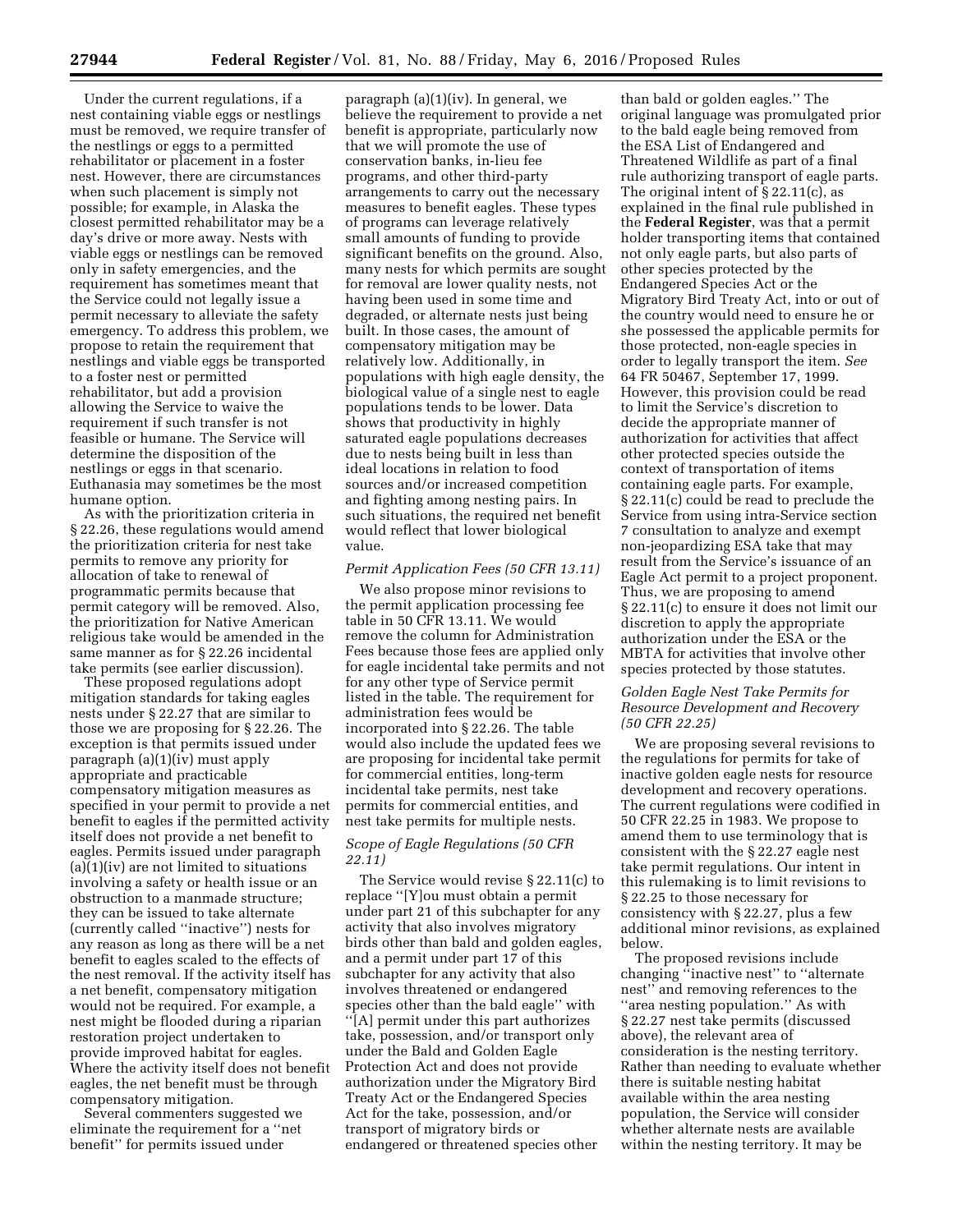appropriate in some cases to survey golden eagle nests within the 10-mile radius to determine whether nests assumed to be in the same territory as the one being removed are not actually in a different breeding pair's nesting territory. Loss of a nesting territory would not preclude the Service from issuing a permit, but such loss would be part of our consideration of whether the take is compatible with the preservation standard and what mitigation would be necessary.

We propose to add the phrase ''and compatible with the preservation of golden eagles'' to paragraph (b)(4) of the § 22.25 permit regulations. The introductory language for this permit regulation already specifies that the taking must be compatible with the preservation of golden eagles, but we believe it is important to clarify in paragraph (b)(4) that mitigation can be used to provide that compatibility. A final minor proposed revision is the addition of ''and monitoring'' to paragraph (b)(4). We do, as a matter of course, require monitoring as a condition of these permits, so it makes sense to clarify in the regulation that we may do that.

Finally, we are proposing to replace the word ''feasible'' with ''practicable'' in reference to the mitigation that will be required, consistent with § 22.26, § 22.27, and agency mitigation policy.

#### **Response to Public Comments on the 2012 ANPR and 2014 Notice of Intent To Prepare an Environmental Assessment or an Environmental Impact Statement**

#### *NEPA Process on This Action*

*Comment:* NEPA analysis for individual projects is the biggest constraint associated with the current eagle take permit process. A programmatic analysis under NEPA would streamline and expedite the process for applicants and likely result in more participation by electric utilities and others, particularly for projects with relatively lower risk to eagles.

*Comment:* The Service should conduct a nationwide programmatic NEPA analysis on the issuance of eagle permits for electric utilities so that subsequent permit applications can be categorically excluded from additional NEPA analysis.

*Service response:* In addition to the cost to project developers, NEPA requirements for permitting individual projects have been responsible for a significant portion of the Service's time and effort in processing permit applications. We are developing a DPEIS in association with this

rulemaking. The DPEIS programmatically analyzes eagle take within certain levels and the effects of complying with compensatory mitigation requirements to allow the Service to tier from the DPEIS when conducting project-level NEPA analyses. The DPEIS will cover the analysis of effects to eagles under NEPA if the project: (1) Will not take eagles at a rate that exceeds (individually or cumulatively) the take limit of the EMU (unless take is offset); (2) does not result in FWS authorized take (individually or cumulatively) in excess of 5% of the LAP; and (3) where the applicant agrees to use a FWS-approved offsetting mitigation bank to accomplish any required offset for the authorized mortality. Projects that do not meet these three criteria might still be authorized, but they would likely need to undergo individual NEPA review of their effects on eagles. We would also conduct a review of unpermitted take information available to us to assess whether the unpermitted eagle take in the LAP is excessive, and if that is the case, the project might still be authorized but may be subject to additional NEPA review.

With regard to using a categorical exclusion for projects that pose a low risk to eagles, we investigated the possibility of developing a new categorical exclusion for such projects. However, we were unable to define low risk in a manner that was workable nationwide (see above discussion of the ''low-risk category'').

*Comment:* The benefits of various activities that impact eagles should be analyzed in the EA or EIS. For example, renewable energy will benefit eagles and other wildlife by reducing carbon emissions, and utilities manage large water reservoirs that provide valuable foraging habitat for bald eagles.

*Service response:* While the primary purpose of the DPEIS is to analyze the effects of the Federal actions being undertaken (establishment of eagle management objectives and revised permit provisions), to the degree that beneficial effects to eagles can be anticipated from categories of activities, the DPEIS broadly analyzes those effects.

#### *Tribal Consultation*

*Comment:* To address the cultural value of eagles, the Service should consult face-to-face with the National Congress of American Indians and other tribal entities for their direction on this issue.

*Comment:* In recognition of the continued lack of tribal engagement on these eagle matters, the Service should

consult with and engage tribes, tribal religious and spiritual leaders, and tribal conservation and environmental experts regarding the development and implementation of Federal policies related to eagles.

*Comment:* The Service should integrate tribal consultation throughout the NEPA process for this rulemaking and for individual permit applications to take eagles by providing tribes with clear proposed rulemaking and permit application information in a timely manner, disseminating information to a wide tribal audience, and ensuring that in-person consultation meetings are conducted.

*Comment:* The NEPA analysis must consider the unique effects that eagle handling and eagle takes have on tribes. For example, topics for consideration should include: How a loss of eagles in an area where tribes are present will affect such tribes; the extent to which tribes can participate in handling the remains of eagles that are taken on reservation lands; protection of tribal cultural resources and historic properties by a project seeking a permit to take eagles; and whether procedures for handling eagle remains are consistent with tribal practices and beliefs.

*Comment:* Early and meaningful consultation with tribes should occur so the Service can use traditional ecological knowledge.

*Service response:* The Service reached out to all federally recognized tribes with a letter inviting government-togovernment consultation in late 2013. We then met with interested tribes in person or through calls and Web conferences. A list of the tribes the Service met with is provided in Table 6.2–1 of the DPEIS. We would and will consider tribal ecological knowledge that is provided by tribes. We continue to encourage tribes that wish to consult on this rulemaking and eagle management in general to contact us to request meetings. In addition, the DPEIS associated with this rulemaking examines potential effects of this rulemaking on tribal resources, religion, and culture, and we encourage comment and feedback, (and consultation if requested) from tribes on that analysis.

At the individual project level, we invite consultation with tribes in the vicinity of projects requesting permits, as well as tribes with historical ties to the area who have advised us of their interest in consulting with the Service.

#### *Population Management Objectives*

*Comment:* The fact that the Service is on record in its FONSI on the 2009 permit regulations stating that it will not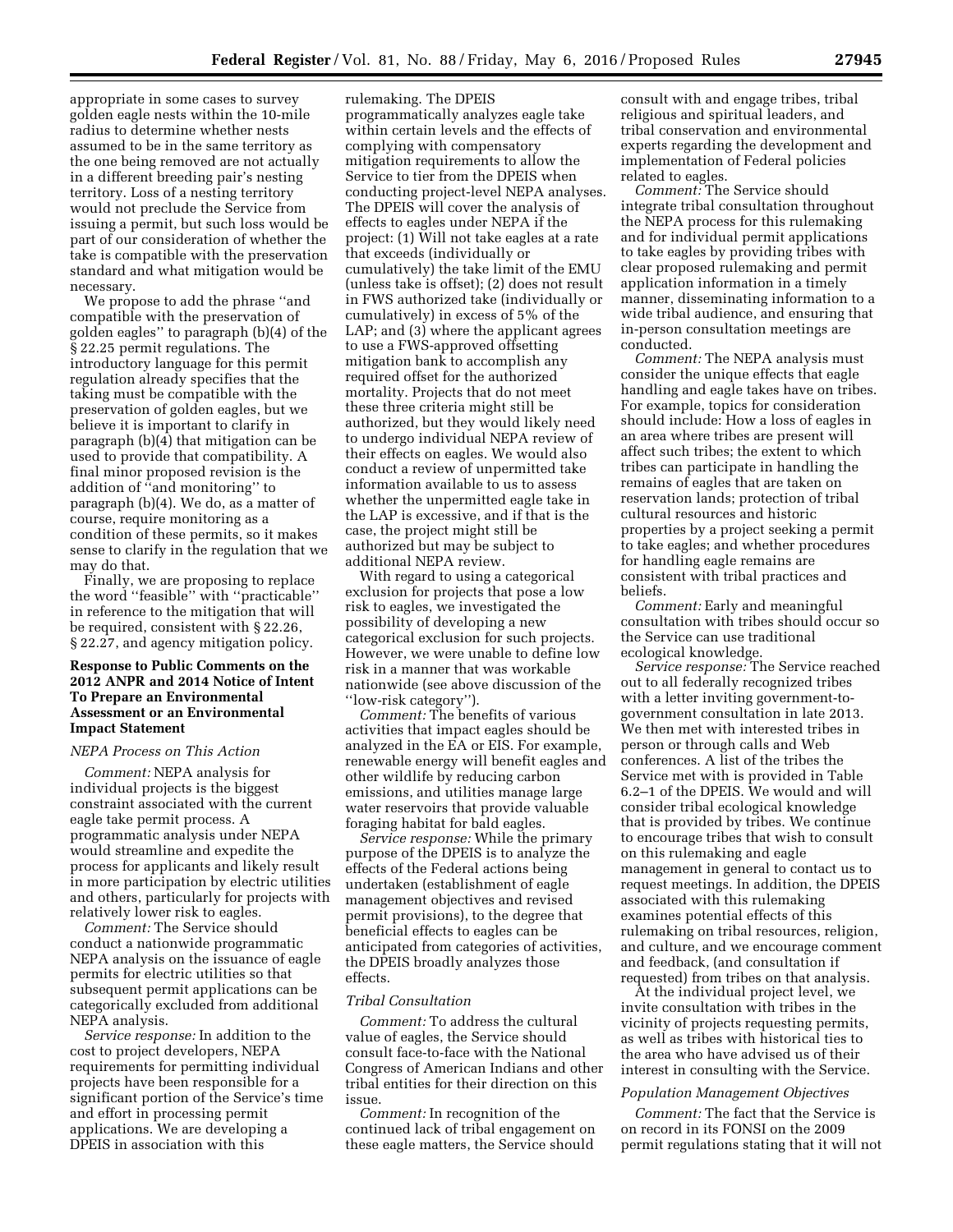issue any permits for golden eagle take east of the 100th meridian is very troubling. Failure to do so will result in industrial wind development going ahead anyway without the NEPA analysis, public review, and conservation measures.

*Comment:* The Service should retain its stance against permitting any take of golden eagles east of the 100th meridian. If the Service is contemplating altering this policy, it should not be an internal decision; a public process is warranted.

*Service response:* We agree with the first commenter. The DPEIS analyzes the effects of issuing permits for golden eagle take across the United States, including east of the 100th meridian. The DPEIS analysis, with its associated public process, also addresses the concerns of the second commenter. We propose to issue permits to qualifying applicants in the eastern United States if the take will be offset and other required issuance criteria are met.

*Comment:* Golden eagle populations should be managed using western and eastern take thresholds rather than Bird Conservation Region (BCR)-based regional thresholds. Satellite telemetry data (published and currently being collected) suggest a great deal of mixing across BCR boundaries.

*Comment:* Management of golden eagles by BCRs is problematic because most BCRs are large and span multiple jurisdictional boundaries; individual eagles may use multiple BCRs throughout the year; and a single BCR may host breeding, resident, and migratory eagles in different locations and/or times of year. Management should be at three scales: Flyway, state, and local.

*Comment:* The Service should consider using the States as the Eagle Management Units (EMUs) for bald eagles.

*Comment:* The Service should treat Alaska as one EMU for both bald and golden eagles. A lack of information regarding golden eagle populations in Alaska does not justify the imposition of a rigid ''no net loss'' standard. When combined with the emphasis on management by EMUs, the Service has established a disproportionately high threshold for the approval of golden eagle take permits. Accordingly, in Alaska, the Service should discontinue the ''no net loss'' standard and the application of multiple EMUs for golden eagles, and should instead provide for a flexible approach to acceptable compensatory mitigation.

*Service response:* With the exception of management at the State scale, we are proposing an approach to golden eagle

management that addresses the issues raised by the four comments above. As explained in more detail earlier in this preamble, we propose to use the flyways as EMUs but also incorporate a local area population cumulative take analysis in the permit decision process. Flyways more closely approximate eagle movement than the current EMUs, and the adoption of flyways would also provide more flexibility for where to apply compensatory mitigation. Under the management approach being proposed, limits for take of golden eagles in Alaska, as in the rest of the Pacific Flyway and United States would remain at zero. However, because golden eagles from natal areas above 60 degrees N. Latitude are usually migratory and much annual mortality occurs on migration or on the wintering grounds (McIntyre et al., 2008; Status Report), these proposed regulations would substantially increase flexibility in where compensatory mitigation for take of golden eagles in Alaska can be applied, extending it throughout the migration and wintering range of Alaskan golden eagles in the interior western U.S. and northern Mexico. Management at three scales would be overly complex in addition to the fact that State boundaries have no relation to eagle movements or migration patterns or to populations affected by a given project. Accordingly, we are not proposing to manage either species of eagle at the State scale. However, State management plays a crucial role in the management and conservation of eagles, thus we will continue to coordinate when issuing permits and partner with States on conservation initiatives.

*Comment:* The Service should revise its interpretation of the eagle preservation standard to apply to the national population of eagles and should, therefore, issue an eagle take permit if issuance would not reduce the likelihood of survival of the species of golden eagles and bald eagles nationally, rather than individual eagles or local or sub-regional populations.

*Service response:* Application of the preservation standard to only a national scale would not protect eagles throughout their ranges. For example, it would allow for loss of all bald or golden eagles on the east or west coast, or even everywhere but Alaska, which is not an effective or sufficiently protective management framework.

*Comment:* The Service should evaluate take not just in a regional context, but also taking into account its impact on local and national populations.

*Comment:* The Service should establish smaller local geographic units (as defined by eagle biology and movement) in order to better assess project-level impacts and mitigation.

*Service response:* Protection of eagle populations across the flyways would protect eagles at the national scale. With regard to a more local scale, these proposed regulations add protection in two ways. First, we propose to modify and codify the Preservation Standard to include the goal of maintaining the persistence of local populations throughout the geographic range of both species. Second, these proposed regulations would incorporate the LAP cumulative effects analysis into the permit issuance criteria.

*Comment:* The Service should use smaller local geographic management units within the larger regional units, which would allow the Service to permit take in areas where the local breeding population exceeds the regional averages. It would also mean that replacement mitigation would not need to be tied to the larger regional population, but would be based on the local population.

*Service response:* The Service assesses local population impacts as part of the LAP assessment. However, at this time the fine-scale local population data that would be needed to assess eagle abundance at this scale in all seasons, and changes in that abundance between years, is not available. Thus the Service relies on estimates of average summer population density to approximate the size of local populations for this assessment. Moreover, effects on local populations are complicated by the fact that some currently unknown proportion of the fatalities associated with any activity almost certainly involves individuals not from the local breeding population (*e.g.,* migrants). This assumption further complicates tying take rates to local eagle abundance and is the reason the Service allows offsetting mitigation at the larger scale of the EMU.

*Comment:* The Service should allow for take thresholds to be flexible in some cases to account for migrating, wintering, etc., eagles that come from other regions.

*Service response:* We do not have enough data in most cases to know whether the take from a particular permitted activity comprises more or less of the local breeding eagles than the average. As explained in our response to the question above, the Service allows offsetting mitigation at the EMU scale.

*Comment:* The Service should use the most current research and scientific information (for example, telemetry data) to redraw and update the EMU boundaries to more accurately reflect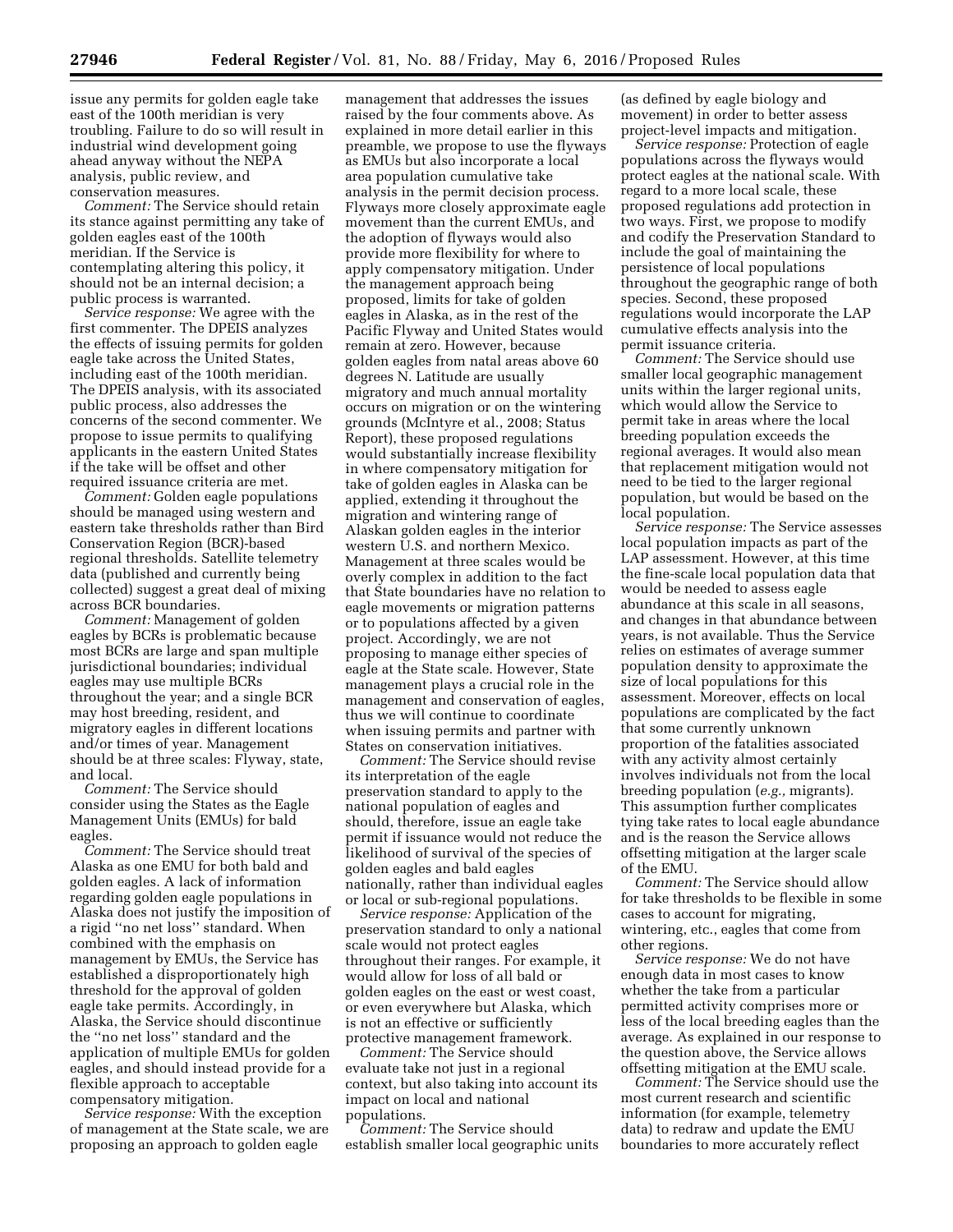breeding territories, wintering ranges, and migration corridors for bald and golden eagles.

*Service response:* The Service considered and will continue to evaluate banding and satellite-tagged data on eagle movements as part of a reassessment of EMUs for this DPEIS. The Service's current proposal to use flyways to delineate EMUs is based on current data, including telemetry data.

*Comment:* The language in the Eagle Act that the Service refers to as the ''Preservation Standard'' does not apply to nonpurposeful take permits. Nonpurposeful take permits are not required to be compatible with eagle preservation. The phrase ''compatible with the preservation of the bald eagle or the golden eagle'' occurs within the first clause within section 668a of the Act, which applies to take from certain specified, narrow activities, including those for ''scientific or exhibition purposes'' and ''for the religious purposes of Indian tribes.'' The preamble to the Eagle Permit Rule makes it clear that the authority for eagle take permits arises from the last half of the second clause of section 668a: ''protection of . . . agricultural or other purposes.'' Since § 22.26 of the Eagle Permit Rule implements the second clause of section 668a of the Eagle Act with respect to the authorization of eagle take permits, it concerns a separate class of activities than those enumerated in the first clause of section 668a. Therefore, nonpurposeful take permits should not be limited to situations compatible with the preservation of the golden eagle or bald eagle (the standard from the first clause).

*Service response:* While we understand the argument being made by this commenter, we believe it is more reasonable to conclude that Congress did not intend to allow the Secretary to issue permits that are incompatible with the preservation of eagles to protect any conceivable interest. In our view, as the agency responsible for interpreting and implementing the statute, it would be unreasonable to conclude that Congress limited take of eagles for particularly defensible interests, including research and Native American religious use, to sustainable levels while allowing unfettered take, regardless of the consequences, for other purposes. Therefore, we will not alter our interpretation of the statute, which takes into account the plain meaning of the Eagle Act's specific language, its purposes, its legislative history, and our consistent past agency practice.

*Comment:* The preservation standard should be based on increasing breeding populations, not just keeping them stable, and should apply to all populations in all areas where eagles have traditionally been found.

*Service response:* Under the current preservation standard, bald eagle populations have continued to grow, and our data and modeling, using conservative assumptions (see Appendix E of the DPEIS), estimate they will stabilize at approximately 260,000 individuals nationwide, up from approximately 174,000 in 2009. Ideally, golden eagle populations would also grow, but our data show populations have been mostly stable over the past 40 years, so an objective that called for increasing golden eagle populations would require addressing limiting factors that have been in place for at least 40 years. Our data show that the most significant limiting factor for golden eagles is mortality, especially of adult eagles, caused by unpermitted anthropogenic sources. Our hope is that by converting currently unauthorized take to take authorized under permits requiring implementation of conservation measures to avoid and minimize take and offsetting compensatory mitigation for remaining take at a greater than one-to-one ratio, golden eagle populations can stabilize or modestly increase. As a final point of clarification, our management objective is not just to maintain stable populations, but rather to allow for stable or increasing populations.

*Comment:* The Service should remove the reference to ''breeding'' populations in the preservation standard and replace it with ''consistent with the goal of stable or increasing populations.'' This change will better recognize recent findings clarifying the importance of subadults and floaters to eagle populations.

*Service response:* The Service does recognize the demographic importance of all age-classes of eagles, and believes a population objective that maintains the potential for stable numbers of breeders is protective of all ages. Recruits are available to replace breeders that die only if subadult and floating adult populations are healthy, and the Service's demographic models take this into account in our estimates of sustainable take rates, so we are proposing to retain the word ''breeding'' in the definition.

*Comment:* The Preservation Standard should incorporate the concept of resilience, requiring maintenance of ''*resilient and* stable or increasing'' breeding populations. For eagle populations to be resilient to change, multiple factors (size, genetic diversity, demographics) must be of sufficient

quality to provide for long-term persistence.

*Service response:* The concept of resilience is already inherent in the preservation standard. Keeping ''breeding'' in the standard provides for resiliency: In order for breeding populations to remain stable or increase over time, their size, genetic diversity, and other demographic factors must be sufficient to allow for the populations' continued resilience. Our proposal to add ''persistence of local populations throughout the geographic range'' to the preservation standard also helps ensure resiliency.

*Comment:* In order to effectively balance the population with development pressure, habitat loss, and other unanticipated impacts to the eagle population, a management goal of increasing the population would be a more conservative approach to protecting the eagle population.

*Service response:* A management goal of increasing populations would be more conservative in terms of authorizing take than the Service's current and proposed goal: Maintaining stable or increasing breeding populations. We believe the latter is sufficiently protective and consistent with the plain language of the statute. It allows for increasing populations, as evidenced by the fact that bald eagle populations in the coterminous United States have continued to increase since the Service adopted the standard. At some point, bald eagle numbers will stabilize, however. We estimate that stabilization will occur in roughly 25– 30 years with a population of about 230,000 nationwide, including Alaska. For golden eagles, populations are at about 40,000 individuals, but would, without unauthorized sources of anthropocentric mortality (shooting, collisions, etc.), be stabilized at approximately 70,000 individuals. Conversion of some of that unauthorized take into authorized take through permitting secures offsetting mitigation and other conservation measures and has the potential to increase golden eagle populations from their current equilibrium number.

*Comment:* The Service should replace the current ''preservation'' standard with ''to not meaningfully impair the Bald/Golden Eagle's continued existence.''

*Comment:* The alternative qualitative approach described in the scoping materials ''to not meaningfully impair the bald or golden eagles' continued existence'' is vague, ambiguous, and subject to interpretation. The suggestion that extinction is a threshold is alarming and contradicts the regulatory standard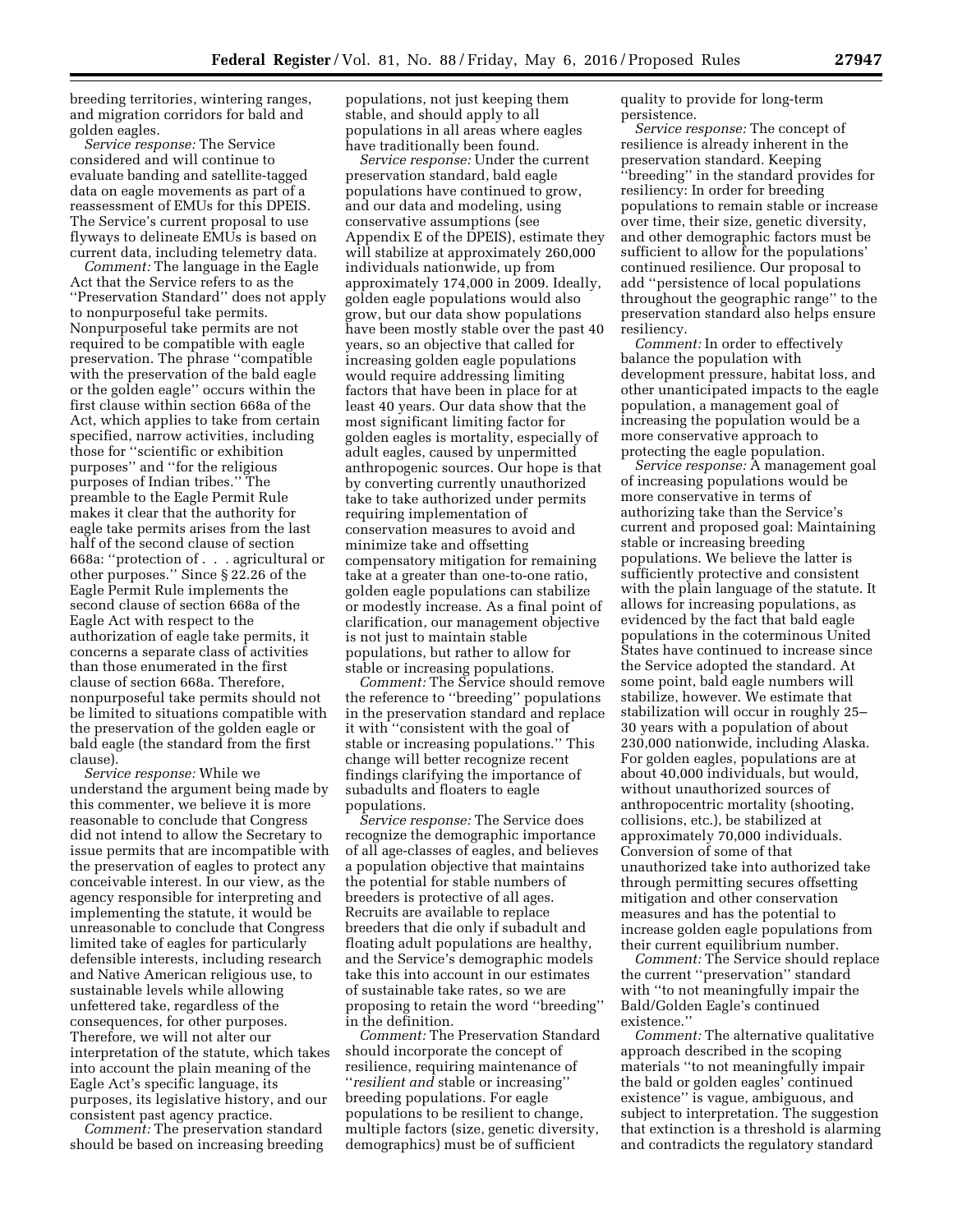of the Eagle Act. While qualitative objectives may provide a larger degree of flexibility, they often rely far too heavily on the judgment of individuals, often working in isolation and overwhelmed with permit reviews.

*Service response:* We are proposing to maintain a quantitative approach to managing eagle populations for reasons discussed earlier in this preamble.

*Comment:* The Service should adopt a Qualitative Prevention approach rather than a Quantitative Allowance approach to allow for more flexibility to issue permits even if mitigation options are not available to fully compensate for impacts, thus increasing data collection as the result of monitoring required by the permit.

*Service response:* We have enough data to understand that additional take of golden eagles is not compatible with maintaining the current population unless the take is offset. Not using the data we have for the purported reason of obtaining more data would not be scientifically defensible.

*Comment:* We believe the quantifiable approach is far too cumbersome and makes for an overly complex management/permitting approach. Aside from reducing the complexity of analysis for and issuing permits, proceeding with a qualitative assessment approach would allow for greater flexibility in compensatory mitigation options than the quantitative approach—focusing more on ''growing'' eagles than saving them from other anthropogenic sources of mortality.

*Service response:* The quantitative approach reduces complexity at the permit issuance level because the allowable take limits are already established. A qualitative standard would require complete, independent population assessments for each permit, and would also make it challenging to assess cumulative impacts. Greater flexibility in where compensatory mitigation can be applied would be achieved under the proposed flyway EMU approach. The Service is also expanding mitigation options by establishing and encouraging the use of conservation banks and in-lieu fee programs, which, when available, will simplify mitigation requirements at the individual permit level. We agree that data collection from monitoring permitted activities is of high value. We do not agree that focus should be shifted from addressing anthropogenic sources of mortality. Not only are anthropogenic sources the ones most readily controlled, our data reflects that they are responsible for almost 60% of golden eagle mortalities.

*Comment:* The preservation standard currently implemented requires surveys and monitoring with the likely consequence that funds will be redirected from more important resource needs.

*Service response:* The Service has the responsibility to ensure that any take that we authorize is compatible with eagle preservation. Surveys and monitoring are a critical part of any responsible wildlife management framework that includes permitting take in populations that are already significantly affected by anthropogenic sources of mortality.

*Comment:* The Service should use both a quantitative and qualitative approach. The qualitative criteria could be used when there is not enough data in an area to set population objectives and take thresholds.

*Service response:* We disagree that a qualitative approach is warranted for setting regional population take limits in areas where we have insufficient data to say whether permitting take will result in population declines. The Service has the statutorily mandated responsibility to make a positive determination that the take will be compatible with eagle preservation when issuing eagle take permits.

*Comment:* The Service should exercise caution when permitting lethal take of eagles where best science shows populations are compromised, or especially where populations are proven to be 'sink' populations.

*Service response:* We are proposing incorporation of the LAP cumulative effects analysis into the permit evaluation criteria for eagle incidental take regulations to better protect eagles at the local scale.

*Comment:* For golden eagle management units with adequate population data and robust populations, the Service should relax the ''no net loss'' standard and implement the permitting process at levels compatible with maintaining stable or increasing populations.

*Service response:* We would not require compensatory mitigation for take in populations that could withstand additional take without declines to levels below our population objective. Our data indicate golden eagles may already be experiencing higher take rates from unauthorized take than can be sustained. Accordingly, all take we authorize above EMU take limits must be offset.

*Comment:* The Service should adopt a low-risk tolerance (cautious approach) to management of golden eagles in the Southwest (Bird Conservation Region 16) because of changes in climate, land

management and resource development, and continued human population growth.

*Service response:* We are proposing to adopt a risk-averse stance that minimizes the chances that our permit program will negatively affect the population trajectory of both species. The take limits we are proposing are derived by using conservative estimates of population size and then using a conservative approach to determine how much take those (potentially underestimated) populations can absorb without experiencing declines. We also use compensatory mitigation to offset all take permitted that might exceed what is sustainable, and for golden eagles, are proposing to compensate for take at a greater than one-to-one ratio.

*Comment:* The Service should set population goals. Quantitative objectives allow States to measure progress towards goals, are an essential feature of adaptive management strategies, and are the best way to ensure that eagle populations remain secure.

*Comment:* Numerical population objectives alone are not sufficient to guide permitting decisions without appropriate take thresholds and/or caps for regional and local populations.

*Service response:* We agree that an ideal approach would include take limits and numerical population objectives based on conservation plans. We would like to develop specific eagle population objectives for each EMU and then use these objectives to inform permit decisions within the EMUs. However, this goal is not feasible at this time given the lack of fine-scale information on eagle populations that would be necessary. The technical and logistical complexities of working with State agencies and tribes to set population objectives within the timeframe of this action are impractical.

*Comment:* The ECPG and the 2009 permit regulations are inconsistent as to whether the maximum take thresholds are set at ''1% of annual productivity'' or ''1% of population.''

*Service response:* The ECPG and 2009 regulations differ purposefully with respect to the population component against which the take limit is applied. The reason for this difference is described in detail on page 80 of the ECPG. However, we are proposing to revise the current approach and base take limits on a percentage of the EMU population instead of estimated annual productivity, making the regulations, in this respect, similar to the ECPG. We now believe it is more appropriate to track and manage take limits when they are based on applying a harvest rate to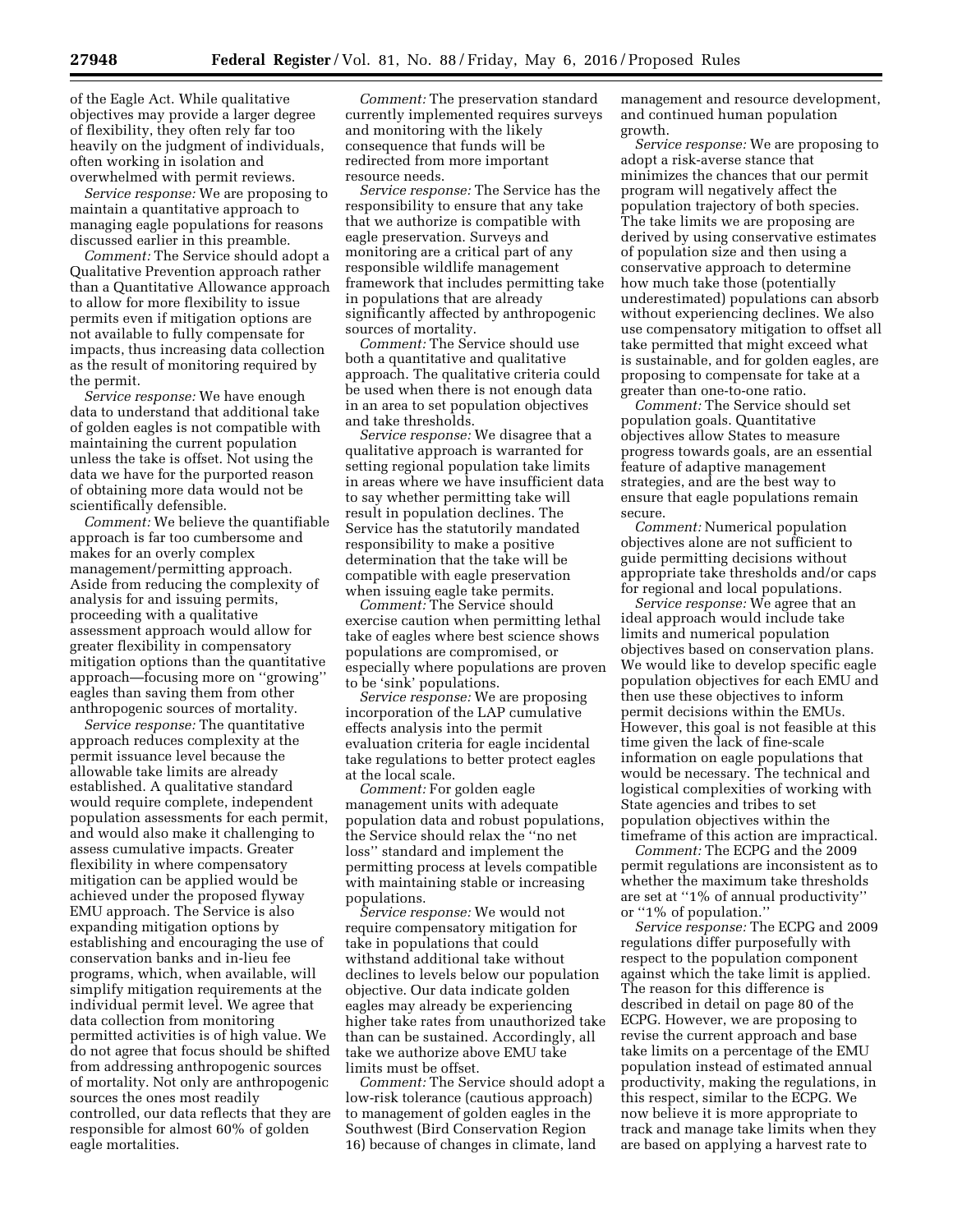total population size, since take is occurring in all age classes, and we have conducted analyses to determine what take rates, when applied in this way, are compatible with our management objectives.

*Comment:* The Service should develop a new Maximum Sustained Yield take threshold model based on the take of adult individuals from the population, rather than the removal of juveniles (as was the basis for the 2009 FEA) because the removal of juveniles has less of an impact than removal of mature individuals.

*Service response:* The 2009 FEA used a harvest model that imposed take in proportion to abundance across all age classes. Take was not assumed to be restricted to juveniles. In the draft DPEIS for this action, the Service has updated and revised its modeling of the effects of take on eagle populations, and we continue to assume incidental take affects all age classes in proportion to abundance.

*Comment:* Eagle population status should be assessed every 5 years using the best scientific methodologies available.

*Comment:* The Service should reevaluate new information (data) that may affect management decisions or take permits on an annual basis. Incorporation of new, peer-reviewed research needs to occur quickly because predator populations can experience sudden, drastic changes.

*Service response:* Our intention is to assess population status every 6 years, but management decisions and issuance of take permits will incorporate the best available scientific information on an ongoing basis.

*Comment:* The current rulemaking should take this opportunity to address the differences between bald eagles and golden eagles in terms of their natural history, habitat requirements, and behavior and address how the management units, risk models, and mitigation measures planned for each reflect the conservation requirements of that species.

*Service response:* In general, regulations should include provisions that will apply based on the status, trends, and threats, as well as the natural history and behaviors, of the species they protect, no matter which species it is. For example, the ESA does not contain species-specific criteria, but its provisions adaptively apply to any species listed as threatened or endangered. The status of species tends to change over time. For example, 30 years ago, more restrictive provisions would have been appropriate for bald eagles than for golden eagles. To

adequately encompass changes in population size and trend, the regulations should be designed to provide the appropriate level of protection for either and both species. These regulations propose to do that by incorporating take limits at the EMU level established in the DPEIS and adjusted in the future, through subsequent surveys and analysis. We also propose to require various analyses that are informed by differences between the two species based on their conservation status, as well as their natural history, habitat and prey requirements, and behaviors. Those differences underpin our management objectives and how we apply the regulations ''on the ground.'' The DPEIS for this action and various guidance documents also reflects biological and behavioral differences between the species.

*Comment:* The revised management scheme needs to clarify whether take caps are hard or flexible. The Service has issued permits that exceed the 5% local area population cap but has not articulated under what circumstances ignoring the cap is acceptable and how it is consistent with the preservation standard.

*Service response:* Currently, the 5% local area population "cap" is guidance, not a hard limit. Under the proposed regulations, the Service would not issue permits that result in cumulative take within the LAP exceeding 5% unless the Service conducts additional analysis showing that permitting take over 5% of that LAP would not have a long-term detrimental effect to the LAP that would be incompatible with the preservation of eagles. Examples of situations where the Service may be able to sufficiently document that a permit authorizing take above 5% of the LAP would not be inconsistent with the preservation standard might include: If the project is already in operation and the permit conditions would result in a reduction of take; or compensatory mitigation will be applied within the LAP.

*Comment:* The Service should reconsider the position that ''historic'' or ''baseline'' types of take should not count against the take thresholds. Failure to evaluate these types of take will lead to an over-estimation of the Maximum Sustained Yield as described in the Final Environmental Assessment on the 2009 permit regulations.

*Service response:* Take thresholds (or limits) are measured against population sizes that existed in 2009 when the two new eagle take permit regulations were put in place. Those populations were experiencing a certain amount of take at that point that we are considering

baseline for purposes of measuring how much additional take the populations can sustain while maintaining stable or increasing breeding populations. Take that was occurring prior to 2009 was reflected in the population level (golden eagles) or rate of growth (bald eagles) that existed in 2009. Accordingly, the Service's position when it established the 2009 take levels is that applicants seeking the newly available take permits for golden eagle take that had been occurring prior to 2009, or bald eagle take in the EMU where take limits were set at zero (*i.e.,* in the Southwest), would not need to provide offsetting mitigation because the take is not additive to already existing take levels. Those applicants would be required to avoid and minimize to the maximum degree practicable, with the goal of reducing take from their activities. Recent data indicate golden eagle populations would likely stabilize at a significantly higher population level if sources of unauthorized take are removed. Applicants for incidental take permits whose activities have been taking eagles prior to 2009 and have had more than 6 years to apply for permits may be required to address past take by entering a settlement agreement before being issued a permit for future take. Such agreements would require the company to undertake corrective actions and pay penalties for unpermitted past take, among other actions.

*Comment:* The Service should conduct an analysis to assess the relative contribution of 'historical' or 'baseline' types of take to the overall take that might be expected.

*Service response:* We are unsure if this commenter meant that we should analyze how much of the take we expect to permit will consist of take that was historical (ongoing prior to 2009), or that we should analyze how much take that will occur in the future, whether permitted or not, was historical. At any rate, we agree that a better understanding of how much eagle take was occurring prior to 2009 would be useful. There is not an abundance of data to inform us about the extent of different sources of take in years preceding 2009, but in 2015, we used survival rate estimates that omitted the fraction of mortality caused by anthropogenic activities, under the assumption that this artificially high mortality was keeping golden eagle populations at a lower equilibrium size than would otherwise be the case. This analysis suggested that, in the absence of ongoing anthropogenic take, and assuming food did not become limiting, the western U.S. golden eagle population would be stabilized at about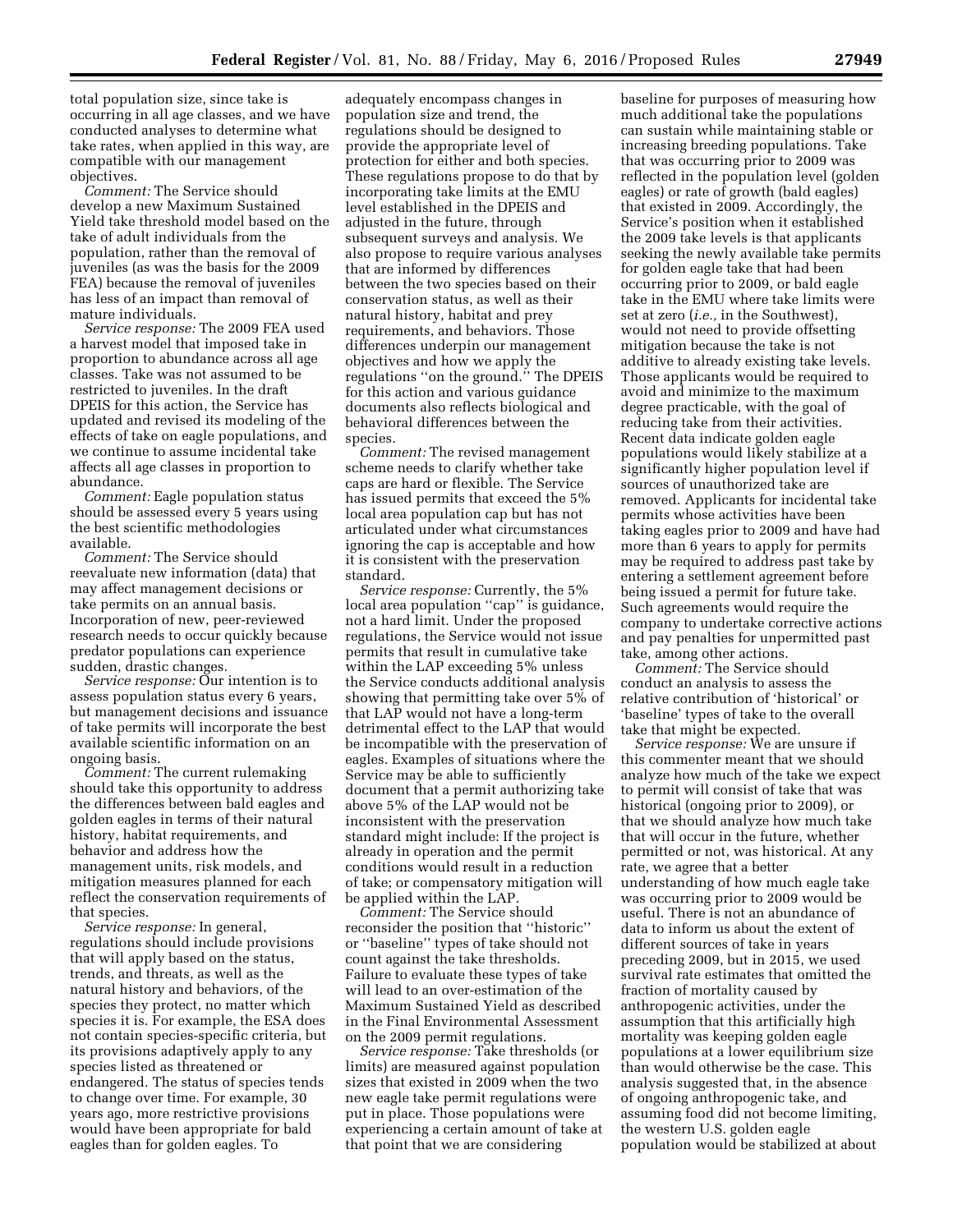70,000 individuals, or 1.75 times its current size. Virtually none of that ongoing anthropogenic take is authorized.

We have attempted to research the extent of one form of historical take via the DPEIS on this action: Take for Native American religious use. More information about this type of take would allow the Service to better determine that the take can be considered baseline when we issue eagle take permits to tribes.

#### *Permit Duration/Tenure*

*Comment:* The EIS should include an alternative that returns to 5 years as the maximum permit duration and also the effects of not renewing a take permit after its 5-year duration.

*Service response:* Three of the five DPEIS alternatives include the provision that 5 years is the maximum permit tenure. Analyzing the effects of not renewing individual take permits after 5 years would be speculative at this stage and would need to be considered on a case-by-case basis.

*Comment:* The recent revisions to the permit regulations that allow for permits to be issued for up to 30 years endanger eagles. There is not enough data or analysis to support permits of this duration.

*Comment:* The extension of maximum permit tenure to 30 years is appropriate and will encourage project proponents to obtain eagle take permits and commit to the associated conservation measures that will benefit eagles.

*Comment:* The programmatic take permittees should be subjected to a 3 year renewal and review cycle. Technology in the wind industry is changing at a speed that long-term permit requirements would not be able to capture.

*Comment:* The maximum programmatic permit tenure should be 15 years with thorough and effective review every 5 years. These reviews should be independent of permitteederived monitoring results.

*Comment:* The maximum permit tenure should be 20 years with the option for review and permit renewal for an additional 10 years. However, this 20-year permit must require that postconstruction monitoring occur annually in years 1–5 and then every third year for the balance of the permit.

*Comment:* For projects that will have a longer lifespan or a more lengthy Federal license or permit term, the Service should revise the regulations to retain the flexibility to grant programmatic take permits that extend beyond 30 years so that the permit term is coextensive with the life of the

project, or at least consistent with the term of the Federal authorization.

*Service response:* We believe the 5 year maximum permit term is unnecessarily burdensome for businesses engaged in long-term actions that have the potential to incidentally take bald or golden eagles over the lifetime of the activity. It has also had the unintended effect of discouraging proponents of long-term activities from applying for permits, despite the risk of violating the statute. With longer term permits, the Service has the ability to build adaptive management measures into the permit conditions. This approach provides a degree of certainty to project proponents because they understand what may be required to remain compliant with the terms and conditions of their permits in the future. This information allows companies to plan accordingly by allocating resources so that they will be available if needed to implement additional conservation measures if necessary to remain in compliance with statutory and regulatory requirements.

The Service cannot require any entity to apply for an eagle take permit (except under legal settlement agreements), with the result that some project proponents build and operate without eagle take permits in areas where eagles are likely to be taken. The 5-year permit duration limit has exacerbated this situation for projects with lifetimes much longer than 5 years. When proponents choose to build projects without seeking permits because they perceive the application burdens are too great, the opportunity to achieve mitigation and conservation measures is lost. The Service believes that permitting long-term activities that are likely to incidentally take eagles, including working with project proponents to minimize the impacts, and securing compensatory mitigation, is preferable to forgoing that opportunity because companies perceive the permit process as being more onerous than it should be. Enforcement becomes the other option when entities take eagles without permits, and the Service is actively engaged in numerous investigations focused on incidental take of eagles. However, regulatory compliance is vastly preferred over resorting to enforcement.

If the maximum permit tenure is extended to 30 years, the Service will evaluate each permit at no more than 5 year intervals. These evaluations will reassess fatality rates, effectiveness of measures to reduce take, the appropriate level of compensatory mitigation, and eagle population status. Additional commitments with regard to

conservation measures may be required of long-term permittees at the 5-year permit evaluations. In 2013, when the maximum term of programmatic permits was extended from 5 to 30 years (struck down in 2015), language was included in the regulations limiting additional conservation measures that could be required of the permittee to those contemplated at the time the permit was issued. However, that language was based on the requirement that all permittees would be required to implement advanced conservation practices that reduce take to the point where it is unavoidable. As part of the Management Common to All Action Alternatives, long-term permittees would be subject to the same criterion as holders of standard permits have been under the current regulations: They would be required to undertake all practicable measures to reduce take and would no longer be required to implement ACPs to reduce take to the point where any remaining take is unavoidable. To ensure eagles are adequately protected, based on the results of the 5-year evaluations, the Service may require long-term permittees to undertake additional conservation measures that are practicable and reasonably likely to reduce risk to eagles based on the best scientific information available.

With regard to the suggestion that maximum permit tenure should be longer than 30 years, we disagree at this time because 30 years should cover the duration of most projects that are likely to need incidental take permits and is a reasonable period in which to adaptively manage permitted activities without requiring a new permit. Permit renewal will be an available option for permitted projects that operate for longer than 30 years.

*Comment:* The regulations need to retain the provision that the Service may suspend or revoke permits if necessary to protect eagles.

*Service response:* Revocation and suspension remain discretionary options under these proposed regulations.

#### *Permit Application Process, Permitting Decision Process, and Issuance Criteria*

*Comment:* Some Service Regions have imposed a requirement that applicants prepare Service-approved Bird and Bat Conservation Strategies as part of the permit application. The regulations do not require this action, and evaluation of non-eagle species should not rise to the level of an approved plan for a Service decision in support of issuing an eagle take permit.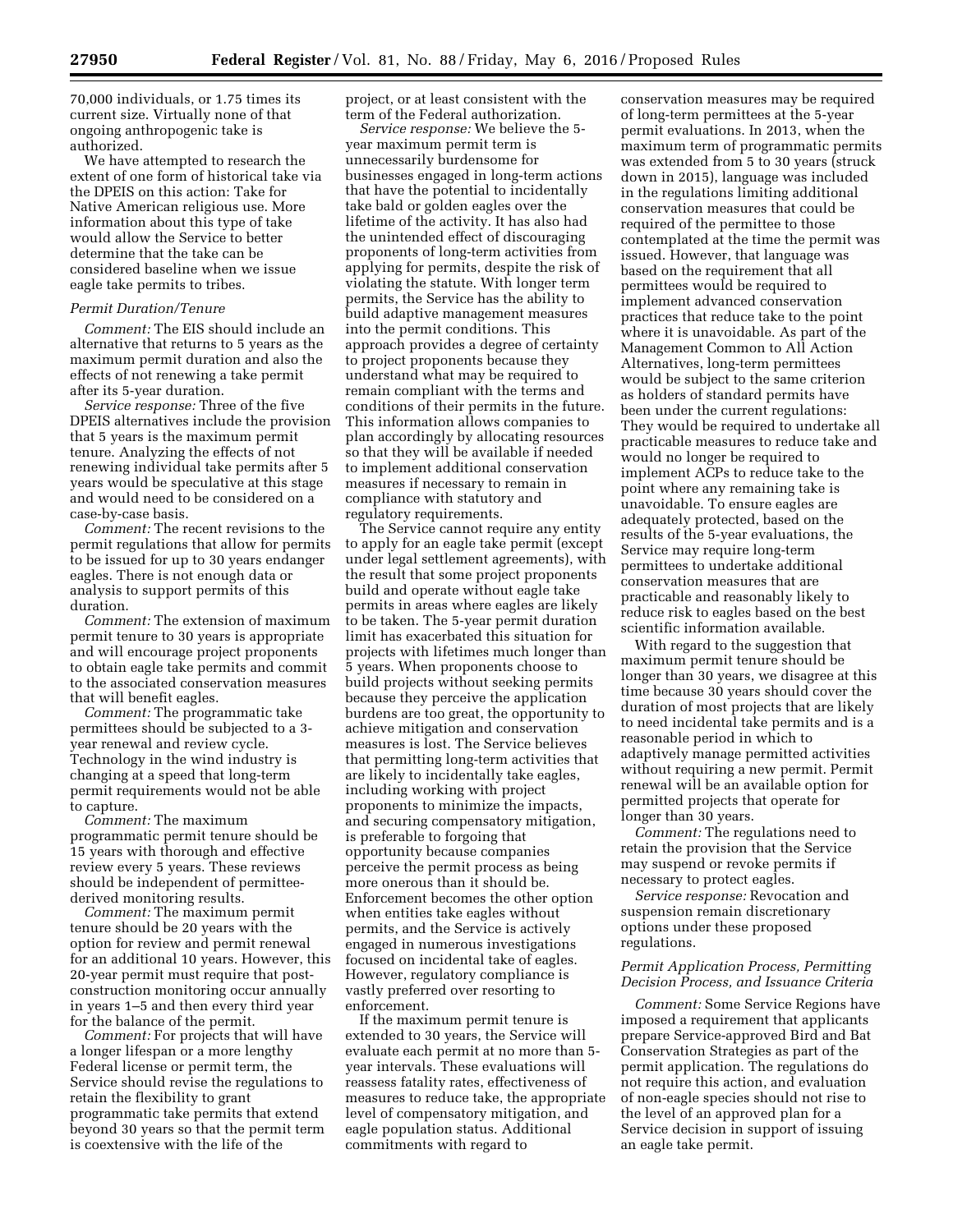*Service response:* By regulation (50 CFR 13.21(c)), any permit ''automatically incorporates within its terms the conditions and requirements of subpart D of this part and of any part(s) or section(s) specifically authorizing or governing the activity for which the permit is issued, *as well as any other conditions deemed appropriate and included on the face of the permit*'' (emphasis added). Development and compliance with Bird and Bat Conservation Strategies to reduce take of other federally protected species is appropriate in light of the Service's responsibilities under Federal wildlife protection laws.

*Comment:* The contents of the permit application form should be explicitly spelled out in the regulations. The preamble to the current regulations states that the application form requirements are purposefully absent so the Service can modify them without undergoing additional rulemaking. This lack of formal codification could lead to unintentional, predecisional actions by the Service, such as deeming applications incomplete.

*Service response:* The Service is required to have all its permit application forms approved by the Office of Management and Budget every 3 years. During that process a notice is published in the **Federal Register**  allowing the public to comment on the contents of the forms. Incorporating the contents of the forms into each permit regulation would require the Service to undergo hundreds of additional rulemakings every 3 years, which would be redundant, costly, and impracticable.

*Comment:* It would be beneficial for the public and government agencies to clearly understand the approximate (or maximum) length of time it would take the Service to complete various eagle permit applications since the current process appears to differ from 50 CFR 13.11.

*Comment:* The regulations should establish a standardized timeline for review proportional to the risk posed to eagles by any given project.

*Service response:* We agree that implementation guidance containing approximate timelines for issuing eagle take permits would be beneficial. It is true that § 13.11 implies that permit application processing will take no more than 60 days because § 13.11(c) recommends applicants submit their applications at least 60 days prior to commencement of the activity requiring authorization. Part 13 applies to all Service permits, most of which are much simpler to process than eagle take permits. At present, there is considerable variation in the time it

takes to reach a decision on an eagle incidental take permit, depending on project duration, complexity, and other factors. Delays in processing permit applications are also sometimes due in part to applicants providing inaccurate or incomplete information in the application, including substandard data. In addition, since the 2009 regulations were put in place, the Service has been in the process of revising them. When the pace of revisions to the regulations slows so that we can expect a given set of rule provisions to be in place for the foreseeable future, and the Service is not continually making revisions to the regulations, we plan to develop implementation guidance given sufficient agency resources.

*Comment:* The regulations should specifically address the requirements for each type of permit. For example, they should clarify what level of studies and which types of documents are needed, the level of NEPA that is appropriate, and whether an ECP is required for each type of permit.

*Service response:* We do not agree that it is appropriate, or even possible, to set out in regulations stipulations as to what level of NEPA is required (*i.e.,*  categorical exclusion, EA, or EIS) for different types of permits or when an eagle conservation plan is required. There are too many project-specific factors to consider, including whether there is another Federal nexus, the level of controversy, the status of eagles in the area, the size and scale of the project, whether the issuance of a permit for the activity is precedent-setting, whether other trust resources will be affected, and more.

*Comment:* All environmental reviews for take permits should be published for public review and comment.

*Service response:* We publish a notice in the **Federal Register** to notify the public of their opportunity to review and comment on most environmental assessments and all environmental impact statements undertaken under NEPA.

*Comment:* The Final EA, final rule, and guidance do not specify the mechanism by which the NEPA document for individual projects should be prepared. The regulations should continue to allow the Service to accept applicant-prepared EAs to expedite the permitting process.

*Comment:* Independent, third parties not employed directly by the permittee should conduct the environmental assessment (EA). This could be accomplished by the permittee supplying funds for the EA managed by the Service.

*Service response:* NEPA regulations allow applicants to prepare EAs, and the preparation could be done in-house or by a third-party contractor. No matter who prepares an EA, the Service is responsible for the adequacy of the analysis on the effects of the permit issuance.

*Comment:* The Service should clarify that projects seeking take permits will be subject to NEPA analysis only in regard to the effects of the permit itself, and not the authorization of the project as a whole.

*Service response:* The NEPA analysis required when the Service makes a permit decision is based on the direct, indirect, and cumulative effects of the authorization and any mitigation tied to the authorization.

*Comment:* For the NEPA analysis on individual permits, the Service should use the project-specific NEPA already undertaken by other Federal agencies, rather than developing an additional NEPA document.

*Service response:* We prefer to be a cooperating agency and use other Federal agencies' NEPA analyses rather than using our very limited staff and resources to prepare a second NEPA document. However, it is sometimes the case that other Federal agencies have not taken a hard look at effects to eagles, particularly in light of the fact that such effects may change after the Service works with project proponents to reduce take. In such cases, we have needed to prepare an additional NEPA analysis. Additionally, we receive many permit applications from non-federal applicants for projects on private land. For those applications, the Service has the sole responsibility for completing the NEPA obligations. Under this DPEIS, we are analyzing the effects to eagles of authorizing take up to certain levels, which will allow us—and other agencies—to tier from the DPEIS when analyzing effects to eagles in most cases.

*Comment:* The regulations should apply the same standard for both an individual and programmatic take—that a take cannot be practicably avoided.

*Comment:* The criteria for issuing programmatic permits under the Eagle Act, consistent with the requirement for an Endangered Species Act incidental take permit, should require avoidance and minimization only to the maximum extent that take cannot practicably be avoided, and then mitigation for residual take that cannot otherwise be avoided.

*Comment:* An ''unavoidable'' standard could present a high threshold, where reliability, proven effectiveness, and cost are not considered in developing and implementing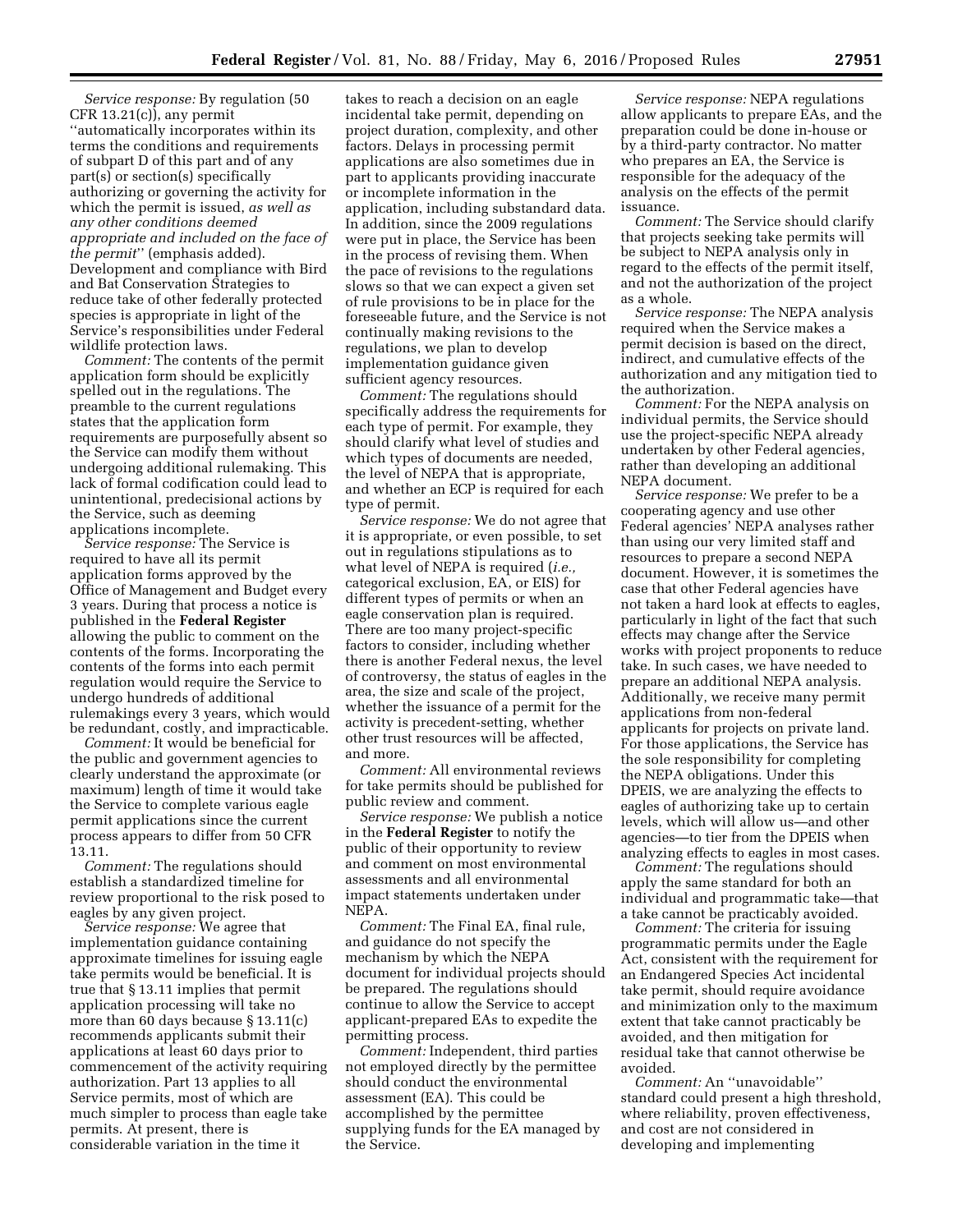''advanced conservation practices.'' The cost of a conservation practice should have a reasonable relationship to the potential benefits derived from such a practice.

*Comment:* The Service should also amend the definition of ACPs, to ensure consistency with the change to the definition of ''practicable,'' if the latter is adopted.

*Comment:* The standard for programmatic permits should not be reduced to what is practicable; ''practicable'' speaks to money. Birds should not be sacrificed so people can save money.

*Comment:* The standard for permitting programmatic take should not be weakened. The only factor that, at least theoretically, prevents developers from irresponsibly siting wind facilities is that remaining take must be unavoidable in order to be permitted. The Service must implement its own regulations requiring applicants to avoid and minimize take to the degree that remaining take is unavoidable, and not permit wind facilities at sites used by eagles for breeding, wintering, and migration. Under the ''unavoidable'' standard, developers should be forced to select sites outside of eagle habitat.

*Comment:* The ''unavoidable'' standard needs to be retained for programmatic permits because of the unique cultural stature of the bald eagle as our national symbol. The enacting clause of the Bald Eagle Protection Act of 1940 stated that the bald eagle ''is no longer a mere bird of biological interest but a symbol of the American ideals of freedom.''

*Comment:* The ''unavoidability'' criterion provides the needed pressure for technological advancement in conservation measures because it calls for the implementation of technically ''achievable'' measures even if some of those measures are costly, are not the current industry standard, or must be further technically developed.

*Service response:* For the reasons explained earlier in this preamble, the Service is proposing to eliminate the distinction between standard and programmatic permits and apply the practicability standard to all permits. In short, we believe there is no sound reason to allow consideration of cost, technology, and logistics for some permits and not for others. These proposed regulations would require potential permittees to implement all practicable best management practices and other measures and practices that are reasonably likely to reduce eagle take.

*Comment:* To the extent that the Service amends the current issuance criteria for programmatic permits to align with the ''practicable avoidance,'' the term ''practicable'' should be redefined as ''capable of being done after taking into consideration, relative to the magnitude of the impacts to eagles: (1) The cost of the remedy for an actual measurable impact as compared to the overall benefit and utility of the project with respect to public interest; (2) existing technology; and (3) logistics in light of overall project purposes.''

*Service response:* The problem with including consideration of the ''overall benefit and utility of the project with respect to the public interest'' is that this is a subjective criterion. For example, some might argue that expansion of an airport serves the public interest by increasing safety and convenience in flight choices, while others might point to the increased landfill, noise, and pollution as detrimental to the public interest.

*Comment:* Although a proponent's ability to pay can be a relevant factor in determining the extent of conservation measures, the determination should also consider the benefit to the species derived from the remedy. If the benefit to the species from an avoidance and minimization measure is low and the cost is high, the measure would not be considered ''practicable.''

*Service response:* We are proposing to adopt the Service's definition of ''practicable'' in our proposed revised Mitigation Policy (see 81 FR 12379, March 8, 2016). That definition includes consideration of ''a mitigation measure's beneficial value to eagles.''

*Comment:* The ''practicable'' standard should not take into account the project proponent's resources.

*Service response:* The proposed definition of ''practicable'' requires consideration of the activity's ''purpose, scope, and scale'' rather than ''proponent resources.''

*Comment:* The Service should make permitting decisions on a regional scale where multiple projects are proposed, rather than issuing mortality permits to each facility.

*Service response:* The option of issuing regional permits is available. We have not had a proposal upon which to make such a permitting decision. The potential applicants would be responsible for taking the initiative to organize a sound regional proposal for the Service to evaluate. Also, if there will be prohibited impacts to ESA-listed species as well as eagles, there is the option of developing an HCP and applying for an ESA incidental take

permit that covers eagles as non-listed species.

*Comment:* Recommendations from wildlife agencies should be

incorporated into the project planning. *Comment:* State wildlife agencies should be consulted in the Federal eagle take permit process, including the Service internal, 5-year, non-public ''reviews'' of programmatic permit conditions for the 30-year life of a permit.

*Service response:* The Service involves State wildlife agencies to varying degrees based on the State's level of interest in the technical assistance phase (between initial contact by an applicant through the permit application process). We work with States that have an interest in coordinating with regard to our eagle permitting process. We would also work with those State agencies during the 5 year evaluations if long-term permits are established through this rulemaking.

*Comment:* The authorized level of take for all programmatic permits should be at least two eagles to avoid requiring immediate reevaluation of a permit upon the take of one eagle.

*Service response:* The Service's fatality prediction model is specifically designed to result in a 20% or lower chance of eagle take exceeding the permitted number, as long as the preconstruction monitoring data are representative of future eagle use in the project area. We believe this percentage is adequate to ensure the permitted number is not routinely exceeded. The point at which a formal reevaluation of a permit is required is set on a permitby-permit basis, and not necessarily upon take of one eagle.

*Comment:* The permit review process should be transparent and open to full public review and comment procedures.

*Service response:* In our view, a public-comment period for each permit would not provide an additional benefit to eagles that would justify the regulatory burden. In general, permits for larger scale projects with significant impacts or that entail a high level of controversy will be analyzed in a NEPA document that will be released for public review and input. Public involvement may also be triggered at the permit review or renewal stage if FWS determines that supplemental NEPA analysis is required.

*Comment:* Areas of particular importance to eagles, such as migratory corridors and high-density nesting areas, should not be allowed for wind development or should have additional scrutiny in the permitting process.

*Service response:* In numerous Service guidance documents and in the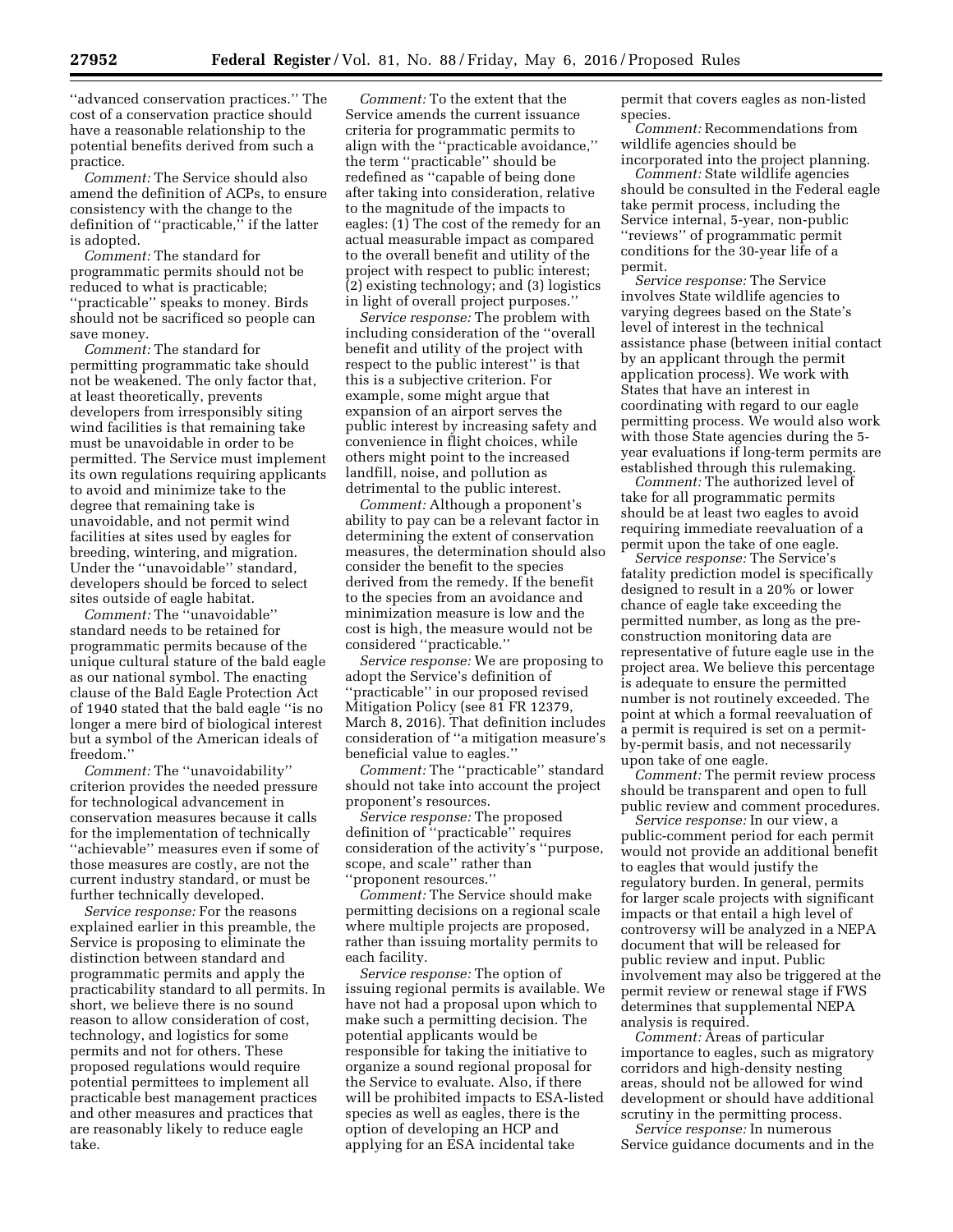technical assistance we provide at the project planning stage, we recommend that developers avoid areas that are important to eagles. However, we do not have the authority to prohibit development in areas that are important to eagles. Our role is to evaluate the level of impacts to eagles when a project proponent approaches us to inquire about a permit to authorize eagle take. We do not have the authority to approve or veto the actual project.

#### *Data Collection and Analysis*

*Comment:* Pre-construction surveys using rigorous methods standardized by the Service for wind energy development should be mandatory, not voluntary.

*Comment:* Two years of independent, pre-construction monitoring of eagle behavior, nesting, foraging, and migration should be required.

*Comment:* The Service or other thirdparty, professional biologists should conduct pre-construction surveys.

*Service response:* These proposed regulations would require applicants for permits with durations longer than 5 years to conduct a minimum of 2 years of pre-application surveys. Wind-energy generation facility operators would be required to use the survey methods we are proposing to incorporate by reference from the ECPG. The regulations would provide for waivers if the wind-energy project applicant submits, or the Service already possesses, sufficient documentation demonstrating a low likelihood of risk to eagles due to: Physiographic and biological factors of the project site, or the project design (*i.e.,* use of proven technology, micrositing, etc.); or that expediting the permit process will benefit eagles.

The Service does not have the resources to conduct pre-construction surveys and must rely on permit applicants to provide these data. The Service does carefully review the preconstruction survey data for accuracy and works with applicants to resolve any discrepancies before accepting the data as reliable and accurate. Use of Service-approved or recommended protocols would facilitate our review and allow us to better identify data gaps and other insufficiencies.

*Comment:* The ECPG recommends 20 hours per turbine per year of sampling effort, which is an amount far higher than suggested by simulations using the Bayesian fatality model. The additional surveys do not provide a corresponding benefit in terms of estimating risk, but are imposing additional costs on developers. The sampling guidance should be revised to avoid over-

sampling. Also, permittees discovered to have provided false information on their permit applications may be subject to criminal penalties under 18 U.S.C. 1001.

*Service response:* Appendix C of the Eagle Conservation Plan Guidance (Module 1, v2; hereafter, ECPG) discusses sampling effort in multiple contexts: (1) In terms of the effort that may be required to validate whether a project meets Category 3 criteria (*e.g.,* no eagle fatalities will occur over a 30-year time span), and (2) in terms of the effort that the Service recommends when Stage 1 evidence supports possible project classification of Category 2 (*e.g.,*  an eagle take permit is recommended) and the main objective of the surveys is estimating risk in terms of predicted fatalities. Given the variability of natural systems, the current uncertainty in the site-specific factors that can increase the risk of eagle fatalities, and the sometimes inadequate information gathered during early site evaluation, intensive sampling is required to be reasonably certain that eagle take is not expected to occur and that the project would not require an eagle take permit.

The example in the ECPG that calculates 20 hours of sampling required per turbine is specific to a project with 40 2.5–MW turbines with a 100-m rotor diameter where the objective is to validate a Category 3 classification. For assessing risk of a potential Category 2 project, the ECPG recommends a minimum of 1 hour of observation per 800-meter survey plot per month, but at least 2 hours of observation per survey plot is warranted for a season for which Stage 1 evidence is ambiguous or suggests high use. The ECPG also recommends sampling at least 30% of the total footprint of the project hazardous area and that surveys should be conducted for at least 2 years prior to project construction.

The per-turbine effort for this minimum level of sampling will depend on turbine configuration and spacing. To accurately predict risk to eagles, sampling must provide data that are representative of eagle use at the site during all times of day across seasons and years. The benefit of additional data in terms of predicting risk will depend in part on the variability of eagle use at the site. The Service advises potential permit applicants to coordinate closely with the Service regarding the appropriate sampling effort, as sampling considerations are complex and depend in part on case-specific objectives.

*Comment:* The ECPG is intended to guide project proponents and Service personnel in evaluating risk to eagles and developing eagle conservation plans

(ECPs) and permit applications. However, different Service Regions have developed modified guidance. The Service should ensure standardization of the guidance nationally.

*Service response:* Differences in regional recommendations for applying the ECPG are expected, and not inconsistent with the ECPG, which was designed to be an adaptable framework that provides for flexibility in application based on geographic and project-specific variability. However, the Service strives to be as consistent as possible, and regularly coordinates between Regions to foster consistent applications of our laws, regulations, policies, and guidance governing eagles.

*Comment:* As it is critical for assessing risk, the Service should require radar data at different times of the year and weather conditions to monitor activity and height of migratory birds flying through the area.

*Service response:* Our guidance does not exclude the use of radar. It allows the most appropriate field method to be selected based on site-specific factors. However, radar has so far not proven very useful or effective, either for monitoring or for curtailment. None of the current radar systems are capable of providing reliable data on eagles (or raptors) at the necessary scales. That said, we are supporting testing, and if practicable technology is developed that provides useful and reliable data, we would likely require its use.

*Comment:* Fatality prediction models should be different for the two species based on the apparently different behavior and risk profiles of each species. The prior probabilities for exposure and collision of golden eagles are based on data at old wind facilities in the western United States and are unlikely to be representative of bald eagles and will overestimate project risk. The Service should replace these priors with empirical data on bald eagles at modern wind energy facilities.

*Service response:* We are aware of arguments that the Service wind collision probability model predicts high rates of bald eagle fatalities at wind facilities given the low number that have actually been reported. We do not disagree that bald eagles may prove to be less at risk from blade-strike mortality than golden eagles, but the data available to us are not sufficient to make that conclusion at this time. Reasons are: (1) The Service has yet to be provided with strong pre- and postconstruction bald eagle use and fatality data from any wind project where there is high bald eagle use; (2) bald eagles congregate in larger numbers than golden eagles, and, while in those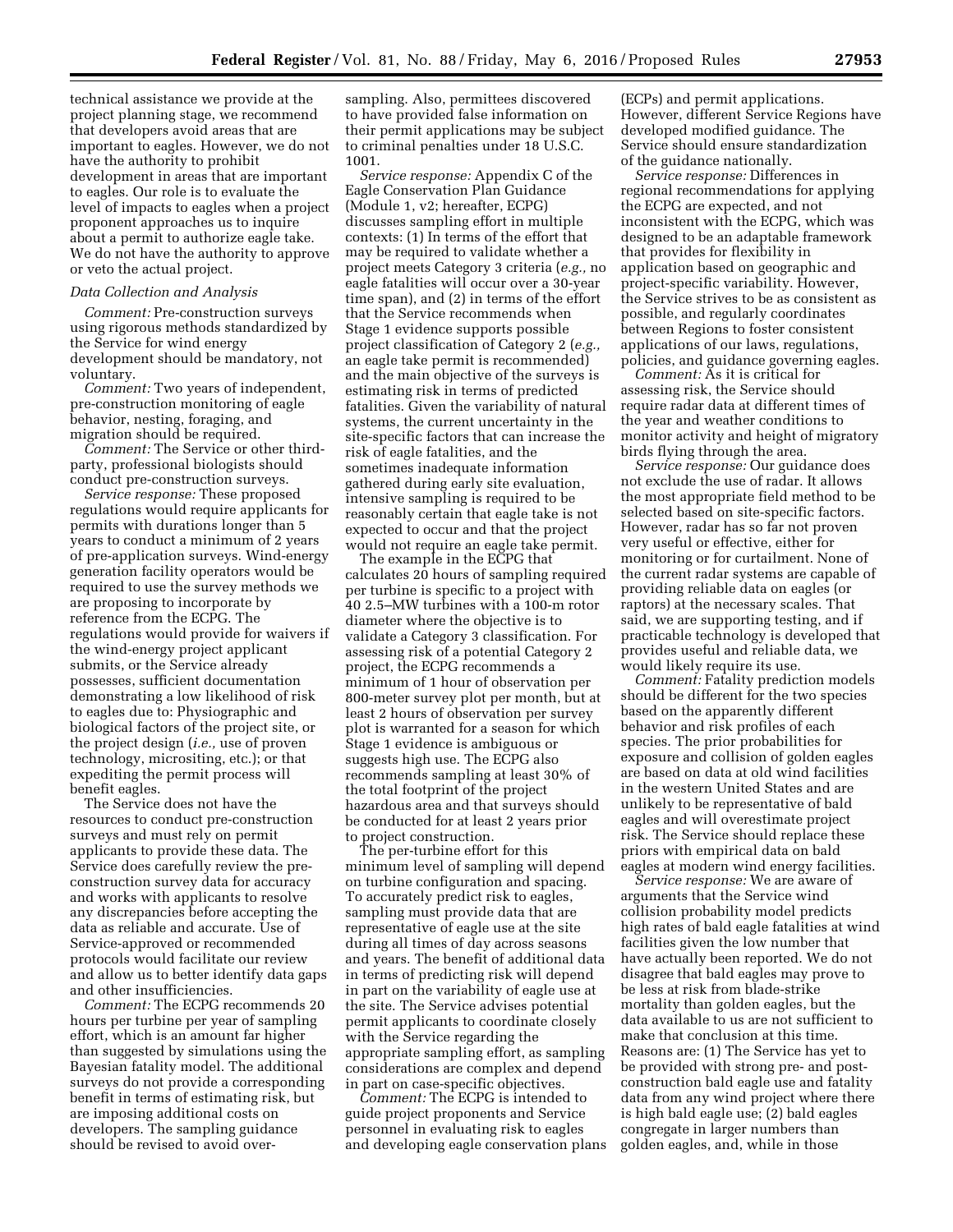concentrations, they engage in social behaviors that may increase their risk to blade strikes at a project sited in such an area; (3) in some of the areas where bald eagles congregate, there are multiple fatalities each year of bald eagles that fly into static power distribution lines and vehicles, suggesting that as a species they do not possess a superior ability to avoid collisions; and (4) there is a thorough study in Norway that documents a substantial population-level negative effect of a wind facility there on a population of the closely related whitetailed eagle *(Haliaeetus albicilla)* as a result of blade-strike mortality. For all these reasons, the Service currently determines that it is reasonable and prudent to consider bald eagles to be equally vulnerable to blade-strike mortality as golden eagles until verifiable data become available to estimate a specific collision probability for bald eagles. If data become available in the future demonstrating that bald eagles are less (or more) vulnerable to blade-strike mortality, we will revisit whether to draft a separate collision probability model for bald eagles.

*Comment:* Exposure-based models used to predict mortality during preconstruction risk assessments should be tested for accuracy, and new models should be developed that take cumulative impacts of all sources of mortality into account.

*Service response:* We agree, and the model framework the Service is using is specifically designed to easily incorporate new information gained through use and testing. We will periodically refine the model as new data are obtained.

*Comment:* The Eagle Conservation Plan Guidelines (ECPG) indicate that eagle nest surveys should be conducted in the project area, which it defines as the area within the project boundary plus a 10-mile radius surrounding the project. However, the 10-mile radius recommendation was based on golden eagles in the desert southwest and is of questionable value in other areas and unnecessary for bald eagles. The Service should develop appropriate national standardized criteria that are speciesspecific and based upon region-specific information.

*Service response:* This comment is not accurate. Appendix C of the ECPG, where the Stage 2 surveys are described, says, ''If recent (*i.e.,* within the past 5 years) data are available on spacing of occupied eagle nests for the project area nesting population, the data can be used to delineate an appropriate boundary for the project area as described in Appendix H. Otherwise, we suggest that

project area be defined as the project footprint and all area within 10 miles.'' In Appendix H, the ECPG states, ''Eagle nesting territories most likely to be affected by disturbance from a wind project are those that have use areas within or adjacent to the project footprint. The Service will accept an assumption that all eagle pairs at or within the mean project-area inter-nest distance (as determined from the Stage 2 assessment) of the project boundary are territories that may be at risk of disturbance (*e.g.,* if the mean nearest-neighbor distance between simultaneously occupied eagle territories in the Stage 2 assessment is 2 miles, we would expect disturbance to most likely affect eagles within 2 miles of the project boundary; Figures H–1 though H–4). Eagle pairs nesting within <sup>1/2</sup> the project-area mean inter-nest distance are the highest candidates for disturbance effects, and should receive special attention and consideration.'' Thus, the ECPG advocates surveying for eagle nests within the mean inter-nest distance of the project boundary, and only extending this distance out to 10 miles if recent data on nest spacing is not available.

*Comment:* There is a need for greater clarification on risk assessment and monitoring specifications/requirements for electric utilities and other industries, such as mining. The Service should develop eagle conservation plan guidance for these other industries.

*Service response:* We intend to develop guidance for other industries in the future, as resources allow.

*Comment:* All information generated for a proposed or operational wind energy project should be downloaded to a free, user-friendly Service docket to bring much needed transparency to the process.

*Service response:* We will consider developing a process that requires more transparency for projects going through the permit application process, although we note that such a process would not allow public access to any confidential business information or other trade secrets submitted to the Service by a project proponent.

#### *Permit Conditions, Adaptive Management, Project Monitoring, and 5- Year Reviews*

*Comment:* An independent third party entity and not the permittee should conduct monitoring, with oversight by the Service. The party could be paid through a trustee by companies.

*Service response:* The Service is investigating the use of third party environmental compliance monitors.

There are benefits to using third party monitors, particularly the more objective observation and reporting of wildlife injuries and mortalities. However, there can be considerable costs to using third party monitors, and so it may be considered unreasonably burdensome for some smaller operations. It may be a viable option for permits for large, utility-scale projects.

*Comment:* With regard to monitoring at wind power facilities, there is a need for peer-reviewed research-based risk models and standardized monitoring criteria.

*Service response:* These proposed regulations would require wind energy project permittees to use the monitoring protocols in the ECPG. We, along with USGS partners, have also published three scientific papers on methods and approaches that we recommend for estimating risk and fatality rates at wind projects, and we continue to work to improve these assessment tools. As it becomes clear which approaches are best, we intend to standardize monitoring protocols under permits to the maximum extent practicable. However, the best monitoring approach may differ under different site-specific conditions (*e.g.,* the best monitoring approach at a low-risk site is likely to be different than the best approach at a high-risk site).

*Comment:* The regulations should provide that all data on bird mortality at specific wind energy sites be made available for meaningful stakeholder (public) review and analysis, including analyses of the effectiveness of postconstruction mitigation, and the status of experimental measures and adaptive management prescriptions.

*Service response:* The current regulations provide that eagle mortality reports from permitted facilities will be available to the public. We will also release mortality data on other migratory birds if we receive that data as a condition of the permit, provided no exemptions of the Freedom of Information Act (FOIA) (5 U.S.C. 552) apply to such a release. If we receive mortality data on a voluntary basis and we conclude it is commercial information, it may be subject to Exemption 4 of the FOIA, which prevents disclosure of voluntarily submitted commercial information when that information is privileged or confidential.

*Comment:* The revised rule should clarify what is required and what analysis is performed at 5-year reviews.

*Comment:* The 5-year reviews should account for eagles that abandon nests, eagles that continue to breed, any nest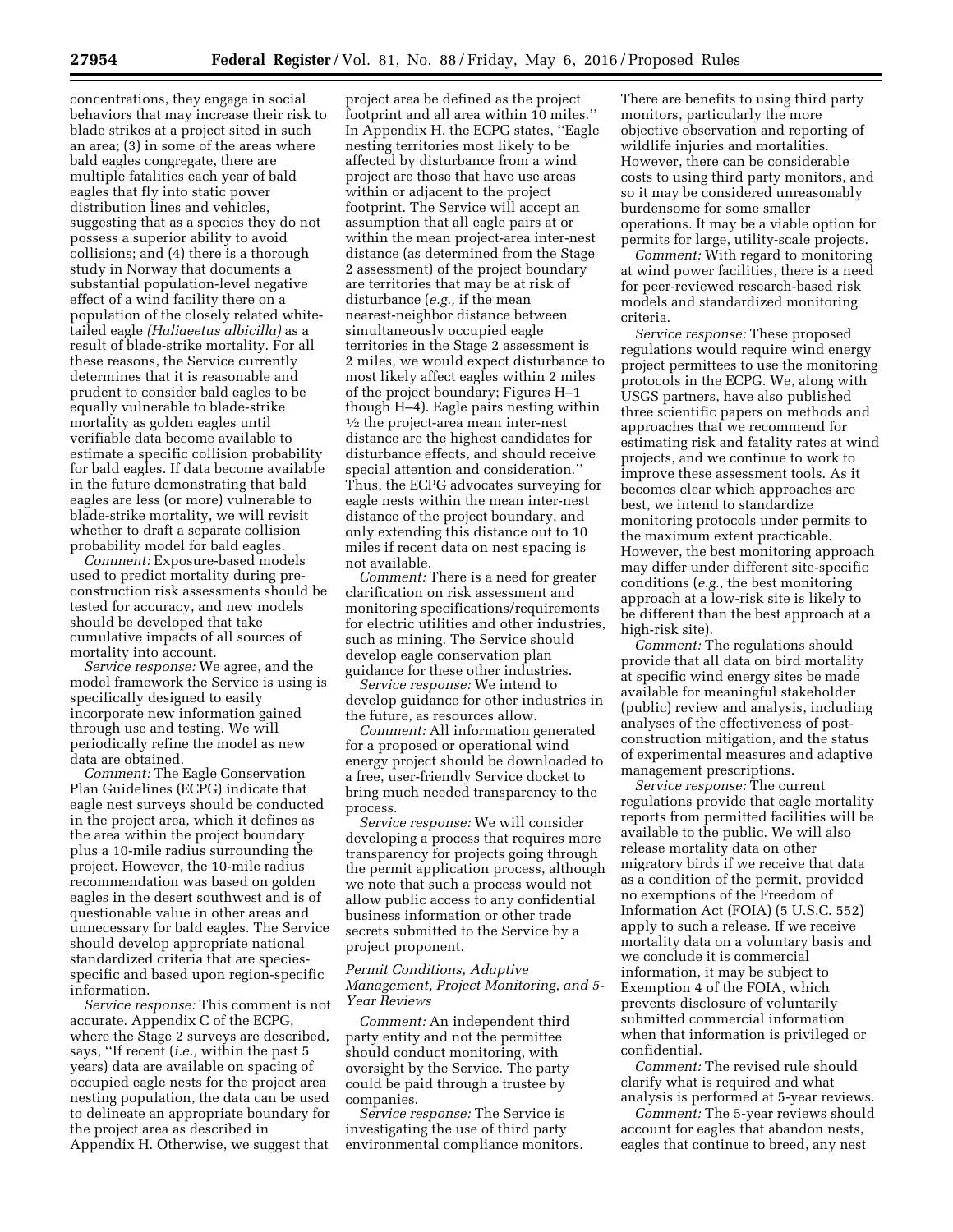that is removed, and all eagle mortalities associated with the project.

*Comment:* Five-year permit reviews should be informal discussions bound by mitigation options and costs defined by the permit.

*Service response:* Under these proposed regulations, the 5-year evaluations would be more than informal discussions with permittees. During each 5-year review, we would reassess post-construction monitoring, take rates, including disturbance, fatalities; effectiveness of measures to reduce take; the appropriate amount and effectiveness of compensatory mitigation; and the status of the eagle population. Depending on the findings of the review, we may make changes to a permit as necessary, including updating fatality predictions for the facility; requiring implementation of additional conservation measures that are practicable for the permittee to implement; updating monitoring requirements; or adjusting compensatory mitigation requirements. Additional post-implementation monitoring may be required to determine the effectiveness of additional conservation measures.

*Comment:* Five-year reviews create uncertainty for permittees. The Service should incorporate provisions similar to the Habitat Conservation Plan Assurance Rule for incidental take permits issued under the Endangered Species Act. This approach would provide regulatory assurances to permit holders and incorporate a greater degree of certainty in the 30-year programmatic permit process.

*Service response:* There is sufficient management uncertainty regarding this relatively new permit program to warrant the proposed 5-year reviews, including the need for data to refine population models, survey protocols and avoidance and minimization measures. We note that many ESA incidental take permits contain adaptive management provisions that may change management prescriptions or mitigation measures based on new information that are similar in purpose as the proposed 5-year reviews. Additionally, without such reviews, there would be detrimental effects to permittees if long-term permit conditions prove to be unnecessarily precautionary.

*Comment:* If the required postconstruction monitoring determines take will exceed the pre-construction estimates, the project should be placed on a shorter reevaluation cycle.

*Service response:* Depending on the degree of discrepancy between predicted and actual take, the Service may need to take timely action to evaluate the permitted activity to determine whether the permittee must implement additional measures and/or contribute additional mitigation. However, one effect of adopting a conservative take projection model is that only 20% of projects are likely to exceed take. For 80% of the permits issued, take is expected to be overestimated. This situation helps to provide the permittee more certainty that the authorized take level will not be exceeded in the majority of cases. While we have adopted such a model only for wind energy projects at this point, we hope to develop similar predictive models for other activities using information we gather under permits.

*Comment:* Trigger mechanisms that will require additional measures by the permittee must be clearly identified prior to permit issuance and spelled out in the permit.

*Service response:* We agree that reasonably foreseeable circumstances that may require additional mitigation should be identified and included in the permit conditions. Such circumstances include but are not limited to: a higherthan-anticipated take rate, take resulting from an unexpected source within the permittee's purview, or an unanticipated significant detrimental change in the status of the local area or regional eagle population. For long-term take permits, during the 5-year review periods the Service may require additional avoidance and minimization measures if such measures are likely to reduce take and are practicable for the permittee to implement. For example, if newer technology is shown to decrease eagle mortality or increase carcass detection, and could be implemented without unreasonable cost, employment of that technological advancement may be required.

*Comment:* The Service must retain the option not to renew a take permit at the 5-year review if the level of eagle kills exceeds the permitted threshold and may impact populations.

*Service response:* With regard to longterm permits, if these regulations result in the Service being able to issue permits with terms longer than 5 years, the Service will make any necessary amendments to the permit at each 5 year review, but will always retain the ability to suspend and/or revoke the permit in accordance with 50 CFR 13.27 and 13.28. For expiring permits, we intend to retain the ability to deny renewal of the permit in accordance with 50 CFR 13.22, and if renewal is not consistent with the permit issuance criteria of the regulation. Renewal of a

permit constitutes issuance of a new permit (see 50 CFR 13.11(d)(6)).

*Comment:* When changes to the permit terms and conditions are expected by the Service during the term of the permit, the permittee should be provided as much advance notice as possible to plan and budget for potential changes in mitigation requirements. Periodic meetings (*e.g.,* annually) between the permittee and the Service would be appropriate to ensure that both parties are informed on any potential issues or concerns.

*Service response:* We agree that a permittee should be provided as much advance notice as possible about potential changes in mitigation requirements.

*Comment:* The 2013 revised regulations do not define what advanced conservation practices will consist of for long-term permits. Standards are needed for these advanced practices that evolve with changing science.

*Service response:* We are proposing to eliminate the requirement for ACPs. Permittees would still be required to implement all practicable measures to avoid and minimize take. As the commenter notes, practices and measures to reduce take evolve over time, even within a single industry. For that reason, and because the regulations are not specific to one industry, incorporation into the regulations of particular practices for all activities that may take eagles would not be feasible, nor would it be advisable, since doing so would mean the regulations would constantly need updating.

*Comment:* The Service should redefine ACPs as ''scientifically supportable measures or testing of experimental measures that are approved by the Service to reduce eagle disturbance and ongoing mortalities to a level where remaining take cannot practicably be avoided.''

*Service response:* We are proposing to remove the requirement to implement ACPs from the regulations. As part of requiring avoidance and minimization to the maximum extent practicable, some permits require implementation of experimental measures that show promise for reducing take. Not only are such measures likely to reduce take at many projects, their inclusion as conditions of permits provides the opportunity to test their efficacy for wider use.

*Comment:* The Service should require the following measures at wind-energy projects: Increase frequency of turbine site inspection to search for physical evidence of mortality/injury event; develop and employ video surveillance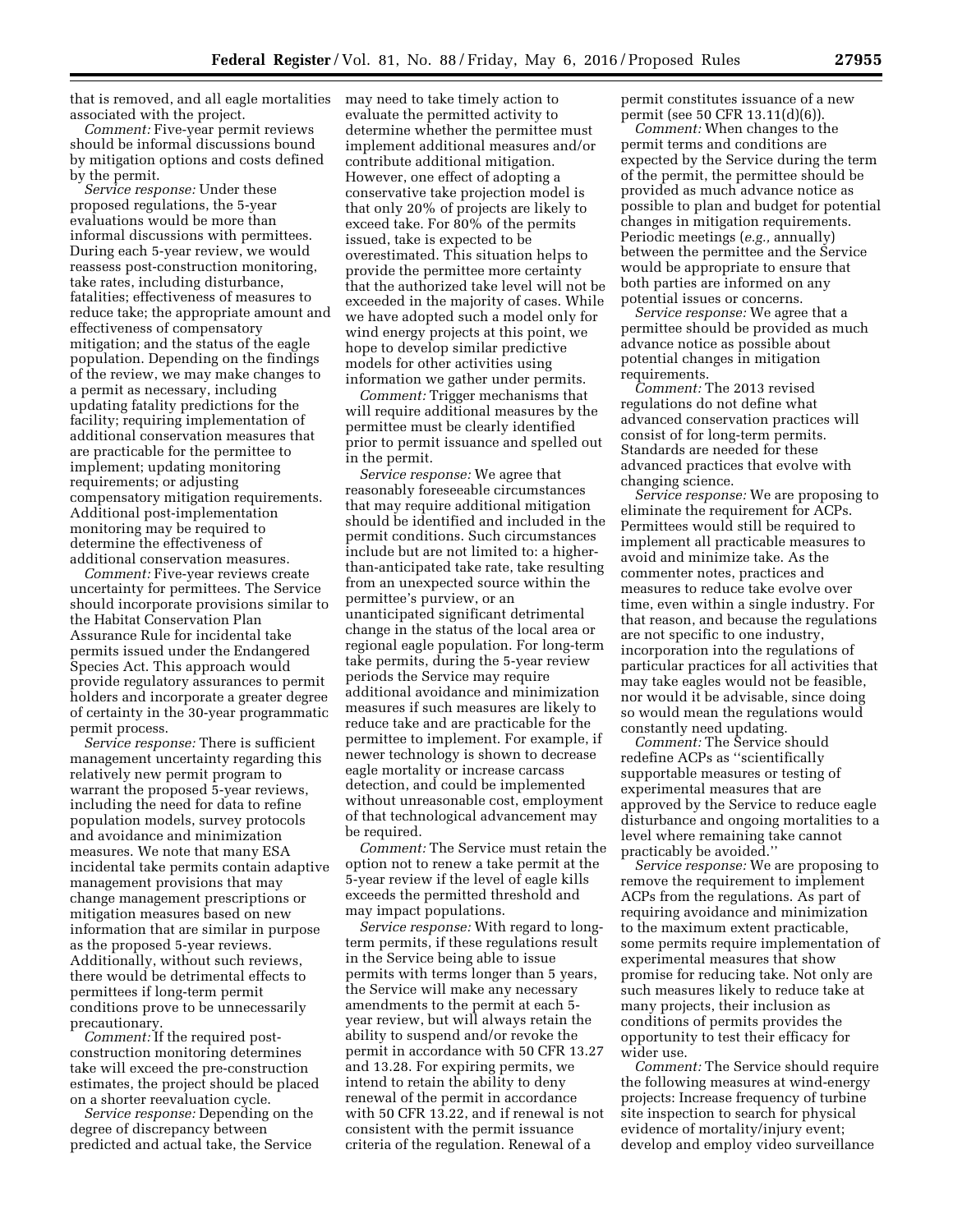and other technologies (impact alarms); and/or provide onsite personnel quarters to facilitate monitoring of larger wind farms.

*Service response:* The practices listed by this commenter are not demonstrated, effective best management practices at this time. However, the Service could require a permittee to conduct any of these activities as permit conditions if we determine such measures are effective, practicable, and necessary.

*Comment:* Minimization strategies should include seasonal curtailment during known periods of high avian use, as well as observation-based shutdown of turbines when eagles are within a specified distance of wind turbines. The cost of detection devices and methods to discourage eagles from using a site should be built into the project budget, as should the cost of temporary shutdown of the project, if necessary, during migrations.

*Service response:* These are all minimization strategies that are being evaluated. However, data collected so far are equivocal with respect to their effectiveness, at least in some situations, so as a result the Service is not currently proposing to require them universally at all projects. The Service does consider appropriate minimization strategies on a project-by-project basis, and we intend to require permittees to continue to test their effectiveness as part of the adaptive management process under permits and apply the strategies that turn out to be effective.

*Comment:* In a migration pathway, the use of radar to detect migrating raptors and on-the-ground observers should be considered during migration periods.

*Service response:* As we explained in an earlier response to a comment on our collision risk model for wind power, radar has not proven effective, at this point, for either monitoring or curtailment. If advances in technology result in radar systems that provide reliable data on eagles (or raptors), we would likely encourage their use.

#### *Compensatory Mitigation*

*Comment:* The regulations should require compensatory mitigation for all permits associated with (1) anticipated or known fatalities; (2) anticipated or known loss of productivity; and anticipated or permanent loss of an important use area, including breeding areas, nest sites, foraging areas, and migration corridors.

*Comment:* The regulations should make compensatory mitigation mandatory for all wind energy facilities and associated transmission towers and lines at which federally protected birds are being taken.

*Comment:* All industrial permittees should be required to provide compensatory mitigation in order to make preservation of eagles a priority for those companies.

*Comment:* Compensatory mitigation requirements should be required as replacement mitigation only for take that exceeds established take thresholds and for populations that are not healthy enough to sustain additional mortality.

*Comment:* There should be higher standards of avoidance and mandatory mitigation for: populations not able to sustain take, important eagle use areas, Important Bird Areas (IBAs) and other special protection areas, eagle migration corridors, and areas of high-value habitat—particularly areas known for eagle use for foraging, nesting, or concentrated migration activity.

*Comment:* Compensatory mitigation should not be required for all programmatic permits. The regulations should be amended to provide that compensatory mitigation will be considered on a case-by-case basis.

*Comment:* All lethal take of eagles should require compensatory mitigation.

*Service response:* One of the primary goals of these rule revisions is to increase consistency with regard to compensatory mitigation requirements. The approach we are proposing is to require compensatory mitigation only where the permitted take would otherwise be inconsistent with management goals (*i.e.,* when it would be incompatible with the preservation of eagles). The requirement would apply to any take that would exceed EMU take thresholds. Compensatory mitigation may also be required in some cases when take would exceed LAP cumulative take limits, or if otherwise necessary to maintain the persistence of local eagle populations throughout their geographic range. Accordingly, these proposed regulations would not require compensatory mitigation only for lethal take or for all lethal take.

We also do not agree that compensatory mitigation should be required only for certain types of industries, or only for take that results from a commercial or industrial activity. Whether an entity is commercial does not, by itself, affect the degree of impacts to eagles. To the degree that industrial permits entail greater detrimental effects to eagles than a typical homeowner permit, those permittees will be required to contribute additional compensatory mitigation.

*Comment:* The regulations should require that conservation measures or monetary contributions be applied to the county where the impacts are generated.

*Comment:* Compensatory mitigation for impacts should be implemented within the local, or at least regional, area population to avoid creating local population sinks.

*Comment:* The Service should allow mitigation to occur outside the eagle management unit where the take occurred, based on whether the eagle(s) taken was migratory or resident, as long as those mitigation efforts help eagle populations in that EMU.

*Service response:* The approach we are proposing would require compensatory mitigation to be applied within the EMU where the take occurs, with the exception that effective mitigation for take of Alaskan golden eagles could occur in the Central Flyway as opposed to the Pacific Flyway because a substantial proportion of the mortality of golden eagles originating in Alaska occurs on migration or during winter in the interior western coterminous United States and north-central Mexico (McIntyre 2012). If we had the ability to know what percentage of eagles taken are from the breeding population of the EMU versus eagles that are wintering there or migrating through, we could allocate some compensatory mitigation for take of the non-breeding population, but we do not at present have the means to precisely calculate those numbers for most areas of the United States. A requirement to apply compensatory mitigation at a finer scale than within the EMU, whether at the county or local area population level, is not feasible to administer, and also would not account for migrating or wintering eagles. Allowing mitigation within the whole EMU better addresses take of eagles from outside the local-area breeding population. In most cases, allowing mitigation outside of the EMU may not sufficiently mitigate for project impacts, which we generally expect to affect eagles primarily within the EMU where the project is located.

*Comment:* The Service should develop metrics to address compensatory mitigation for impacts to eagles outside the breeding population (*i.e.,* on wintering grounds and during migration).

*Service response:* We recognize that eagles taken under a permit do not all originate from the local breeding population around that project. However, just as eagles killed at a project do not all derive locally, eagles benefitting from mitigation to reduce mortality near a project also do not all derive from the project area. We agree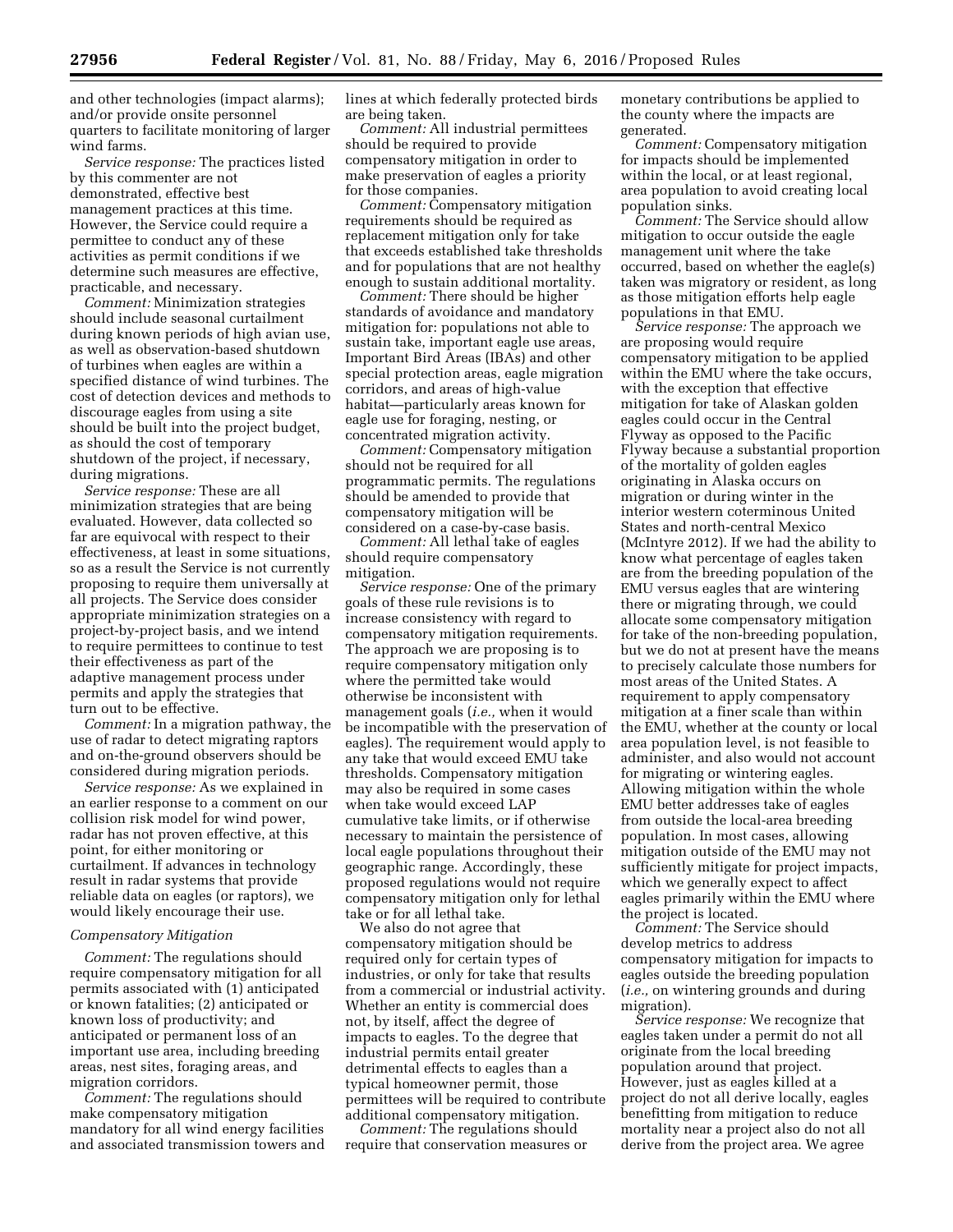that metrics are needed to better track whether wintering, migrating, or breeding eagles are impacted by a project, and we are working with academic and agency collaborators to develop a genetic/isotopic assignment test to allow us to better track the natal origins of eagles killed under each of our permits.

*Comment:* It is appropriate not to require compensatory mitigation for historic religious take by tribes; however, the Service should direct other permittees' mitigation efforts into the areas where the religious take occurs.

*Service response:* Compensatory mitigation would be carried out within the EMU where the take occurred, unless the Service has reliable data showing that the population affected by the take includes individuals that are reasonably likely to use another EMU during part of their seasonal migration. It may be appropriate in some instances to implement compensatory mitigation measures on tribal lands, but it would not be a requirement. We would encourage any interested tribe to work with applicants or applicable national/ regional mitigation banks or in-lieu-fee programs to implement compensatory mitigation measures on its lands if the tribe wishes to do so.

*Comment:* Options for mitigation should include:

• An ammunition exchange in locations where eagles are impacted by lead;

• Funding for identification and carcass removal programs that would remove carcasses from areas where eagles collide with vehicles or trains;

• Habitat enhancement funding or purchasing mitigation lands through commercial habitat banks;

• Funding for appropriate research efforts;

• Reduction of unintentional poisoning;

• Implementation of a reward system to reduce poaching;

• Reduction of mortality from vehicle collisions and road kill-collisions through road kill-carcass removal efforts;

• Shifting to use of nontoxic ammunition via hunter education and voluntary lead abatement;

• Reduction of stock tank drowning; • Implementation of a whistleblower

rewards system to reduce poaching; • A reduction of the impacts of

secondary trapping; • Funding of rehabilitation centers;

• Chelation to reduce lead levels in eagles;

• Funding of livestock depredation compensation programs to encourage landowners to protect eagles;

• Improved management of public recreational activities that reduce eagle productivity;

• Prey management programs;

- Habitat preservation;
- Habitat restoration;

• Reduction of unintentional poisoning;

• Captive-breeding programs;

• Utility line marking to prevent collisions;

• Nest discourager/excluder installation;

• Contributions to eagle management programs.

*Service response:* We believe some of these actions have greater potential than others to benefit eagles and compensate for permitted take. Whether compensatory mitigation is provided by the permittee or a third party like a conservation bank or in-lieu fee program, all mitigation will be held to the same high, equivalent standards. For mitigation actions with more uncertainty concerning their effectiveness in compensating for project impacts, mitigation accounting systems would be used to increase the amount of mitigation required.

*Comment:* Retrofitting cannot be the only replacement (offsetting) mitigation option available. A utility should have the opportunity to review proposed retrofitting and/or refuse. The Service needs to have flexibility on type of mitigation required.

*Service response:* Power line retrofitting is not the only compensatory mitigation approach allowed by the Service, a point that is repeatedly made in the ECPG. In addition, under this proposed rule, the Service will allow compensatory mitigation measures and programs that face more risk and uncertainty provided mitigation accounting systems factor in risk and adjust metrics, mitigation ratios, and the amount of required mitigation to account for uncertainty.

*Comment:* Mitigation should focus upon the replacement of suitable eagle habitat. Conservation of nest sites and potential nest sites in vulnerable areas should be a high priority in light of the continued loss of habitat and nesting sites. Habitat-based mitigation could include: (1) Fire prevention measures in areas with golden eagle breeding territories that are at high fire risk, (2) removal and control of nonnative grasses, which are known to increase fire risk and may also decrease golden eagle prey abundance, and (3) conservation easements to protect known golden eagle breeding territories that are at risk of residential, agricultural, or energy development.

*Service response:* All mitigation authorized in this proposed rule must meet the same high, equivalent standards. With reference to eagle permits, compensatory mitigation, when required, must consist of actions that either reduce another ongoing form of mortality to a level equal to or greater than the unavoidable mortality, or lead to an increase in carrying capacity that allows the eagle population to grow by an equal or greater amount. When we require compensatory mitigation, the mitigation must demonstrate it is effectively replacing lost eagles, is additional to what would have occurred without the mitigation, and is durable for at least the length of the impacts of the project.

*Comment:* Compensatory mitigation should not be applied to actions that are not already required by law. Power companies should be required to retrofit their own lines.

*Comment:* Compensatory mitigation should not be considered to offset the take if it would have been done anyway. Compensatory mitigation must consist of actions that are additive.

*Comment:* FWS should accept withincompany mitigation for companies that have both wind facilities and power line infrastructure. This practice could streamline the mitigation process, facilitate assurances and accountability, and reduce administrative costs.

*Service response:* One of the most well-established methods for conserving and mitigating effects to eagles is power pole retrofits. This rule adopts Presidential and Department of the Interior principles for mitigation, including requiring that all mitigation be additional to what would have been reasonably expected to occur without the mitigation. For an entity to be able to work with a power pole owner to retrofit power poles that pose high risk to eagles, the power line owner must demonstrate they are already taking appropriate and practicable steps to address their impacts to eagles by applying for an eagle take permit. Entities engaged in other activities with impacts to eagles, including units or subsidiaries of a company that owns power poles, seeking to retrofit power poles to mitigate for their effects on eagles would have to propose retrofits that are additional to what the power pole owner (or unit within the same company) has already committed in an eagle take permit.

*Comment:* The Service should establish minimum standards for utilities for which the retrofits are done to avoid creating disincentives for utilities to take responsibility for undertaking their own retrofits. The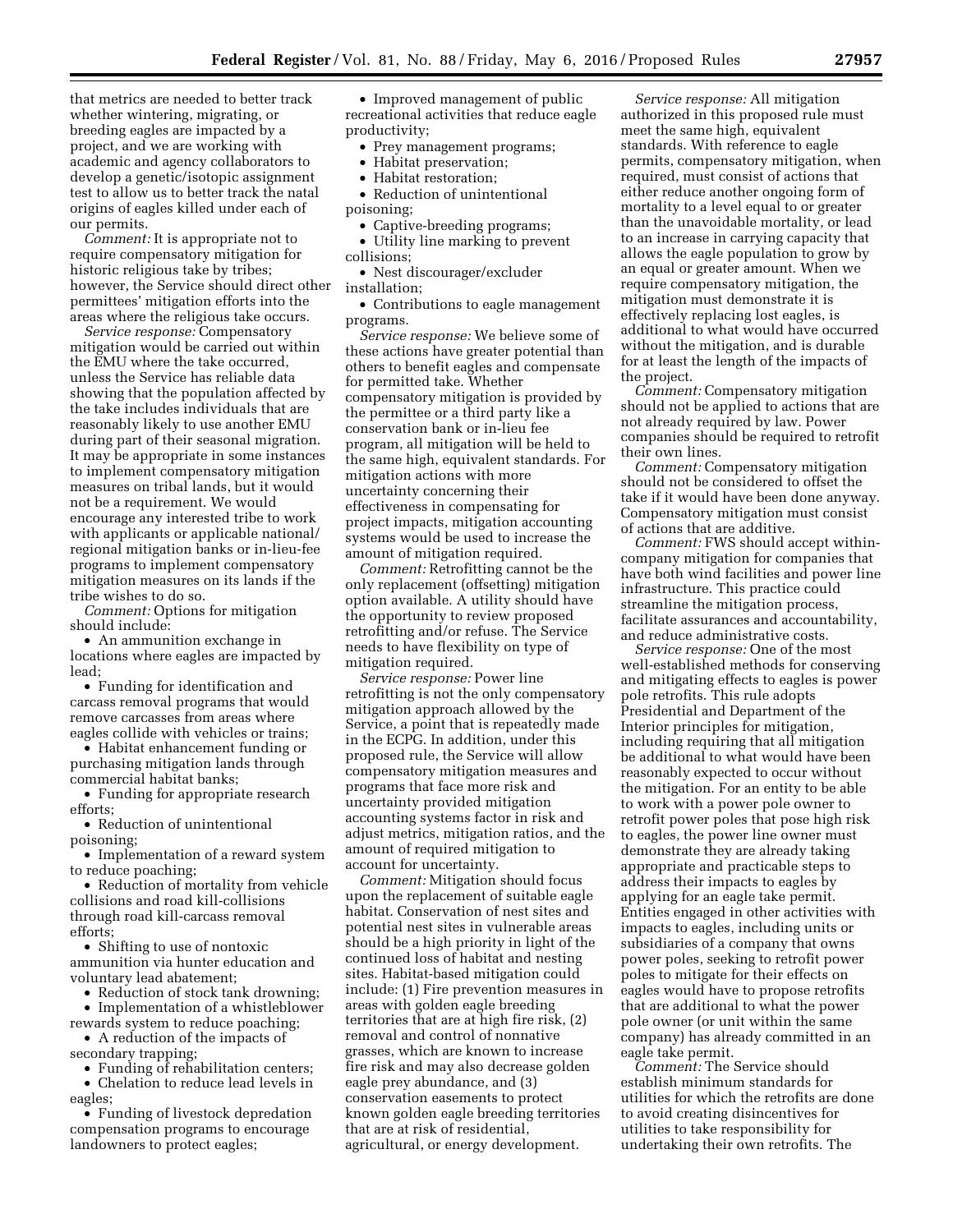utility must: Systematically identify high-risk poles; demonstrate that they have retrofitted, reframed, or otherwise responded appropriately to mortalities of eagles and other protected birds on their system; utilize avian-safe design standards that meet or exceed APLIC (Avian Power Line Interaction Committee) standards; have an implemented avian protection plan (APP); be able to maintain compensatory mitigation poles as aviansafe for the duration of the permit/ agreement; and ensure that pole retrofitting is designed and installed correctly.

*Service response:* Electrocutions are among the leading cause of mortalities of golden eagles. The Service recommends that utilities with infrastructure that poses high risk to eagles work with the Service to implement conservation and mitigation measures and seek an eagle take permit. The commenter outlines many of the general standards this rule requires of any applicant for an eagle take permit: That the avoidance, minimization, and compensatory mitigation be proven effective through science-based means, adopt best management practices where they exist, and be durable for the length of the impacts to eagles. Full application of APLIC standards could be incorporated into the terms of a permit to meet the avoidance and minimization standards of this proposed rule.

*Comment:* Permittees should have a choice as to whether to work directly with an electric utility or pay into a fund administered by an entity such as the National Fish and Wildlife Foundation.

*Service response:* Our general preference is that applicants provide compensatory mitigation via a mitigation in-lieu fee program or eagle conservation bank that we have previously approved, so Service staff and the permit applicant do not have invest time on each permit devising an appropriate mitigation approach. That said, if an applicant provides robust analysis to demonstrate an alternative form of mitigation method that will satisfy offsetting mitigation requirements, we may accept the alternative method. However, additional analysis under NEPA may be required, and the permit decision will be further delayed if the applicant cannot provide adequate documentation of the efficacy of the alternative mitigation.

*Comment:* A genetically diverse captive population of golden eagles must be obtained and maintained as a breeding population. Falconers are in a unique position to participate in compensatory mitigation projects,

including obtaining golden eagles from the wild, maintaining them in good condition, rehabilitation, training, conditioning for release, and release to the wild to become successful members of an adult breeding population.

*Comment:* The regulations should explicitly provide that mitigation will be focused on conservation of wild birds rather than hacking captive-reared eagles as a mitigation measure.

*Service response:* The Service's position is that mitigation should be focused on conservation of wild birds for various reasons. Although we are looking at various methodologies for establishing a value for ''replacing eagles,'' including the costs of raising an eagle from an egg to release, we currently have numerous concerns about using a captive-bred population of golden eagles as an offsetting mitigation method. First, there is ample documentation that captive-bred birds, including raptors, have lower survival rates than their wild-born relatives (*e.g.,*  Brown et al. 2006). The lower survival rates are likely caused by a combination of lack of genetic diversity and deficiencies in behavioral learning and conditioning that contribute to greater rates of mortality. Second, even if survival of hacked eagles was comparable to that of wild-raised eagles, captive-rearing and release is not a very efficient means of accomplishing offsetting mitigation. For example, only about 20% of wild-fledged golden eagles survive to maturity, thus replacing one adult would require producing and releasing at least five young under the best of circumstances. Third, there is evidence of a high degree of natal philopatry (tendency to stay in or return to the home area) among golden eagles, in particular, meaning there may be important genetic structure in populations that would need to be taken into account in such a program. Releasing captive-bred eagles into a landscape where their primary sources of mortality are not being addressed and reduced would not serve much purpose. Overall, we believe that reducing ongoing mortality is a more effective means of offsetting added mortality, and for accomplishing golden eagle conservation in general.

*Comment:* Many projects have a long life span and a low possibility of ''take.'' Here, the Service should provide a flexible method for implementing compensatory mitigation over time.

*Comment:* Given that the Service cannot predict when programmatic take will occur, benefits of proposed compensatory mitigation actions should accrue as early in the life of the project as possible.

*Comment:* The applicant should, after each 5-year review period, be able to apply unused mitigation credits by carrying them over to subsequent review periods. Alternatively, these credits should be tradable or transferable.

*Comment:* Allowing companies to receive credits for excess compensation could lead to excess take in some years, especially at the local scale. The Service needs to explain how the credit system will avoid excess take.

*Service response:* Under the approach we envision, permittees would be required to provide compensatory mitigation at the outset to offset predicted take over 5 years. For permits longer than 5 years, if no observed take has occurred in the first 5 years, or if observed take is lower than the take already mitigated, the permittee's future mitigation requirements would be adjusted downward to allow credit for mitigation already accomplished, and to account for the lower-than-initially predicted observed fatality rate. It would be the same at each 5-year interval. If take exceeds the predicted take rate during any 5-year period, the permittee would need to provide additional compensatory mitigation (and may be subject to additional permit conditions). As explained earlier, by ''observed take,'' we are referring to take that is estimated using statistically rigorous, unbiased, estimators and search protocols.

*Comment:* Additional compensatory mitigation should be required only in response to changed circumstances previously provided for in the permit and applied at the project level consistent with the ''no surprises assurances'' provided by ESA incidental take permits. In providing this type of assurance, cost uncertainty would be reduced, thereby creating a situation where developers/owner operators would be more likely to seek full-term permits and to comply with the related conservation measures.

*Service response:* Additional compensatory mitigation for eagle permits would be required if take exceeds the predicted and authorized take level or if the best available scientific evidence demonstrates that the additional mitigation measures are necessary for the preservation of eagles. Also, the Service may require long-term permittees to undertake additional conservation measures other than those originally contemplated, if they are both practicable and reasonably likely to reduce risk to eagles based on the best scientific information available.

*Comment:* The length of time that the measurable benefits of compensatory mitigation persist should meet or exceed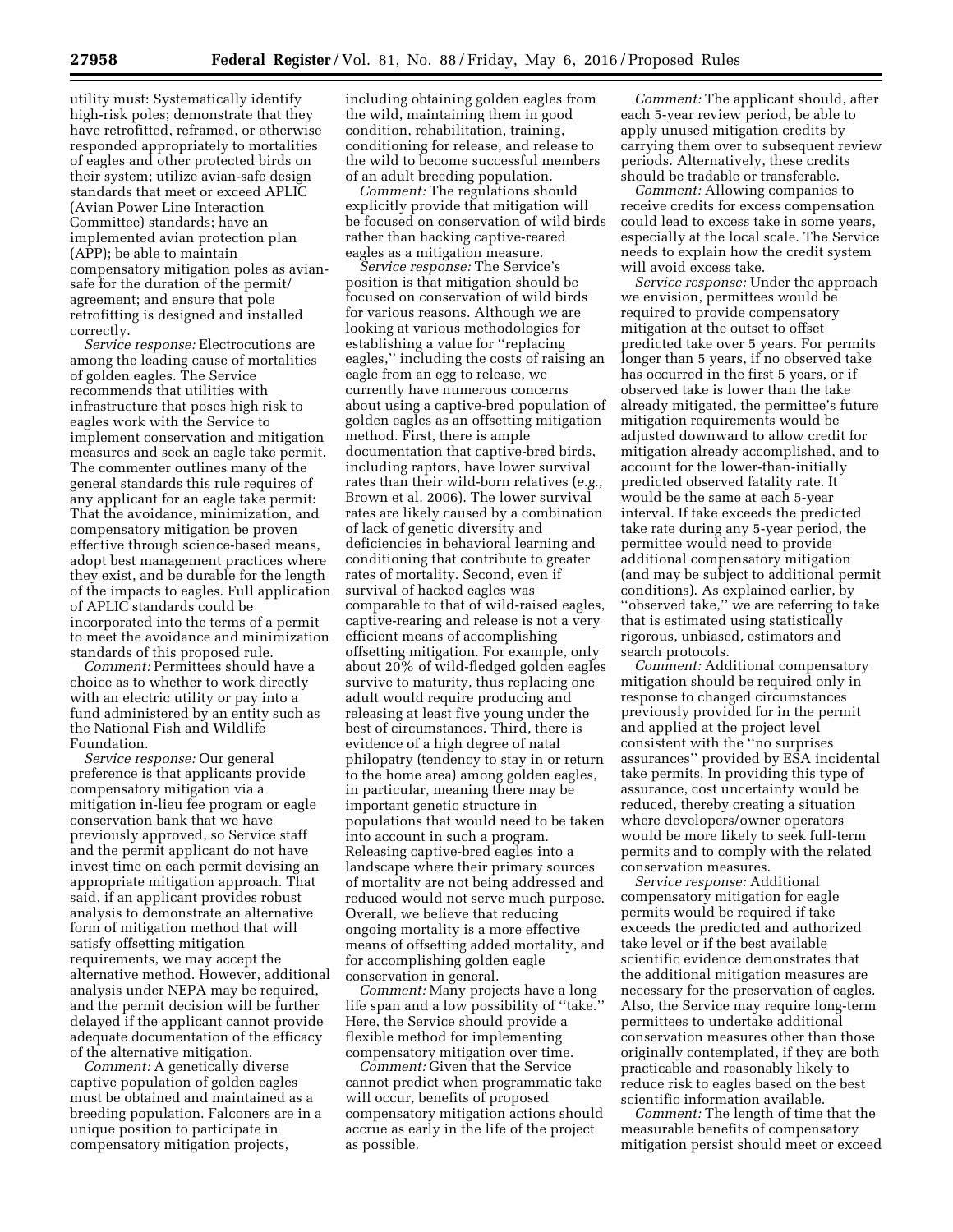the length of time of the projected impacts.

*Service response:* We agree with this comment, particularly with regard to offsetting mitigation, but also in the context of compensatory mitigation in general. Compensatory mitigation under these permits will be designed to be durable for at least as long as the detrimental impacts to eagles from the permitted activity.

*Comment:* The Service should set a greater than 1:1 ratio of benefit to take. The benefits provided by compensatory mitigation are inherently more uncertain than those provided by avoidance of high-risk sites and by operational mitigation (also known as Advanced Conservation Practices). Until such time as actual field performance data is compiled, equivalency standards for compensatory mitigation must be more stringent than the computed levels of take. Compensatory mitigation should be substantial in order to provide a strong incentive for developers to properly site facilities away from eagle use areas.

*Service response:* We are proposing to require offsetting mitigation for golden eagles at a greater than one-to-one ratio. In addition to the reasons provided by the commenter, a greater than one-toone ratio is warranted because our data indicate golden eagles may be already experiencing higher take rates than can be sustained and the greater than oneto-one ratio is therefore necessary to ensure the permitted take is compatible with the preservation of golden eagles.

*Comment:* Compensatory mitigation actions should be proven to be reasonably likely to deliver expected conservation benefits.

*Comment:* The regulations should allow hypothesis-driven, scientifically based research to count as part of a mitigation strategy.

*Service response:* Under this proposed rule, the Service would allow compensatory mitigation measures and programs that face more risk and uncertainty provided mitigation accounting systems factor in risk and adjust metrics, mitigation ratios, and the amount of required mitigation to account for uncertainty.

*Comment:* A project proponent should not be able to avoid compensatory mitigation if the entity proposes a project that fails to reasonably consider avoidance or minimization measures. The regulations should emphasize and incentivize avoidance in conservation plans and institute the full mitigation hierarchy prior to requiring compensatory mitigation.

*Service response:* Under these proposed regulations, implementation of all practicable avoidance and minimization is required in order to qualify for an eagle permit.

*Comment:* The Service should establish a standardized process for reporting and monitoring of compensatory mitigation actions to ensure compliance and the delivery of eagle conservation benefits.

*Service response:* This comment highlights one of the advantages of using mitigation banks, in-lieu fee programs, and other third-party arrangements. The third party is responsible for determining what level of monitoring is needed and carrying it out. Funds collected will cover that monitoring.

*Comment:* By calculating the risk of eagle take through a formula that does not account for eagle avoidance behaviors (especially with the bald eagle), and then requiring compensatory mitigation to completely offset the level of assumed take (and, pursuant to the ECPG, requiring significant mitigation upfront), the Service sets the compensatory mitigation level too high and requires compensation for in effect ''phantom'' takes that may never occur. The Service should create separate risk models for bald and golden eagles based on their biology and behavior, as take estimates are the basis for determining the mitigation amounts.

*Service response:* As noted in our response to an earlier comment, we believe it is reasonable and prudent to consider bald eagles to be equally vulnerable to blade-strike mortality as golden eagles unless and until verifiable data become available that demonstrate a different collision probability for bald eagles. It is also important to recognize that the initial model prediction would only be used to estimate take for the first five years, after which time the observed take rate would be used to update the model prediction for the next five years (a process repeated for the life of the project). Any mitigation that has been undertaken based on the initial model predations that exceed the observed take can be carried forward and applied against the updated predicted future take.

*Comment:* The Service needs to collaborate with utilities on how to select which poles to retrofit and how to identify the highest priority areas for mitigation.

*Comment:* The Service needs to recognize the cost differences in retrofitting different companies' distribution systems. The types of equipment and size, height, and location of the power pole being

retrofitted will affect the cost to complete. Utilities must calculate specific cost or value according to pole type and the scope modification to determine a cost to retrofit.

*Comment:* The ECPG calculates the average cost of retrofitting per pole to be \$7,500, which underestimates the cost of retrofitting the average pole. In addition, the Service has also underestimated the life of a pole at 10 years. The age and cost to replace poles vary greatly. Costs to modify poles (particularly for transmission voltage) cost more than \$7,500 per pole depending on the type of work done, voltage, location, climate, etc. The Service should work with electric utilities to ensure appropriate costs are considered and that pole modification programs are effective and durable.

*Service response:* Working with APLIC, the Service has updated the resource equivalency analysis in the ECPG and re-run the model to come up with a ''generic'' replacement cost for determining what the per-eagle contribution to a mitigation fund should be with respect to power pole offsets. We expect details on costs per pole to retrofit, life of retrofits, evidence retrofits are of risky poles, etc., will be handled by the mitigation fund administrator (and selection panel), likely involving submission of proposals from potential recipients of the retrofits before funds were allocated. Such a process could account for actual costs on a case-by-case basis.

#### *Permits for Taking Eagle Nests*

*Comment:* The definitions found in the current regulations make sense, but they conflict with how similar terms are used in scientific literature.

*Service response:* We are proposing in 50 CFR 22.3 revised definitions applicable to eagle nests that are more consistent with terminology used in scientific literature.

*Comment:* Additional definitions should be added to the regulations, including the following:

• Active Nest—this definition would serve to clarify the types of breeding behavior or evidence needed to prevent the take of a nest during a particular breeding season.

• Active Territory—this definition would supplement the existing definition for area nesting population and relate to one breeding pair making a nesting attempt within an established breeding territory.

• Inactive Territory or Historical Territory—this definition would aid in dealing with a scenario where nest structures are observed but no evidence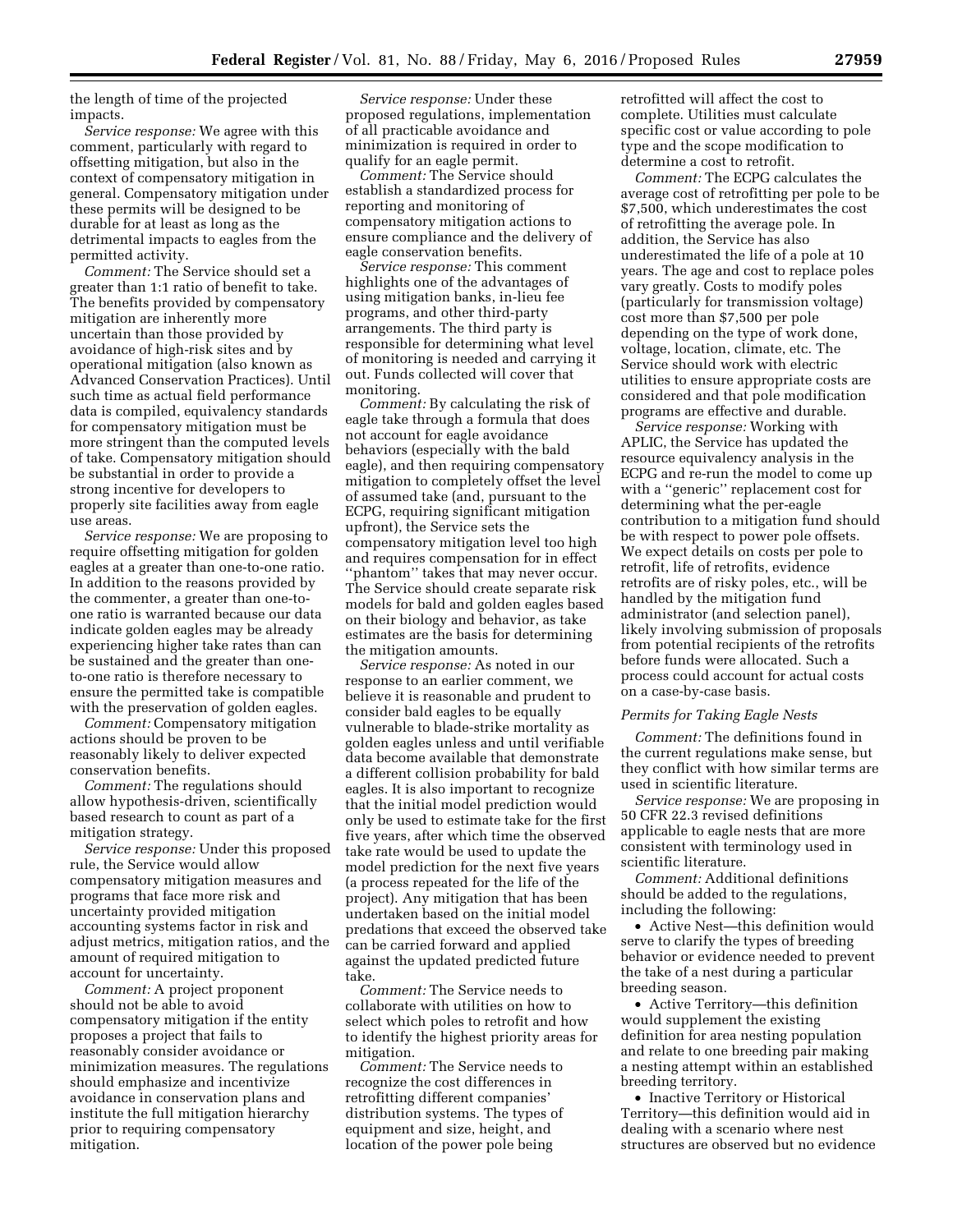of use has been documented for a specific period of time.

• Alternate Nest—this definition would apply to a documented nest used by a breeding pair within the same territory in which an applicant has applied for a nest removal permit.

• Nest condition—this definition would describe the qualitative evaluation of nest conditions used to determine the likelihood of repeat nesting at this site.

• Nonviable Nesting Structure or Historical Nest Site—this definition would define a structure that has not been used for a period of time or has been damaged from environmental conditions.

• Existing Disturbance Regime—this definition is to provide a qualitative evaluation of the baseline conditions for which a new disturbance is proposed. For example, if an existing operation is ongoing and eagles chose to nest nearby, this circumstance needs to be considered when evaluating ''take'' or the risk for potential ''take.''

*Service response:* Most of these terms are not used in the regulations and neither are the concepts embodied in them, so for those, no definitions are needed. We are proposing a definition of ''nesting territory,'' but nothing in these proposed regulations hinges on whether the territory (rather than the nest) is currently occupied by breeding eagles. We also are proposing a definition for ''alternate nest,'' but the proposed definition is more aligned with how the term is used in scientific literature than what is being suggested by the commenter. In our proposed definition, a nest is ''alternate'' in relation to a nest that is used, rather than in relation to the nest being considered for removal. Under our proposed definition, an alternate nest may be the one for which a nest take permit is sought.

*Comment:* The high standard in the current regulations that limits nest removal to limited situations should be retained. It has contributed to the preservation of bald eagle nesting habitat and the persistence of historic nest territories in Florida.

*Comment:* In addition to situations that present human health hazards, the Service should retain the authority to issue nest removal permits in instances of extreme hardship, such as a new nest constructed following acquisition of a small housing lot.

*Comment:* The regulations should be revised to allow nests to be removed to alleviate a threat of significant property damage.

*Comment:* Permits for removal of bald eagle nests should be less stringent and

easier to acquire, without requiring applicants to provide ''net benefits'' to eagles or mitigation.

*Comment:* Additional circumstances that indicate a nesting pair may continue to be viable, such as the identification of an alternative nest within the territory, should allow for removal of one nest without requiring ''net benefit'' measures.

*Comment:* The regulations should maintain the current standards with respect to the ''net benefit'' requirement for removal of inactive nests, including further clarifications and a clear definition of what constitutes a ''net benefit.''

*Service response:* We are proposing to retain the standard that, in cases other than health and safety or obstruction of human-built structures, a successful applicant for an eagle nest removal permit must provide a net benefit to eagles. The standard helps to protect historic nest sites. In other cases, such as a new nest constructed on a residential lot, the requirement to provide a net benefit should not be unacceptably onerous. Generally speaking, when new eagle nests are being established in areas with high human density, this activity indicates the eagle population is expanding, and removal of a new nest in a thriving population will have little or no longterm impact to that population. A relatively small contribution to the national mitigation fund would allow monies to be leveraged for maximum benefit for eagles. Funding could be applied to improve conditions for eagles by improving habitat somewhere where there is likely to be less conflict from human activity or other eagles. Under the existing permit system, an example of a net benefit we required in a nest removal permit we have issued is a requirement to provide two alternative nest platforms for eagles that once used a nest tree whose destruction was permitted for a railway spur line. We are not proposing a standard definition of what constitutes a net benefit, and will continue to assess net benefit on a caseby-case basis. There is too much variability in nest sites and the circumstances surrounding them that determine the value of the nest to eagles to allow for a one-size-fits-all definition. However, we will continue to require mitigation in proportion to the impacts and we anticipate that the examples provided here are the types and magnitude of net benefit compensatory mitigation we would require for permits for removal of eagle nests for other than health and safety reasons.

*Comment:* Nest removal should occur outside of the breeding period and

should occur only when there is an extreme safety situation.

*Comment:* Permits should not be made available for removal or relocation of active nests with eggs or young for purposes other than safety emergencies.

*Service response:* We agree with the second comment and are not proposing any changes to the current provisions that restrict removal of nests with eggs or young to safety emergencies. In response to the first comment, we must be able and willing to issue nest take permits for active nests to prevent injury or loss of life to humans or the eagles associated with the nest.

*Comment:* The definition of ''eagle nest'' should have a temporal aspect such that a nest that remains unused for 5 consecutive years and has deteriorated to an unusable condition is no longer included.

*Comment:* Permitting exclusions or streamlined permitting should be an option for inactive nest sites, which the applicant can demonstrate are degraded and for which removal will not have a detrimental impact on preservation of the species.

*Service response:* We considered defining eagle nests in a manner that would exclude nests that have substantially deteriorated and which have been unused for many years, but decided against it. It is rare to have verifiable documentation that a nest has consistently not been used for many years. Nests could be lost on the incorrect pretext or assumption that they have been unused. It is quite unusual for applicants to have 5 years of documentation of past eagle use (or disuse) of nests. Sometimes nests are substantially destroyed by storms, and in most cases, the Service would have no way of determining whether eagles are likely to return to that site for breeding purposes. If applicants are able to demonstrate the low biological value of the site, that is, that eagles are unlikely to rely on it for breeding purposes in the foreseeable future, then it would not be difficult to provide the net benefit that is required to qualify for a nest removal permit.

*Comment:* The definition of ''inactive eagle nest'' should be revised to extend the time period when a nest is considered not currently being used beyond 10 consecutive days.

*Comment:* The 10-day period used to define an ''inactive'' nest should be reduced to 5 days, particularly for nests where young have fledged. The shorter period is sufficient to identify eagle breeding activity.

*Service response:* We are not proposing to revise the 10-day period upward or downward; we have no data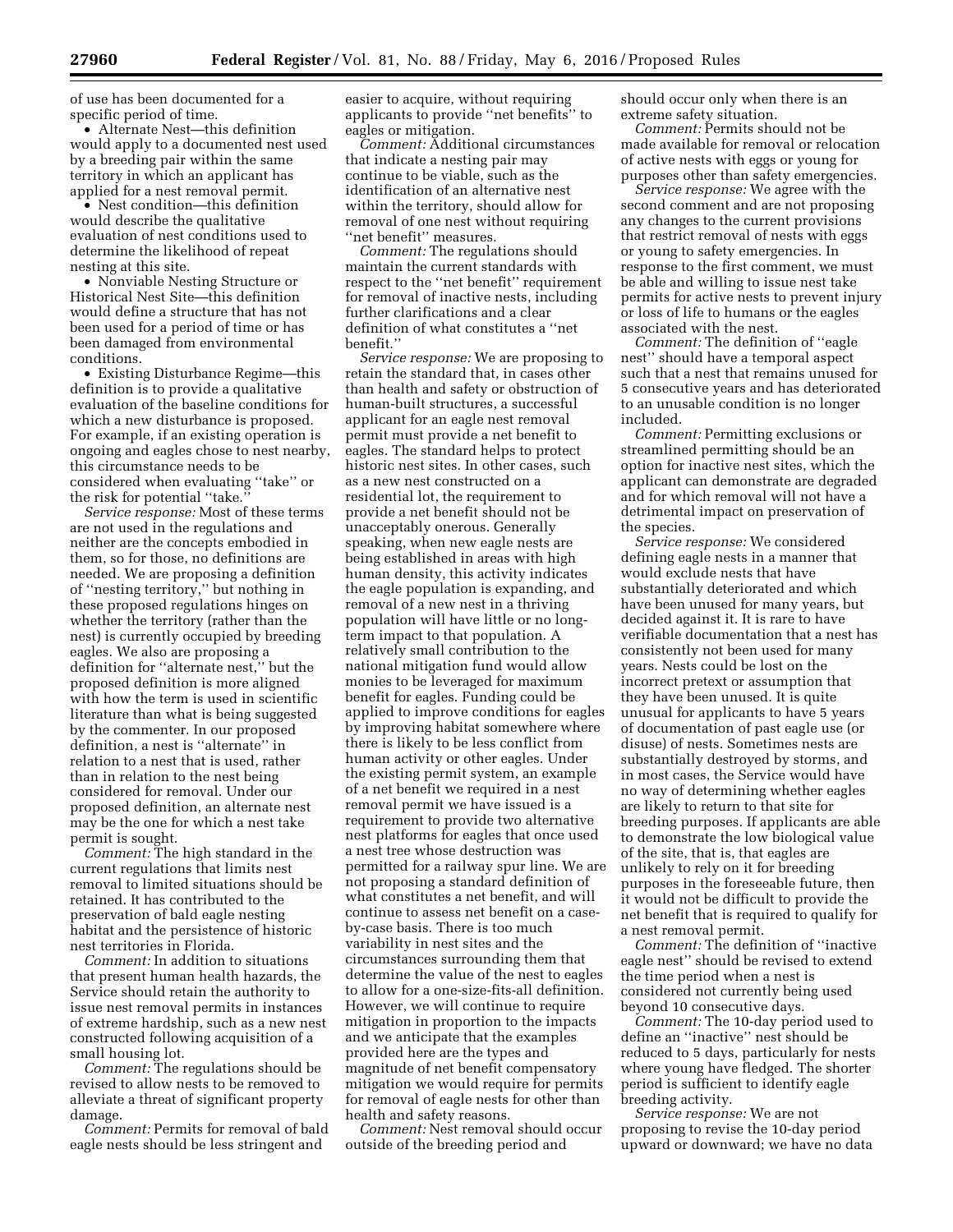indicating either that 10 days is insufficient to protect eagles or is overly protective.

*Comment:* For cases where an inactive nest take permit is sought, a standard monitoring methodology should be required for determining the status of the nest so that such a determination can be reviewed and approved similarly by multiple permitting agencies.

*Service response:* We agree that a standard monitoring protocol for determining whether a nest is unused for 10 days would be useful, and we will consider developing such guidance in the future. Due to the size of eagles and the fact that they are easily recognized, we believe it is not onerous for even untrained persons to determine whether a nest is in use, but it might be advisable to contact the local Service field office for guidance to ensure the monitoring activity will not disturb eagles.

*Comment:* In order to prevent an anticipated (but not yet present) emergency situation, permits should not be available to remove nests with no eggs or young, but which adults attend for purposes of breeding.

*Comment:* If the regulations will allow nests that are attended by adults but contain no eggs yet to be removed for anticipated safety emergencies, the regulations should include a clear decision process for what constitutes an anticipated emergency.

*Service response:* We have tried without success to develop a standard decision process for what constitutes a safety emergency beyond the plain meaning of the definition in § 22.3: ''A situation that necessitates immediate action to alleviate a threat of bodily harm to humans or eagles.'' Emergency situations and potential consequences are simply too variable. We do not want to inadvertently create a process that could prevent us from issuing a nest removal permit for a situation we failed to anticipate or describe.

*Comment:* The regulations should allow more flexibility for removal of active and inactive nests in urban areas and other areas of potential risk to successful nests.

*Service response:* Generally speaking, eagle nests in urban areas indicate a thriving local population of eagles. In robust populations, the relative value to eagle populations of each individual nest is lower than in lower density populations. Eagle nests that are of lower biological value (including relative to other eagle nests) require less mitigation as a ''net benefit'' with the result that there is more flexibility to issue permits for their removal.

*Comment:* Due to the current population status of golden eagles, golden eagle nest removal criteria are more restrictive in nature. Mitigation, whether compensatory or replacement, should be implemented, by the permit holder, for golden eagles. The destruction of golden eagle nests should be avoided, if at all possible, unless the nest is posing a safety emergency.

*Service response:* We largely agree with the commenter. Golden eagle nest take permits will be more restrictive in nature, but without including different criteria for the two species in the regulations. All golden eagle take permits, except for those authorizing ongoing take occurring prior to 2009 will require offsetting mitigation. Our view is that regulations should not be species specific; rather, they should address specific conditions that could apply to any of the species they are designed to protect. The avoidance and minimization requirements in the current and proposed regulations are designed to ensure that removal of a nest of either species is the last option.

*Comment:* If a pair of eagles known to use one nest creates another resulting in the abandonment of the original nest, the old nest should be considered immediately abandoned.

*Comment:* A nest should not be considered abandoned unless it has not been used for 5 years, as golden eagles sometimes return to a nest after 2 or 3 years.

*Comment:* The term ''abandoned nest'' should be clarified so it is clear in the literature that both species may have several nests that they use on a rotational basis and will pick the current year's nest based on things like disturbance.

*Service response:* Neither the current regulations, nor the proposed revisions, include the term ''abandoned nest'' because that term is misleading in this context. In these proposed regulations, a nest that eagles are not currently using is referred to as an ''alternate nest'' and is still protected because eagles typically use nests on a rotational basis and will sometimes return to a previously used nest after several years. A 41-year study of golden eagle nests in Idaho found that golden eagles used a nest site that had been unused for 39 years (Kochert and Steenhof, 2012). That study also found that 86% of alternate golden eagle nests were used at least one breeding season.

Nest abandonment is a term used in our definition of what constitutes disturbance under the Eagle Act at 50 CFR 22.3. It is not relevant to determining the status of nests in a nesting territory and is a different

concept entirely. In the definition of ''disturb,'' a nest is considered abandoned if eagles had been using it, or would have used it, during the current breeding season, but did not raise young there due to interference or perceived interference. If a proponent's action causes nest abandonment, then the proponent has disturbed an eagle under the definition and is liable for take. In the definition of ''disturb,'' nest abandonment does not refer to the longterm status of the nest.

*Comment:* The Service should evaluate the establishment of nest removal permits that would cover the removal of an active nest (without eggs or dependent young) or an inactive nest multiple times for the same location.

*Service response:* The current and proposed regulations allow the Service to issue permits to remove nests being built in the same place multiple times. We agree that there are circumstances that warrant this type of authorization (*e.g.,* when eagles persist in trying to build a nest in a location where it would create a fire hazard).

*Comment:* The definition of ''area nesting population'' should be modified to remove the 10-mile radius because it may not have any bearing on the actual home-range of a nesting pair or on the project impact area.

*Service response:* We agree and are proposing to remove the term ''area nesting population'' from the two permit regulations where it occurs.

*Comment:* Establish and clearly define in the management objectives acceptable distances from eagle nests necessary to avoid disturbance of eagles in a given management area.

*Service response:* The Service's recommendations for buffer distances and additional guidance for avoiding disturbance of bald eagles are contained in the 2007 National Bald Eagle Management Guidelines (USFWS, 2007). Ideally, if resources allow, we will revisit that document to update our recommendations based on newer data and observations of bald eagle behaviors. At this time we do not have comparable official guidance for golden eagles, but may issue such guidance in the future.

*Comment:* Any nest, abandoned or active, that is removed for any reason, needs to be accounted for in the 5-year review.

*Service response:* We are tracking all authorized take of nests in a database to ensure they are accounted for. In most cases where a permit authorizes disturbance to breeding eagles, we require monitoring and reporting, and we enter the reported status into the database. However, it is not always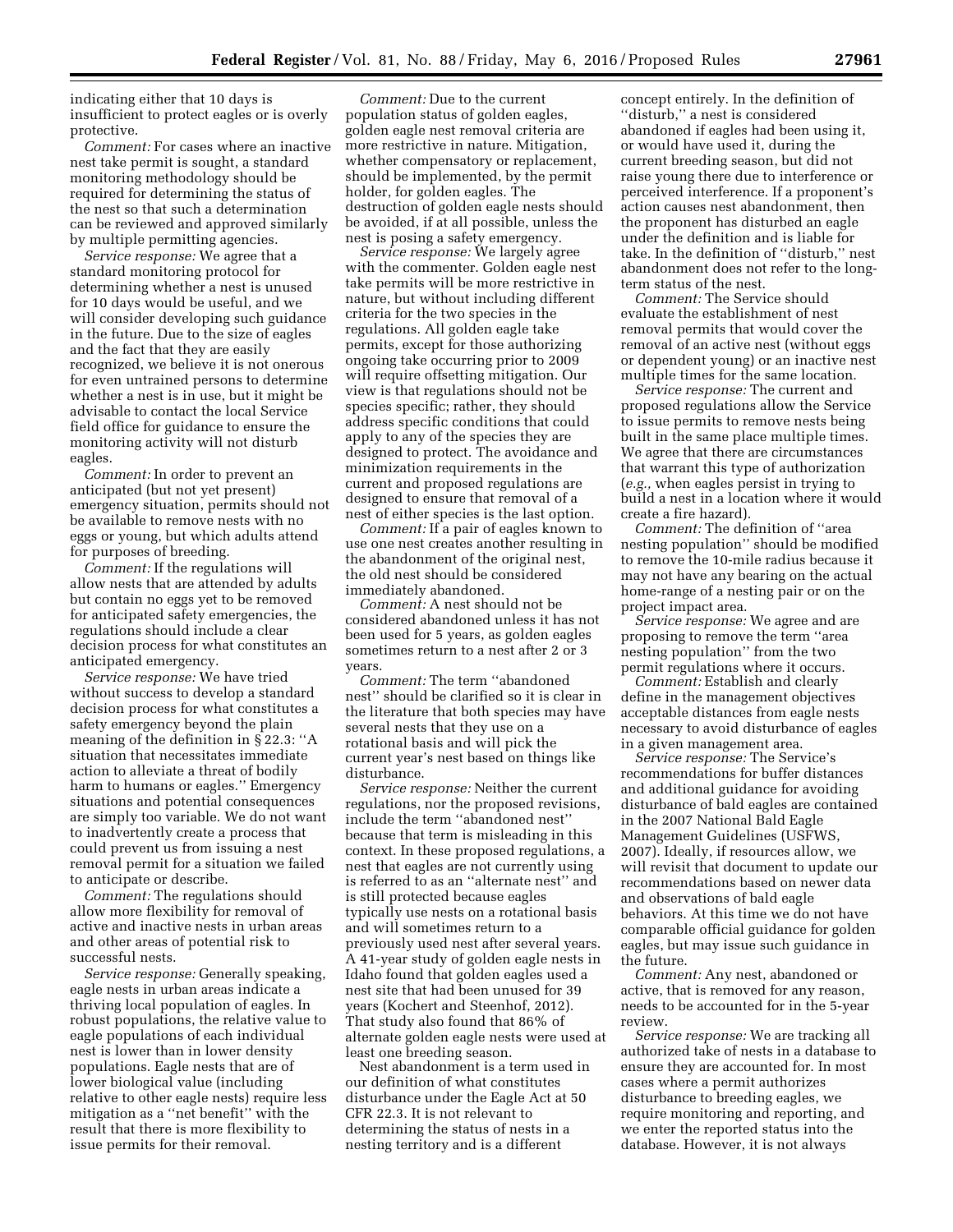feasible to track whether authorized disturbance actually occurred, so our database will not perfectly capture all outcomes.

*Comment:* When an active nest must be removed, the regulations should not always require nestlings or eggs to be placed with a rehabilitator. Instead, the language should be: ''In most instances, nestlings and viable eggs must be immediately transported to foster/ recipient nests or a rehabilitation facility permitted to care for eagles, as directed by the Service. The Service will make the determination as to the fate of all nestlings and viable eggs.''

*Service response:* We agree that it is not always possible to transport eggs or young to a rehabilitator in a safety emergency (the only circumstances when removal of a nest with eggs or young can be permitted), and we are proposing revisions that would allow us to waive the requirement when it is not feasible or humane to carry out.

*Comment:* The Service should clarify the type of permit (disturbance or nest take) that is needed for temporarily obstructing eagle access to nests (prior to nesting season) to prevent disturbance during nesting-season construction or maintenance activities.

*Service response:* The appropriate authorization for temporarily obstructing eagle access to a nest is a permit for disturbance. Although some eagle nest take involves disturbance, nest removal permits authorize destruction, removal, relocation of, or persisting damage to, a nest.

#### *Low-Risk Category*

*Comment:* The Service should revise the definition of ''low-risk'' to include projects with slightly higher probability of taking eagles, provided the cumulative impacts would be compatible with eagle management objectives. The current definition represents such a low level of risk that the burdens of issuing take permits for both developers and the Service outweigh the benefits of the permitting.

*Comment:* The Service should exempt issuance of permits for projects with low effects or ''low risk'' by establishing a new categorical exclusion for them in its NEPA regulations. Given the Service's conservative take estimates and limited resources in its permitting program, a categorical exclusion for low-risk projects would be reasonable from the Service's and project proponents' standpoint.

*Comment:* The Service should establish criteria to identify low-risk activities and set up a more streamlined permit process to address these circumstances. For example, there could be a one-page permit criteria checklist submitted with the ''take'' permit application that qualifies a project for an exemption from NEPA or advanced conservation practices.

*Comment:* The Service should redefine the probability of take percentage for ''low-risk'' projects such that projects with the probability of take of 0.03 or lower should be able to address their potential impacts through the development of non-permit-based conservation strategies.

*Comment:* The Service should modify the low-risk threshold from 0.03 eagles per year to 0.17 eagles per year. Annual take probabilities of 0.17 eagles per year are the lowest that produce 30-year take probabilities rounding to 1.0 at two significant digits.

*Comment:* The Service should consider developing a ''Nationwide'' permit program, similar to the Section 404 Clean Water Act permits that allow for projects to qualify under specific categories (low-risk). These instances would permit take within an established threshold per category.

*Comment:* The Service should broaden the category of ''low-risk'' projects established in the ''Duration Rule'' to include any projects that are likely to take more than 0.03 eagles per year. The definition of low-risk should be clearly defined and based not only on anticipated project take (mortality and disturbance), but also on habitat modification. ''Low-risk'' should also be defined in the context of cumulative risk to regional and local eagle populations.

*Service response:* We agree that the former definition of ''low-risk'' projects is counter-productive and needed to be revised or eliminated. ''Low-risk'' was defined in a footnote to 50 CFR 13.11(d)(4) as a project or activity that is ''unlikely to take an eagle over a 30 year period and the applicant for a permit for the project or activity has provided the Service with sufficient data obtained through Service-approved models and/or predictive tools to verify that the take is likely to be less than 0.03 eagles per year.'' This definition covered only those projects where take is essentially negligible, and, therefore, the project does not require a permit. The definition has been removed from the regulations in complying with a district court decision that vacated parts of the 2013 regulations that established the definition.

We still see utility in redefining ''lowrisk'' to include projects with a slightly higher probability of taking eagles, but which cumulatively will still be compatible with eagle management objectives. However, we were not able

to develop a definition of ''low-risk'' that could be applied throughout the United States while achieving the desired goals for such a category. The Service considered a variety of criteria and/or metrics for the low-risk category, but each approach resulted in significant discrepancies because of onthe-ground differences in eagle population densities and resilience, habitat variability, and project scales. Therefore, we are not including a revised definition of low-risk projects into these proposed regulations.

Although the proposed regulations changes do not include a category for low-risk, we agree that streamlining the process for projects that clearly demonstrate a likelihood of take being relatively low based on siting and/or project design is a worthwhile goal. We plan to continue our efforts to identify and establish a category of low-risk projects that, without having to conduct required pre-application surveys, could qualify for eagle take permits. We welcome comments on defining lowrisk activities and potential criteria for developing an authorization process that minimizes costs of compliance and the demand for agency resources for projects that will result in no more than minimal adverse effects on eagles for our consideration in the future. Comments should focus on (1) metrics that would be necessary to establish a category of low-risk projects, (2) informational requirements, if any, for the application and (3) appropriate terms and conditions to qualify for a nationwide eagle take permit.

*Comment:* The Service should consider some types of projects as lowrisk to nesting and roosting bald eagles, specifically those that are:

• Similar to existing activities that eagles in the area are accustomed to; • Of limited duration, occurring no

more than several days at a time;

• Implementing various minimization measures to reduce impacts to eagles; and

• Not going to have a project noise level above 92 decibels.

*Comment:* Criteria to evaluate whether a project is considered low risk should include:

• Proximity and view shed of proposed disturbance in relation to nesting habitat;

- Landscape-level migration patterns;
- Quality of potential foraging habitat;

• Project activities that have a potential interaction with eagles or eagle habitats;

• Timing of projects (short-term/longterm, within or outside of breeding season); and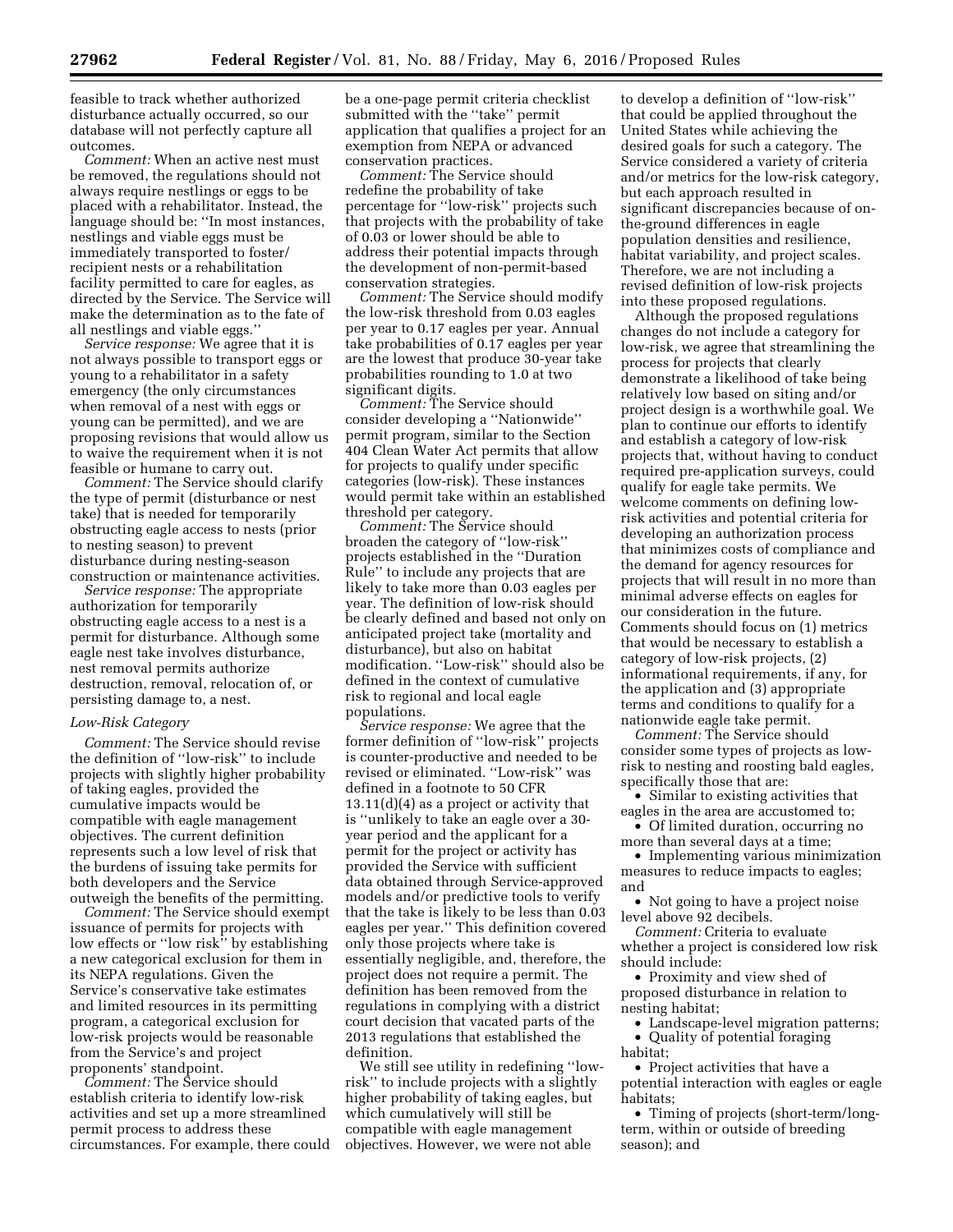• Specific operational practices (applicant-committed protection measures).

*Comment:* If a project is beyond the Service-recommended buffer distance from an eagle nest, the project should be considered ''low risk'' and the permit issued under a simplified and shortened application/approval permit process.

*Service response:* These comments incorporate good guidance for how to evaluate whether disturbance is likely to occur. We consider these types of elements when potential applicants contact us with questions about whether their activities are likely to disturb eagles. If we determine the risk of disturbance is low, we advise people that a permit is not needed.

#### *Research*

*Comment:* The Service should establish regular, consistent surveys to assess changes in population.

*Service response:* Our plan is to conduct surveys on a 6-year rotation: One set of paired summer-winter golden eagle surveys in the first and second and fourth and fifth years of each assessment period, and to conduct bald eagle surveys in years three and six.

*Comment:* The Service should undertake a well-defined research program that explores potential innovations in ACPs to supplement a menu of validated, effective measures.

*Service response:* Private industry has the responsibility to avoid and minimize take of eagles from their activities. Accordingly, industry should fund research needed to identify measures to reduce the risk to eagles posed by their activities. The Service will contribute expertise regarding eagle biology and behaviors to the degree our resources allow.

*Comment:* The Service would have an opportunity to use utility data if the Service facilitates use of the reporting system and provides a guarantee of security of the data.

*Service response:* Data on avian mortalities is needed to help us understand risks to eagles and other birds and prioritize management decisions. We have developed a new data system that will allow companies to input, view, and manage such data. For more information on the Service's Injury and Mortality Reporting System, go to: *[http://www.fws.gov/birds/](http://www.fws.gov/birds/management/project-assessment-tools-and-guidance/imr.php) [management/project-assessment-tools](http://www.fws.gov/birds/management/project-assessment-tools-and-guidance/imr.php)[and-guidance/imr.php.](http://www.fws.gov/birds/management/project-assessment-tools-and-guidance/imr.php)* The data is accessible by select FWS staff, but not viewable by any other system users. In the event of a request for information from the public, we will provide summarized data but would withhold any information exempted from release under FOIA, including confidential business information and personal information protected by the Privacy Act. This may include information that would identify the submitter, or any other details that would point to a particular company, unless the company approves release of this information.

*Comment:* The Service should actively pursue research on many factors that affect long-term population status of eagles in a changing landscape, including climate, prey populations, wind-farm losses, electrocutions, and lead poisoning.

*Service response:* We agree with this comment, and are engaged in various research projects to assess how various factors affect eagle populations.

*Comment:* The Service should use modeling to simulate populations of known structure that are then impacted at known (simulated) levels as a means to inform decisions. The substantial body of knowledge on bald eagles could serve as an initial benchmark for developing simulation models for golden eagles.

*Service response:* The Service has developed and is using these types of population models for both bald and golden eagles.

#### *Other*

*Comment:* Penalties need to be increased, so violations are not just a minor cost of doing business.

*Service response:* Penalties applicable to eagle take are established by Congress in the statute itself. The Service does not have the ability to modify those penalties.

*Comment:* Any dollars that come from enforcement and fines should be applied to fund eagle research.

*Service response:* Congress has enacted a number of laws that limit the use of fines and penalties assessed as part of the criminal or civil enforcement of wildlife laws. In general, these statutory limits are directed at protecting the Federal appropriations process through, for example, prohibiting the augmentation of a Federal agency's budget or funding a Federal program and by requiring that any money received ''for the Government'' from any source be deposited into the United States Treasury as miscellaneous receipts unless a law provides otherwise for retention and use of the funds. While there are opportunities within these congressionally mandated constraints for enforcement actions to recognize funding of eagle research, application of Federal fiscal law mandates and how they apply to enforcement actions can

be complex and are addressed on a caseby-case basis, taking into account the Federal laws applicable to the facts of a particular situation.

*Comment:* The Service should revise the definition of ''programmatic take'' to allow a programmatic take permit even if only indirect effects would cause a "take" or a "disturbance."

*Service response:* We reviewed internal staff discussions that occurred during development of the 2009 regulations about how the Service should define ''programmatic take,'' and we believe the phrase ''and not caused solely by indirect effects'' was included because of concern that people would request permits to cover effects to eagles that were too attenuated to constitute take under the Eagle Act (*e.g.,* actions that gradually affect climate and lead to decreases in the prey base). Now, however, the scope of prohibited take under the Eagle Act is better understood both within and outside of the Service, and we are less concerned that people will seek permits for attenuated effects that do not actually constitute take. Under this proposed rule, the category and definition for programmatic take would be eliminated. However, because we believe that it is appropriate for permits to cover take that is caused by indirect effects, particularly in light of our proposal to extend maximum permit duration to 30 years, nothing in these proposed regulations would prevent us from issuing such permits.

*Comment:* The Service should consider shifting the focus of the programmatic permit program from a lethal take focus to the conservation of eagles and their habitat.

*Service response:* The Eagle Act, unlike how the ESA protects ESA-listed species, does not give the Service authority to protect or otherwise regulate eagle habitat (other than eagle nests and habitat destruction that directly causes lethal take or disturbance), but we can and do protect habitat as mitigation for permitted take. At present, habitat loss is not the limiting factor for growth of either species.

*Comment:* The Service should conduct a national programmatic wind EIS and use it to identify areas where wind energy cannot be developed due to unacceptable risk to public trust resources, including eagles and other federally protected birds and bats.

*Service response:* The Service does not have the authority to regulate where wind energy facilities can be sited. We have developed a variety of tools for assessing whether a given area is likely to pose a high risk to eagles or other birds if developed for wind power (see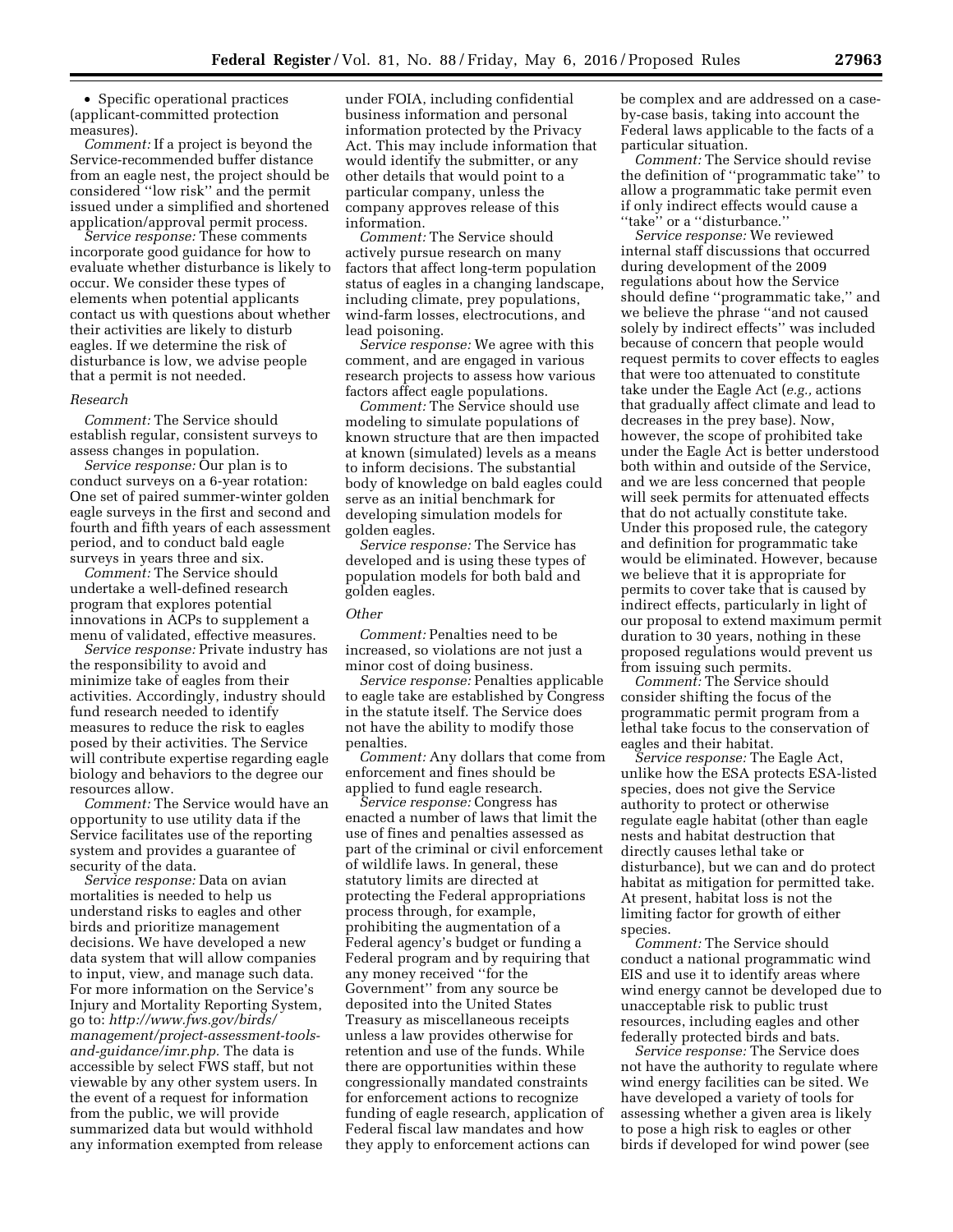the ECPG), and we encourage developers to avail themselves of those tools prior to siting wind energy projects.

*Comment:* The preamble to the 2009 permit regulations, Final Environmental Assessment conducted for those regulations, and the ECPG all identify projects in operation prior to 2009 as being part of baseline conditions on which take thresholds were established. In practice, however, the Service has been inconsistent about how to treat such projects. The Service should clarify the extent to which mitigation is required for pre-2009 projects.

*Comment:* The Service should treat known permitted take that occurred prior to 2009 as measureable when considering additional take, and not consider it ''baseline.''

*Service response:* Take occurring prior to 2009 will still be considered part of the baseline with regard to compensatory mitigation requirements (*i.e.,* none will be required). For developments already in operation that have taken eagles prior to the permittee applying for a take permit (available since 2009), the Service will work with the applicant to resolve any unpermitted take when applying for a eagle incidental take permit. The Service has developed a template eagle take settlement agreement to provide consistency and transparency in our enforcement actions.

*Comment:* Section 22.11(c) should be revised to state: ''You must obtain a permit under part 21 of this subchapter for any activity that also involves migratory birds other than bald and golden eagles, and a permit under part 17 of this subchapter or a statement under Part 402 for any activity that also involves threatened or endangered species other than the bald eagle.''

*Service response:* We are proposing revisions to accomplish what this commenter proposed, *i.e.,* allowing the use of section 7 where appropriate to cover effects to ESA-listed species. We believe the current wording, which requires the use of an ESA permit even for Federal applicants, is the result of an oversight by the original crafters.

*Comment:* A panel of eagle experts and eagle biologists should begin a review of the Eagle Act. The Eagle Act is old, very expansive, less complete, and harder to enforce than the more current Migratory Bird Treaty Act (MBTA) and ESA, and it does not work well with current regulations.

*Service response:* We, too, have identified areas where we believe the Eagle Act could be improved, but as a Federal Executive Branch agency, the Service cannot write or enact

legislation. Statutory amendments must be made by Congress.

*Comment:* The Service should move forward with the development of a permitting process under the MBTA to augment those now available under BGEPA and ESA.

*Service response:* We are in the process of developing regulations to authorize incidental take under the MBTA. We published a notice of intent to prepare an EIS on May 26, 2015 (80 FR 30032), and held four scoping meetings in different U.S. cities. For more information, go to: *[http://](http://birdregs.org/) [birdregs.org/.](http://birdregs.org/)* 

*Comment:* The Service needs to enforce the ESA, BGEPA, and MBTA when it comes to all energy development, whether traditional or alternative. Shut down or relocate wind energy sites that greatly exceed their take limits for federally protected species, especially if mitigation proves ineffective in reducing bird (and bat) mortality. This means more prosecutions for violation of the laws and predictable consequences for noncompliance.

*Comment:* Wind turbines with predictable eagle mortality should not be permitted, and those already permitted with future predictable mortality should be taken offline.

*Service response:* The Service does not have the authority to shut down, relocate, or take offline energy facilities. We have the authority to bring enforcement actions against facilities that take eagles without permits or that violate the conditions of their permits, and we do. We also can and do issue permits that require conservation measures and compensatory mitigation. We disagree that wind turbines with predicted mortality should not be permitted; if mortality is not predicted to occur, wind companies do not need permits. Through Service guidance and in these proposed regulations, we discourage the siting of facilities in areas of high risk to eagles, but our authority does not extend to actually being able to prevent developers building there despite our recommendations.

*Comment:* The 2013 revisions to the permit regulations provide that the Service will make reported injury and mortality data available to the public. The regulation should clarify whether the Service will publish/post this data, or whether it will be available only upon filing a request under the Freedom of Information Act.

*Service response:* We intend to post cumulative reported mortality data summarized to a State and flyway level on a Web site that can be viewed by the general public.

*Comment:* The scoping process documents mention timber harvesting as an activity for which a programmatic permit may be appropriate. However, timber harvesting should not qualify for programmatic permits because the current eagle management guidelines for timber harvesting are quite easy to follow.

*Service response:* We appreciate this comment. It is true that no timber companies have approached us for a programmatic permit. That said, if a timber company approaches the Service for a long-term permit, we would consider the merits of its application. Also, the National Bald Eagle Management Guidelines were developed specifically for bald eagles and are not necessarily the best guidance for avoiding golden eagle disturbance.

*Comment:* Bald eagle populations continue to grow exponentially in much of the country, and as these populations grow, so does the amount of incidental take. Therefore, a set amount of authorized take over a period of time (*i.e.,* 30 years) can be unpredictable and impractical. As long as the population growth exceeds the take and the overall goal of stable or increasing bald eagle populations is being met, no individual permits would be necessary.

*Service response:* First, the Eagle Act requires a permit for bald eagle take: ''Provided further, That bald eagles may not be taken for any purpose unless, prior to such taking, a permit to do so is procured from the Secretary of the Interior.'' (16 U.S.C. 668a) Second, without individual permits, we could not require avoidance, minimization of impacts, and compensatory mitigation, much less track how much take is occurring in order to ensure that take is not exceeding the level at which populations would start to decline.

*Comment:* The Service could implement a programmatic industry permit with NEPA tiering as the Service uses for permits issued under the ESA.

*Comment:* The Service should consider issuing programmatic take permits to cover a company's entire service territory.

*Comment:* As neither the Eagle Act nor the actual regulations require that eagle take permits be available solely for individual projects, the Service should allow for multi-project/facility permits for bald eagles or regional permits that can serve as umbrella permits for individual projects.

*Service response:* All of the scenarios mentioned by these commenters are available under the current and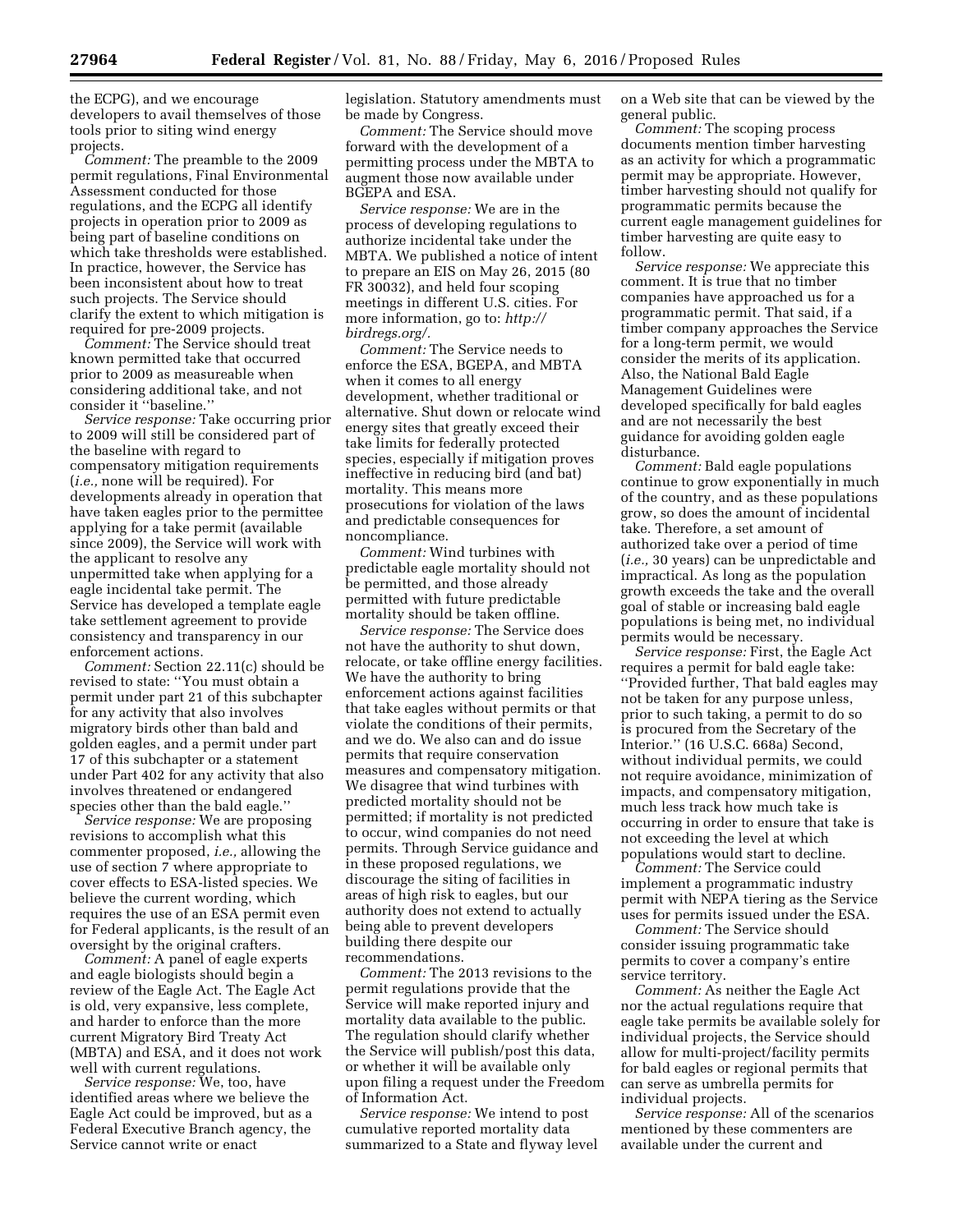proposed regulations. The Service does have some constraints based on our administrative structure. For example, although not precluded by our regulations, it would be an administrative challenge for us to issue permits to multiple companies for multiple types of activities that cross Service regional boundaries (administrative jurisdictions). It might be more efficient to pursue multiple, less complicated permitting options in such cases.

*Comment:* The regulations and guidance documents should address the roles and responsibilities of other permitting agencies. For example, if a project involving the removal of an inactive nest is being evaluated in a Bureau of Land Management (BLM) document and with appropriate consultation, the Service would allow the BLM to become the lead agency and establish appropriate mitigation, which would then be written into the ''take'' permit. This provision would allow for a streamlined approach for permitting and NEPA.

*Service response:* We agree that approaches such as that described by this comment make sense. We also think it would be beneficial to develop guidance for how to work with other agencies when issuing eagle permits, and plan to do so as resources allow.

*Comment:* No industry should be given priority over another. For example, a permit to support a wind energy project should not be given precedence over a permit to support a mining operation.

*Service response:* We do not give priority to any type of industry. If for some reason, we could permit only one of several interested industries, we would issue the permit on a first-come, first-served basis.

*Comment:* The regulations should require permittees to allow access to State wildlife agency staff to monitor permit compliance. Currently, the regulations require permittees to allow Service personnel and other qualified persons designated by the Service such access.

*Service response:* We cannot unilaterally create requirements for permittees that pertain to governmental agencies other than ourselves. We would have to coordinate with each State agency on a case-by-case basis. Many States do not want the extra burden of sharing management of a Federal permit program. We are pleased to work with any particular State that has the desire and resources to train and allocate staff to monitor eagle permits.

*Comment:* A portion of the permit fees should fund a permit writer in each regional office dedicated to eagle permits. This arrangement will allow for consistency and efficiency in processing applications and meeting permit timelines.

*Service response:* Permit application processing fees are returned to the Regional Permit Office that issued the permit and are invested into administration of the permit program.

*Comment:* The fees for these programmatic permits increased substantially. The money from these fees should be used for wildlife conservation, mitigation, and monitoring in the region affected.

*Service response:* The programmatic permit application processing fees increased in 2013 because we learned from experience that they require much more staff time than we had originally anticipated. At this time, we estimate the fees are still not enough to recoup the costs of the technical assistance we provide during the permit application development phase for complex, longterm permits, so there is no ''extra'' money to be used for conservation work.

*Comment:* The rule should incorporate provisions to allow land managers to engage in habitat management activities that are beneficial to wildlife or plants, such as prescribed burns, natural community restoration, and nuisance species abatement, without liability for temporary disturbance to eagle.

*Service response:* If ''temporary disturbance'' is used in this comment to refer to mere annoyance and disruption, then a permit is not necessary because no take is occurring. For ''temporary disturbance'' to meet the regulatory definition of disturb, there has to be a biological effect to eagles in the form of injury or loss of productivity. For golden eagles, because their populations are not growing, any substantial injury or loss of productivity is likely to have population effects. For that reason, we think a permit is the appropriate tool to authorize those effects because of the conservation measures and compensatory mitigation required under permits. For bald eagles, the Eagle Act does not allow the Service to authorize take unless it is done under a permit (16 U.S.C. 668a). We recognize the importance of prescribed burns, habitat restoration, and nuisance species abatement, and have issued a number of permits that cover disturbance to bald eagles from prescribed burns. These permits generally contain only reasonable—''no fuss''—conditions. We will continue to issue eagle permits to our partners for activities that benefit wildlife in an expeditious manner that best serves our common goals.

*Comment:* The slow pace of the eagle permitting process often leaves projects at risk of unauthorized take between the time the project is constructed and when the permit is issued. The Service should provide a mechanism such as a Technical Assistance Letter that includes a set of criteria under which a project receives some level of protection from prosecution during the interim period.

*Service response:* If project proponents are engaged in the permitting process in good faith, that is, with an actual interest in obtaining a permit, they should have a reasonable expectation that any take that occurs during the technical assistance phase will have a low priority for enforcement by the Service. Issuance of a letter ''with a set of criteria'' could generate substantial staff time equivalent to a mini permit process while not affording the project proponent legally sufficient relief from liability. We believe our resources are better served by focusing on the process of issuing the actual permit.

*Comment:* When a permit is transferred to another entity, the original permit holder should be responsible for all mitigation requirements that were required during the period of their ownership. Allowing the new permittee to take responsibility for the outstanding mitigation requirements may provide a disincentive for the original permit holder to carry out the mitigation.

*Service response:* The original permit holder is responsible for any mitigation that is required while the permit is in his or her name. If some conservation measures are not finished or have not yet been undertaken but were not anticipated to have been completed at the time of permit transfer, it is logical that whoever takes over the permit will be responsible for those measures. If the original permittee has neglected to implement conservation measures that were required to be done while the permit was in his or her name, the permittee could face an enforcement action. However, if the subsequent permittee agrees to carry out the outstanding mitigation and the resulting implemented mitigation will be the same as if the original permittee did it, we have no objection to two parties entering into such a contract.

*Comment:* Implementation of Avian Protection Plans allows for a cooperative model to address concerns, rather than through a more rigid permitting scheme that adds cost to avian protection activities. To maintain this flexibility, development and implementation of APPs should remain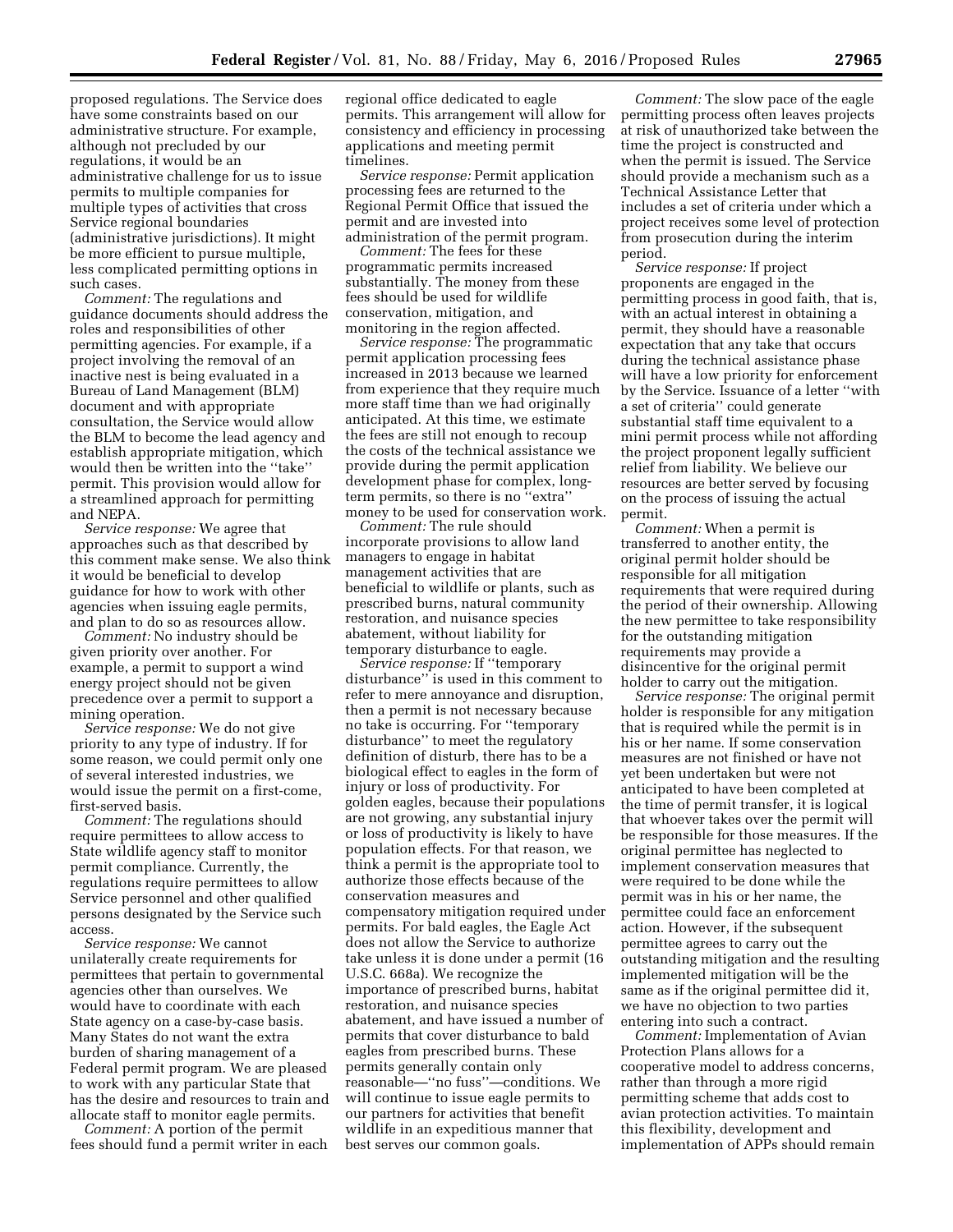a viable option to address the same concerns that a 30-year programmatic permit would address.

*Service response:* We support development and implementation of APPs and Eagle Conservation Plans, but such plans are not permitting instruments and cannot remove liability for eagle take. It is the project proponent's choice as to whether to apply for a permit, but we wonder why, after going to the effort to develop a sound APP or ECP that would provide comparable conservation measures for eagles as would a permit, a project proponent would not want to secure the protection from liability that a permit confers.

*Comment:* A programmatic permit to take golden eagle nests under § 22.25 (removal of nests for resource development and recovery operations) should be the same length of time as other programmatic permits and should not contain more stringent requirements to obtain a permit than what would be authorized under §§ 22.26 and 22.27.

*Service response:* We may consider extending the permit duration of § 22.25 permits if we open those regulations up for more substantial revisions in the future. Doing so would essentially allow for recurrent take of eagle nests for resource development and recovery. However, we question how often there would be a need for recurrent take authorization for resource development and recovery operations. Also, we do not perceive any other provisions in those regulations that are more stringent than what is required under § 22.27 permits. In any case, a project proponent engaged in resource development and recovery can apply for take authorization under § 22.27 if he or she prefers the terms and conditions of that permit to those of § 22.25.

*Comment:* Similar to the ESA and its implementing regulations at 50 CFR 17.31, the eagle permit regulations should include provisions for State wildlife agencies to take eagles as part of the agencies' management activities, for example, aiding injured or sick individuals, disturbing eagles while undergoing habitat management, salvaging carcasses, euthanizing mortally wounded eagles, and removing nests for specific management purposes.

*Service response:* Because of the requirement that a permit be issued to authorize bald eagle take, we cannot authorize this take through regulations that exempt a party from the permit requirement, as is done under 50 CFR 17.21 and 17.31 for ESA-listed species, and 50 CFR 21.12 for migratory birds other than eagles. To achieve the same ends, however, we issue a ''master''

permit to the directors of each State wildlife agency that allows for the range of activities listed by the commenter.

*Comment:* The regulations should clarify ''disturbance'' as it relates to eagle take and how the Service may use disturbance to infer a permit requirement.

*Comment:* The Service should establish and clearly define in the management objectives acceptable distances from eagle nests that are necessary to avoid disturbance of eagles in a given management area.

*Service response:* The Service defined ''disturb'' under the Eagle Act in a 2007 rulemaking (72 FR 31132, June 5, 2007) (codified at 50 CFR 22.3). The preamble to that rulemaking clarifies how the term is to be understood and applied. Our recommendations for buffer sizes and timing restrictions for activities around bald eagle nests are set forth in our 2007 National Bald Eagle Management Guidelines. We do not at this time have a similar guidance document for how to avoid golden eagle disturbance, but hope to develop one in the future. For more background on other eagle-related rulemakings and guidance documents, visit our eagle management Web page at: *[http://](http://www.fws.gov/birds/management/managed-species/eagle-management.php) [www.fws.gov/birds/management/](http://www.fws.gov/birds/management/managed-species/eagle-management.php) [managed-species/eagle](http://www.fws.gov/birds/management/managed-species/eagle-management.php)[management.php.](http://www.fws.gov/birds/management/managed-species/eagle-management.php)* 

*Comment:* The revised regulations should clarify if the provisions of the Eagle Act usurp the authority of the ESA. The Service has made it difficult or impossible to obtain a permit to remove a golden eagle nest to protect California condors at their release site.

*Service response:* The ESA and the Eagle Act should be read together to avoid conflicts. Neither law usurps or trumps the other. The Service's preferred approach is to balance the interests of the various species it is mandated to protect. That approach has entailed consideration of other feasible alternatives before authorizing removal of a golden eagle nest, but eventual removal for such purposes remains a potential solution if other alternatives do not work.

*Comment:* New regulations should provide more information as to what other entities are expected to apply for programmatic permits. Will the regulations affect the aviation industry if there are more eagle strikes? Will they apply to State natural resource agencies if there is an increase in nontarget eagle catch associated with recreational trapping?

*Service response:* Permits would remain available under these proposed regulations to any person, organization, agency, or business that wishes to

receive authorization for recurrent take of eagles. Experience so far is that airports have been more interested in permits to remove nests in the vicinity of airfields rather than permits to cover eagle strikes. Persons wishing to apply for eagle take permits for incidental take of eagles associated with trapping would apply to the Service, not to State natural resource agencies. If there have been increases in nontarget eagle catch by recreational trappers, the Service will consider bolstering educational efforts to reach trappers to ensure they understand such take is illegal and they must make every effort to avoid incidentally taking eagles.

*Comment:* The Service should establish an interagency consultation process for authorizing eagle take similar to that provided by ESA section 7(a)(2).

*Service response:* The ESA section 7 process is an exemption from the prohibitions of take, not an authorization for take. The Eagle Act does not provide for such exemptions and does not contain provisions mandating a consultation process for federal agency actions that may result in eagle take.

*Comment:* A condition of permits to wind companies should be to pick up all dead birds as often as possible to minimize the risk to scavenging eagles.

*Service response:* The Service supports and often requires removal of animal carcasses to reduce eagle mortalities, but it is unclear whether bird carcasses have the same attractant qualities for eagles as dead livestock and other mammals. There may be circumstances where we would condition wind companies to remove dead birds from the site, but we do not agree that requirement should be a provision of every incidental take permit we issue to a wind energy facility. We explicitly do not want facilities to pick up dead eagles, and we have required protocols for contacting our Office of Law Enforcement when that happens. Sometimes, other birds protected under the MBTA must be left where they are killed for enforcement reasons. Some companies are conducting research to determine the effectiveness of different fatality monitoring protocols, and picking up carcasses could interfere with those studies. Additionally, some wind companies have also received migratory bird Special Purpose Utility Permits to monitor for purposes of methodically tracking where take occurs and collect the carcasses for identification and/or to prevent counting the same fatality twice.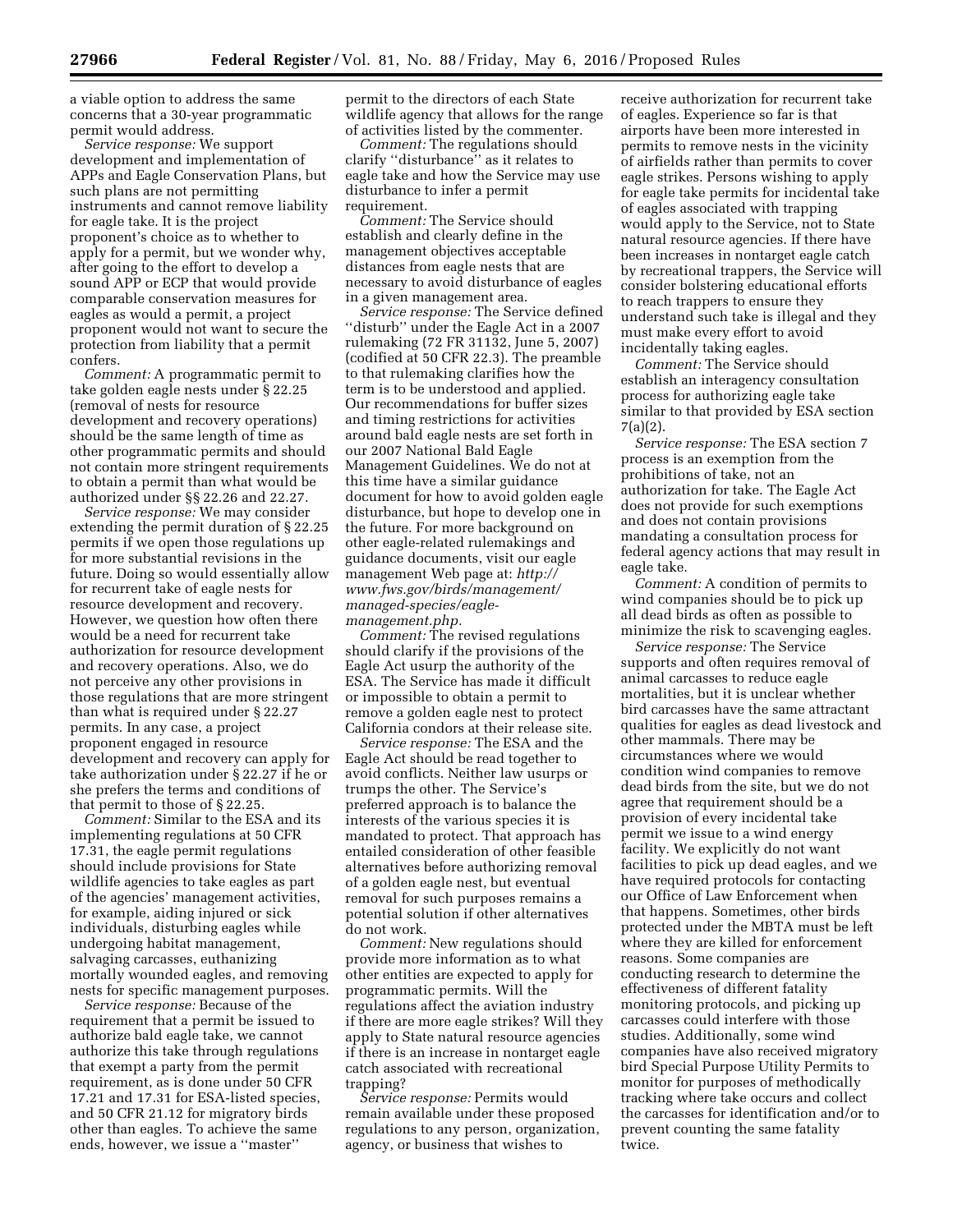*Comment:* The USFWS should reconsider the concept of ''depredation'' as applied to golden eagle take for the purpose of falconry. As with wildlife, golden eagles that fly into windmill power generators, with lethal results, become depredation involving wildlife. Therefore, incidental take of golden eagles by wind farms is ''depredation'' within the meaning of the Eagle Act, which allows golden eagle take at wind facilities for falconry purposes. Falconers permitted to trap golden eagles prior to entering a ''wind farm'' are undertaking the first mitigation priority—''avoiding'' the potential of lethal take by the windmills. Golden eagles taken in this manner could be relocated to another safer area, with a small percentage of these ''mitigated'' eagles available for falconry purposes.

*Service response:* Depredation does not mean accidental killing. A review of several American English dictionaries consistently brings up the following definition for ''depredate'': ''plunder and pillage.'' The eagle itself must be doing the depredating, not the wind turbines, and an eagle that is killed by colliding with a turbine blade is not plundering itself. Under the Eagle Act, falconers cannot take any eagles except depredating eagles, so even if we supported the proposal to relocate eagles from wind energy facility sites, falconers could not legally retain them. With regard to whether a falconer—or anyone else—is undertaking avoidance by removing golden eagles from the area of a wind turbine, we do not agree: Routine eagle presence in the area of a wind facility indicates the area is good eagle habitat. Removing eagles out of a territory with good foraging opportunities and nest sites will result in new or the same eagles returning as long as the prey and site characteristics remain. Rather than creating a population sink by continually removing eagles and relocating them to areas where they may not be able to establish successful territories, the best way to avoid eagle take at wind energy facilities is to site those facilities outside of good eagle habitat and migration corridors.

#### **Public Comments**

We request comments or information from other concerned governmental agencies, Native American tribes, the scientific community, industry, and other interested parties concerning this proposed rule. We also welcome comments on defining low-risk activities and potential criteria for developing a general permit to minimize the costs of compliance for the public and the demand for agency resources for

projects that will result in no more than minimal individual and cumulative adverse effects on eagles for our consideration in the future. While comments related to low-risk or general permits would be outside the scope of this rulemaking action, we would keep them for consideration if we decide to pursue further rulemaking in the future. You may submit your comments and supporting materials by one of the methods listed in **ADDRESSES**. We request that you submit comments by only one method. We will not consider comments sent by email or fax, or written comments sent to an address other than the one listed in **ADDRESSES**. If you submit a comment via *[http://](http://www.regulations.gov) [www.regulations.gov,](http://www.regulations.gov)* your entire comment—including any personal identifying information—will be posted on the Web site. If you submit a hardcopy comment that includes personal identifying information, you may request that we withhold this information from public review, but we cannot guarantee that we will be able to do so. We will post all hardcopy comments on *[http://](http://www.regulations.gov) [www.regulations.gov.](http://www.regulations.gov)* 

Comments and materials we receive, as well as supporting documentation we used in preparing this proposed rule, will be available for public inspection at *[http://www.regulations.gov,](http://www.regulations.gov)* or by appointment, during normal business hours, by contacting the person listed above under **FOR FURTHER INFORMATION CONTACT**.

#### **Required Determinations**

#### *Regulatory Planning and Review (Executive Orders 12866 and 13563)*

Executive Order 12866 provides that the Office of Information and Regulatory Affairs (OIRA) in the Office of Management and Budget will review all significant rules. OIRA has determined that this proposed rule is significant.

Executive Order 13563 reaffirms the principles of E.O. 12866 while calling for improvements in the nation's regulatory system to promote predictability, to reduce uncertainty, and to use the best, most innovative, and least burdensome tools for achieving regulatory ends. The executive order directs agencies to consider regulatory approaches that reduce burdens and maintain flexibility and freedom of choice for the public where these approaches are relevant, feasible, and consistent with regulatory objectives. E.O. 13563 emphasizes further that regulations must be based on the best available science and that the rulemaking process must allow for public participation and an open

exchange of ideas. We have developed this proposed rule in a manner consistent with these requirements.

#### *Regulatory Flexibility Act (5 U.S.C. 601 et seq.)*

Under the Regulatory Flexibility Act (5 U.S.C. 601 *et seq.,* as amended by the Small Business Regulatory Enforcement Fairness Act (SBREFA) of 1996 (Pub. L. 104–121)), whenever an agency is required to publish a notice of rulemaking for any proposed or final rule, it must prepare and make available for public comment a regulatory flexibility analysis that describes the effect of the rule on small businesses, small organizations, and small government jurisdictions. However, no regulatory flexibility analysis is required if the head of an agency certifies the rule would not have a significant economic impact on a substantial number of small entities.

SBREFA amended the Regulatory Flexibility Act to require Federal agencies to provide the statement of the factual basis for certifying that a rule would not have a significant economic impact on a substantial number of small entities. We have examined this proposed rule's potential effects on small entities as required by the Regulatory Flexibility Act and determined that this action would not have a significant economic impact on a substantial number of small entities.

In the first 6 years (FY 2010 through FY 2015) since the eagle permit regulations at 50 CFR 22.26 and 50 CFR 22.27 were published, the Service has received 626 permit applications for the two permit types and issued approximately 490 permits, including renewals. Of those, we estimate 410 permits were issued to small businesses. Over those 6 years, the annual number of applications received (including for renewals) increased from 50 per year in FY 2010 to 140 per year in FY 2015.

We received a total of 34 programmatic permit applications and have issued one programmatic permit thus far. We anticipate a greater volume of applications for permits for long-term activities in the future, although we expect the number to increase gradually for a period of years and perhaps eventually reach an average of 30 or fewer per year. Utility-scale wind energy facilities and electric transmission companies are likely to be the most frequent long-term permit applicants, because of the known risk to eagles from collisions with wind turbines and electric power lines. Although smaller wind energy facilities could seek permits, we anticipate that most of the applications for wind energy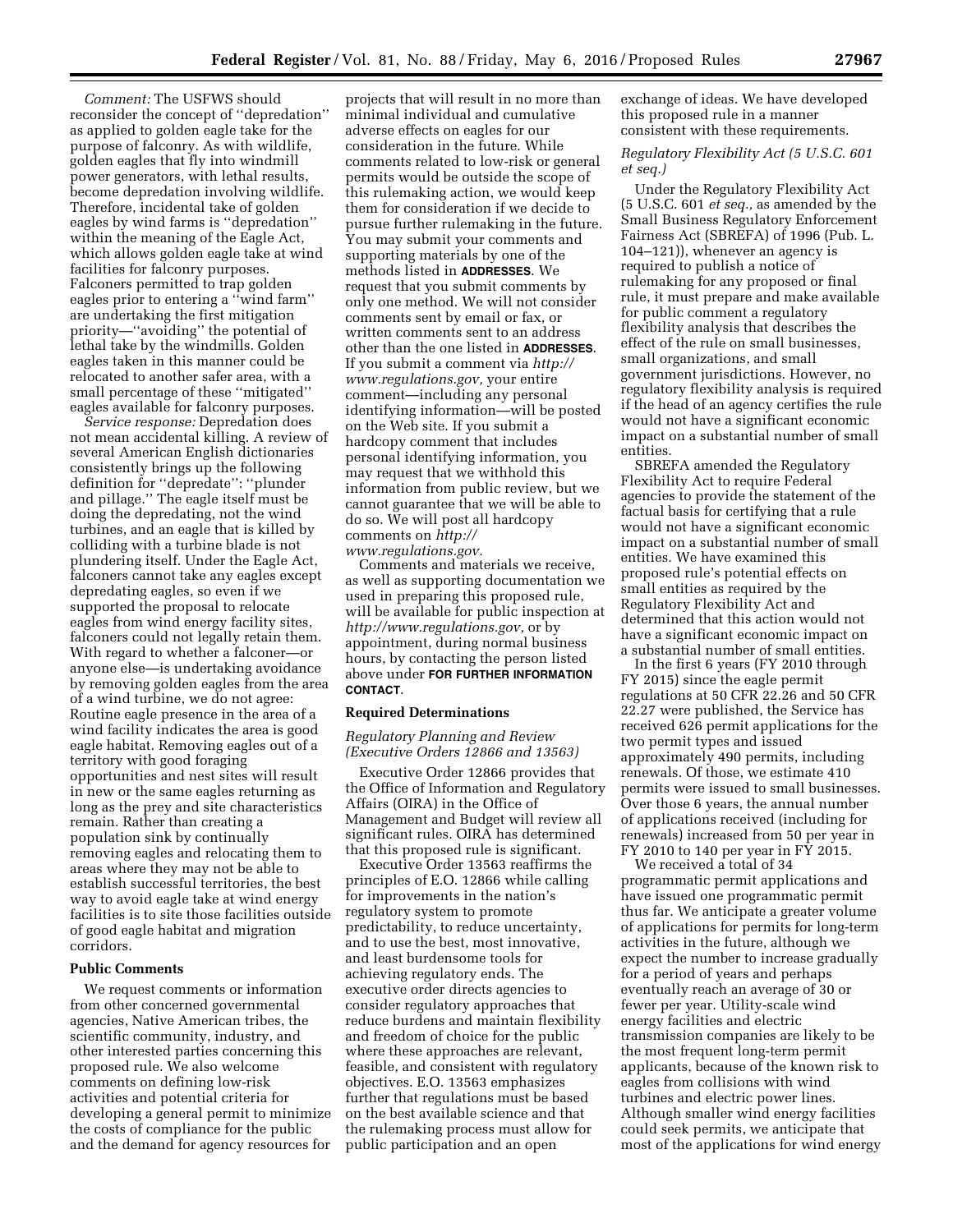facilities will be for those that are commercial or utility scale. Although businesses in other business sectors, such as railroads, timber companies, and pipeline companies could also apply for permits, we anticipate the number of permit applicants in such sectors to be very small, on the order of one or two per year for each such sector. Thus, we anticipate that the proposed rule would not have a significant economic impact on a substantial number of small entities.

Under these proposed regulations, an applicant for a long-term permit would pay a \$15,000 Administration Fee (an increase from the current fee of \$2,600) every 5 years to cover the cost of the 5 year permit evaluations. The initial permit application fee of \$36,000 for a long-term permit will remain the same. We do not believe the increased Administration Fee would impose a significant economic impact on these small entities.

A commercial applicant for an incidental take permit of a duration less than 5 years would pay a \$2,500 permit application processing fee, an increase from the current fee of \$1,000 for programmatic permits and \$500 for standard permits. The amendment fee for those permits would increase from \$150 to \$500. A commercial applicant for a nest take permit for a single nest would pay a \$2,500 permit application processing fee, an increase from the current fee of \$500 for standard permits. The amendment fee for those permits would also increase from \$150 to \$500. An applicant for a nest take permit for multiple nests would pay a \$5,000 permit application processing fee, an increase from the current fee of \$1,000 for programmatic permits. None of these fee increases are significant for commercial entities and all are necessary to recoup as much of the Service's costs in providing these services to these entities. The amendment fee for those permits would remain the same as the current programmatic nest take amendment fee (\$500).

Based on trends in the numbers of permit applications under the current regulations, we project there would be fewer than 100 small entities subject to the proposed fee increases annually, including renewal and amendments, which will not result in a significant impact on a substantial number of small entities. We request comments and information from industry and any other interested parties regarding probable economic impacts of this proposal.

Additional practicable mitigation measures that may be required under the terms and conditions of permits

issued with a term of longer than 5 years could result in some additional costs to the permittee, but those costs should be offset by the reduction in uncertainty for the permittee achieved by securing a 30 year permit rather than a 5-year permit. Consequently, we certify that because this proposed rule would not have a significant economic effect on a substantial number of small entities, an initial regulatory flexibility analysis is not required.

We are also proposing minor revisions to the eagle nest take permit regulations at 50 CFR 22.27, but none of the proposed changes are expected to have a significant economic effect on a substantial number of small entities.

This proposed rule is not a major rule under SBREFA (5 U.S.C. 804(2)) because:

a. This proposed rule would not have an annual effect on the economy of \$100 million or more.

b. This proposed rule would not cause a major increase in costs or prices for consumers; individual industries; Federal, State, or local government agencies; or geographic regions.

c. This proposed rule would not have significant adverse effects on competition, employment, investment, productivity, innovation, or the ability of U.S.-based enterprises to compete with foreign-based enterprises.

#### *Unfunded Mandates Reform Act*

In accordance with the Unfunded Mandates Reform Act (2 U.S.C. 1501 *et seq.*), we have determined the following:

a. This proposed rule would not ''significantly or uniquely'' affect small governments. A small government agency plan is not required. The proposed regulations changes would not affect small government activities in any significant way.

b. This proposed rule would not produce a Federal mandate of \$100 million or greater in any year. It is not a ''significant regulatory action'' under the Unfunded Mandates Reform Act.

#### *Takings*

In accordance with E.O. 12630, the rule would not have significant takings implications. This proposed rule does not contain any provisions that could constitute taking of private property. Therefore, a takings implication assessment is not required.

#### *Federalism*

This proposed rule would not have sufficient Federalism effects to warrant preparation of a Federalism assessment under E.O. 13132. It would not interfere with the States' abilities to manage themselves or their funds. No significant economic impacts are expected to result from the proposed regulations change.

#### *Civil Justice Reform*

In accordance with E.O. 12988, the Office of the Solicitor has determined that the proposed rule would not unduly burden the judicial system and meets the requirements of sections 3(a) and 3(b)(2) of the Order.

#### *Paperwork Reduction Act of 1995 (PRA)*

This proposed rule contains a collection of information that we have submitted to the Office of Management and Budget (OMB) for review and approval under the PRA (44 U.S.C. 3501 *et seq.*). After publication of the ''Duration Rule'' in 2013, we included the burden associated with eagle permits in our renewal of OMB Control No. 1018–0022. OMB has reviewed and approved the information collection requirements for applications, annual reports, and nonhour cost burden associated with eagle permits and assigned OMB Control Number 1018– 0022, which expires May 31, 2017. The approval includes long-term (more than 5 years) eagle take permits.

This proposed rule does not revise the number of responses or total annual burden hours associated with eagle permits. However, we believe the approved estimates for the number of annual responses are high. We will adjust our estimates when we renew OMB Control No. 1018–0022.

This proposed rule would:

(1) Establish an administration fee of \$15,000 that each permittee will pay every 5 years to cover the cost of the 5 year permit evaluations. We will not collect this fee until the permittee has had a permit for at least 5 years. We expect that we will not impose this fee until at least 2022.

(2) Change the application fees associated with some permits.

(3) Require annual reports. This requirement is approved under OMB Control Number 1018–0022. There are no fees associated with annual reports.

(4) Establish a new reporting requirement and a new administration fee for permits of over 5 years.

We are seeking OMB approval for changes in burden and nonhour cost burden associated with the proposed rule. We are requesting that OMB assign a new control number for the revised burden. When we publish the final rule, we will incorporate the new nonhour cost burden into OMB Control Number 1018–0022 and discontinue the new number. An agency may not conduct or sponsor and you are not required to respond to a collection of information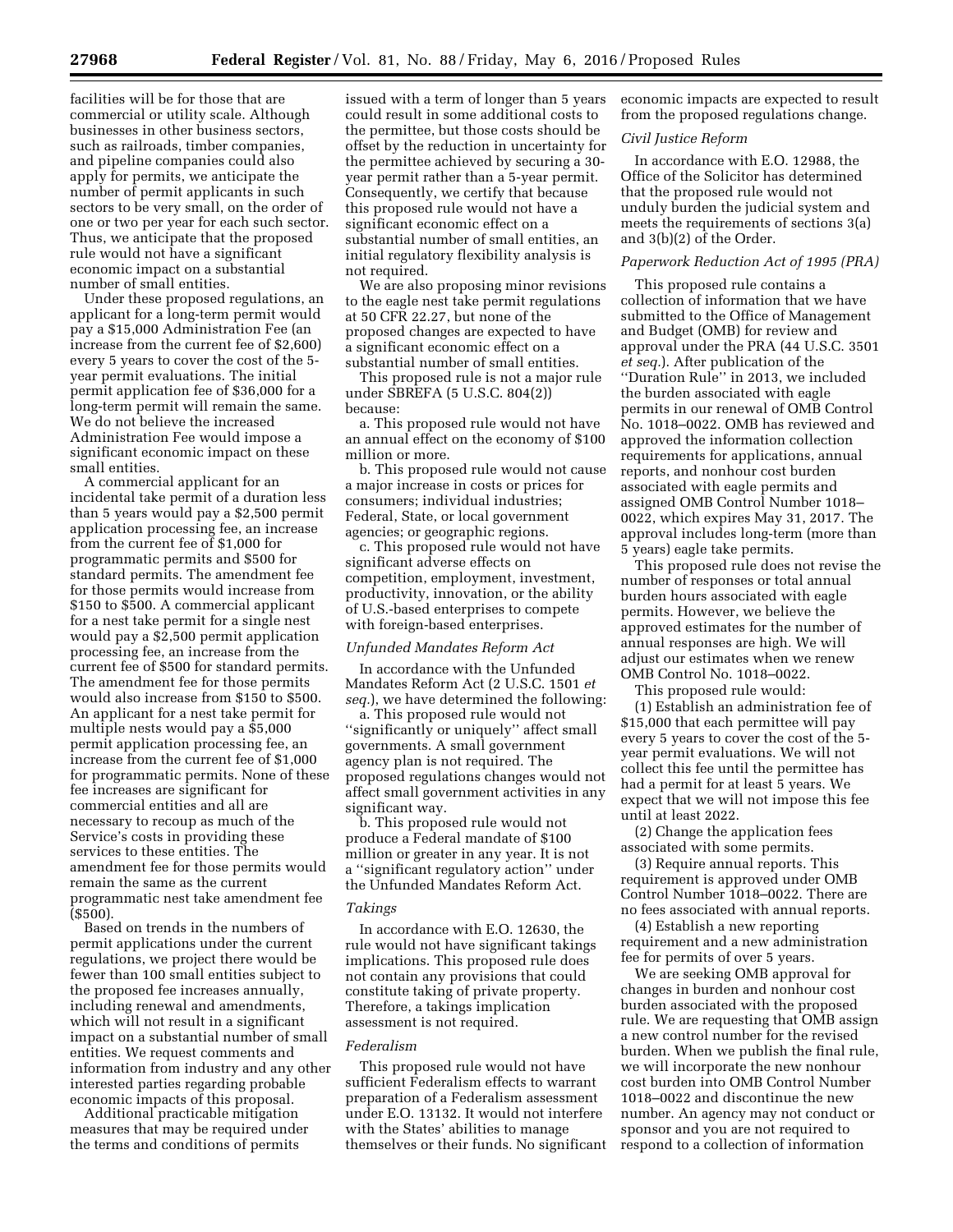unless it displays a currently valid OMB control number.

*Title:* Eagle Take Permits and Fees, 50 CFR 22.

*OMB Control Number:* 1018–XXXX. This is a new collection.

> proposed rule revises fees and nonhour costs.

*Service Form Number(s):* 3–200–71, 3–200–72.

*Type of Request:* New collection. *Description of Respondents:*  Individuals and businesses. We expect that the majority of applicants seeking

long-term permits will be in the energy production and electrical distribution business.

*Respondent's Obligation:* Required to obtain or retain a benefit.

*Frequency of Collection:* On occasion.

| Activity/<br>requirement                                                                                       | Existing approval<br>$(1018 - 0022)$                                                                                                                         | Current fee  | Proposed fee                                                        | Total approved<br>nonhour<br>burden cost | Total proposed<br>nonhour<br>burden cost | <b>Difference</b><br>between<br>1018-0022<br>and<br>proposed |
|----------------------------------------------------------------------------------------------------------------|--------------------------------------------------------------------------------------------------------------------------------------------------------------|--------------|---------------------------------------------------------------------|------------------------------------------|------------------------------------------|--------------------------------------------------------------|
|                                                                                                                |                                                                                                                                                              |              | <b>CHANGE IN NONHOUR COST BURDEN</b>                                |                                          |                                          |                                                              |
| 3-200-71-application,<br>Eagle Incidental<br>Take-(not pro-<br>grammatic or long-<br>term $)$ <sup>1</sup> .   | No. of responses and<br>annual burden hours<br>approved under<br>OMB Control No.<br>1018-0022. This<br>proposed rule re-<br>vises fees and<br>nonhour costs. | \$500<br>500 | \$500-Homeowner<br>\$2,500-Commercial                               | \$72,500                                 | \$12,500<br>300.000                      | $+$ \$240,000                                                |
| 3-200-72-application,<br>Eagle Nest Take-<br>single nest (formerly<br>"standard") <sup>2</sup> .               | No. of responses and<br>annual burden hours<br>approved under<br>OMB Control No.<br>1018-0022. This<br>proposed rule re-<br>vises fees and<br>nonhour costs. | 500          | \$500-Homeowner<br>\$2.500-Commercial                               | 15,000                                   | 55,000                                   | $+40,000$                                                    |
| 3-200-72-application,<br>Eagle Nest Take-<br>multiple nests (for-<br>merly "pro-<br>grammatic") 3.             | No. of responses and<br>annual burden hours<br>approved under<br>OMB Control No.<br>1018-0022. This<br>proposed rule re-<br>vises fees and<br>nonhour costs. | $\Omega$     | \$500-Homeowner<br>\$2,500-Commercial                               | $\Omega$                                 | 20,500                                   | $+20,500$                                                    |
| 3-200-71 Eagle Inci-<br>dental Take Amend-<br>ment-less than 5<br>years (formerly<br>'standard" <sup>4</sup> . | No. of responses and<br>annual burden hours<br>approved under<br>OMB Control No.<br>1018-0022. This<br>proposed rule re-<br>vises fees and<br>nonhour costs. | 150          | \$150-Homeowner<br>\$500-Commercial                                 | 53,000                                   | 9,300                                    | 6,300                                                        |
| 3-200-72 Eagle Nest<br>Take Amendment-<br>"Single nest" (for-<br>merly "standard") 4.                          | No. of responses and<br>annual burden hours<br>approved under<br>OMB Control No.<br>1018-0022. This<br>proposed rule re-<br>vises fees and<br>nonhour costs. | 150          | \$150-Homeowner<br>\$500-Commercial                                 | 6750                                     | 2,150                                    | $+1,400$                                                     |
| 3-200-71 Amend-<br>ment-Eagle Inci-<br>dental Take Pro-<br>grammatic.                                          | No. of responses and<br>annual burden hours<br>approved under<br>OMB Control No.<br>1018-0022. This<br>proposed rule re-<br>vises fees and<br>nonhour costs. | 1.000        | No Fee <sup>7</sup>                                                 | 2,000                                    |                                          | $-2,000$                                                     |
|                                                                                                                |                                                                                                                                                              |              | NO CHANGE OR FEES—BURDEN INCLUDED IN EXISTING APPROVAL OF 1018-0022 |                                          |                                          |                                                              |
| § 22.26(c)(3)-Annual<br>Report <sup>8</sup> .                                                                  | No. of responses and<br>annual burden hours<br>approved under<br>OMB Control No.<br>1018-0022. This                                                          |              |                                                                     |                                          |                                          |                                                              |

e<br>B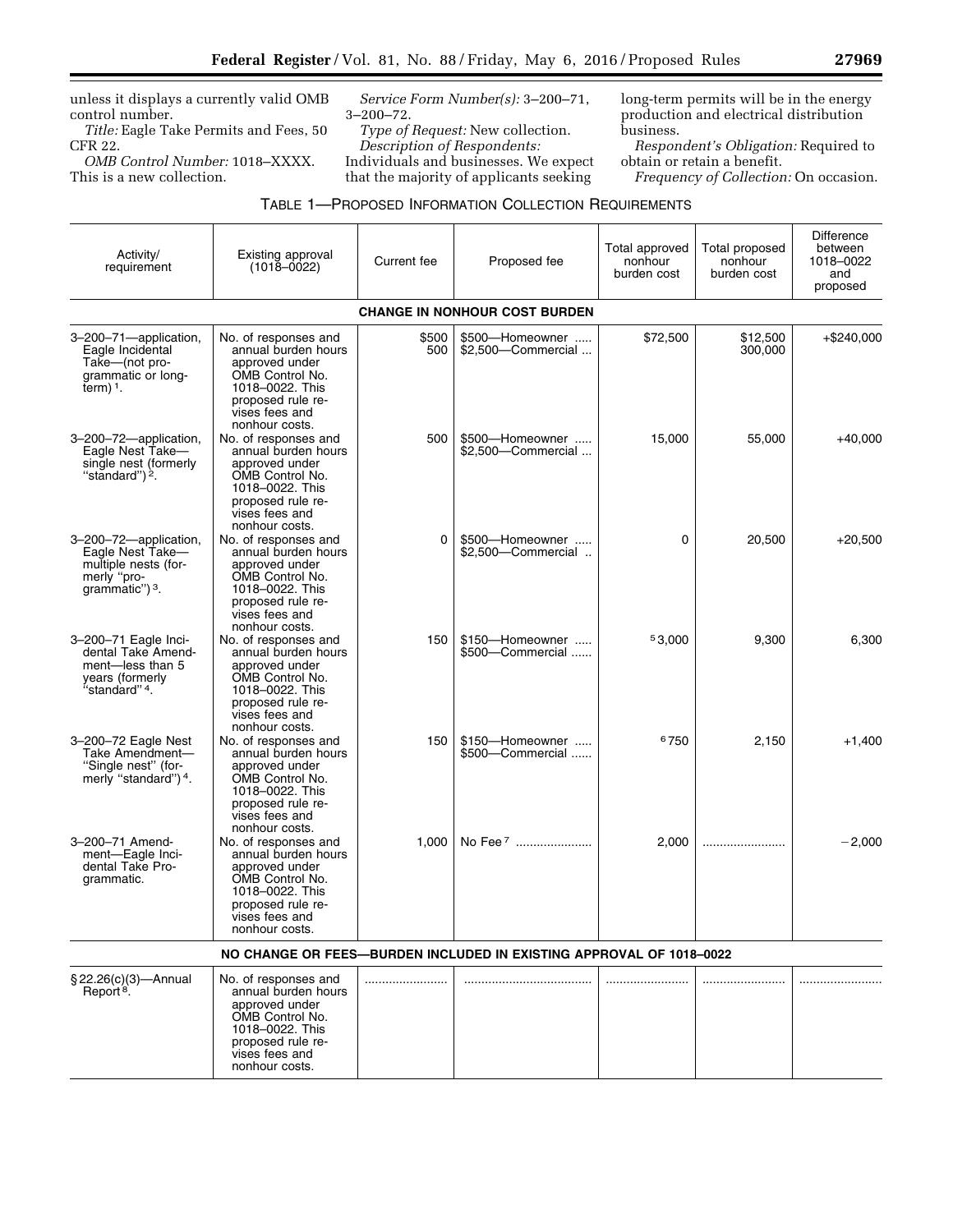| Activity/requirement                                                                                                                                                                                                                                                                                                                                     | Estimated<br>number of<br>annual<br>responses        | Estimated<br>number of<br>annual burden<br>hours | Current fee | Proposed fee | Total approved<br>nonhour<br>burden cost | Total proposed<br>nonhour<br>burden cost | <b>Difference</b><br>between<br>1018-0022<br>and<br>proposed |  |
|----------------------------------------------------------------------------------------------------------------------------------------------------------------------------------------------------------------------------------------------------------------------------------------------------------------------------------------------------------|------------------------------------------------------|--------------------------------------------------|-------------|--------------|------------------------------------------|------------------------------------------|--------------------------------------------------------------|--|
|                                                                                                                                                                                                                                                                                                                                                          | NEW REPORTING REQUIREMENT AND NEW ADMINISTRATION FEE |                                                  |             |              |                                          |                                          |                                                              |  |
| $\S 22.26(c)(7)(ii) - Permit$<br>reviews. At no more<br>than 5 years from the<br>date a permit that ex-<br>ceeds 5 years is<br>issued, and every 5<br>years thereafter, the<br>permittee compiles<br>and submits to the<br>Service, eagle fatality<br>data or other perti-<br>nent information that<br>is site-specific for the<br>project. <sup>9</sup> | 4                                                    | 32                                               | 0           | \$15,000     | 0                                        | \$60,000                                 | $+$ \$60,000                                                 |  |
| Total<br>                                                                                                                                                                                                                                                                                                                                                | 4                                                    | 32                                               |             |              | 93,250                                   | 459,450                                  | 366,200                                                      |  |

1Approved under 1018–0022—145 annual responses (25 from individuals/households (homeowners) and 120 from the private sector (commercial) totaling 2,320 annual burden hours) (400 burden hours for individuals and 1,920 annual burden hours for private sector); \$500 permit fee for both individuals and private sector for a total nonhour burden cost of \$72,500. This proposed rule changes the application fees: Homeowner fee would remain \$500; private sector fee (commercial) would increase to \$2,500. Total for 25 homeowners—\$12,500; Total for 125 com-<br>mercial applicants—\$300,000).

<sup>2</sup> Approved under 1018–0022—30 responses (10 from Individuals/homeowners and 20 from private sector (commercial) totaling 480 burden hours (160 hours (individuals) and 320 hours (private sector). Homeowner fee would remain \$500; private sector fee (commercial) would increase to \$2,500. Total for 10 homeowners—\$5,000.; Total for 20 commercial applicants—\$50.000).<br><sup>3</sup> Approved under 1018–0022—9 responses (1 from Individuals/homeowners and 8 from private sector (commercial) totaling 360 bu

(40 hrs (individuals) and 320 hrs (private sector). The approved non-hour burden cost is \$0; however, that is an error. The permit application processing fee for programmatic nest take permits under the current regulations is \$1,000, so the total current burden cost should be \$9,000 (9 responses). Under the proposed rule, the homeowner fee would increase to \$500; private sector fee (commercial) would increase to \$2,500.

Total for 1 homeowner—\$500; total for 8 commercial—\$20,000.<br>4The amendments for standard non-purposeful eagle take permits and standard eagle nest take permits are combined in the approved collection for a total of 25. Here they are split into 20 eagle incidental take permit amendments and 5 eagle nest take permit amendments.<br><sup>5</sup>Two Homeowner, Eighteen Commercial.

<sup>5</sup> Two Homeowner, Eighteen Commercial.<br><sup>6</sup> One Homeowner; Four Commercial.

<sup>7</sup>The amendment fee for long-term programmatic permits is approved under 1018–0022. Under this proposed rule, it is being removed be-<br>cause the costs associated with it would be included under the proposed Administration

<sup>8</sup> Approved under 1018-0022 (3-202-15)-540 responses (20 from individuals/households and 520 from private sector) totaling 16,200 annual burden hours; nonhour cost burden \$0. There are no fees for annual reports.

<sup>9</sup>This is a new reporting requirement as well as a new Administration Fee. We will not receive any reports or assess the Administration Fee until after a permittee has had a permit for 5 years (earliest probably 2022). We estimate that we will receive 19 responses every 5 years, annualized over the 3-year period of OMB approval results in 4 responses annually. We estimate that each response will take 8 hours, for a total of 32 annual burden hours. We will assess a \$15,000 administration fee for each permittee for a total of \$60,000. Note: this burden reflects what will be imposed in 5 years. Each 5 years thereafter, the burden and nonhour costs will increase because of the number of permittees holding 5 year or longer term permits.

*Estimated Total Nonhour Burden Cost:* \$459,450 for administration fees and application fees associated with changes in this proposed rule. This does not include the nonhour cost burden for eagle/eagle nest take permits approved under OMB Control No. 1018–0022. States, local governments, and tribal governments are exempt from paying these fees.

As part of our continuing effort to reduce paperwork and respondent burdens, we invite the public and other Federal agencies to comment on any aspect of this information collection, including:

(1) Whether or not the collection of information is necessary, including whether or not the information will have practical utility;

(2) The accuracy of our estimate of the burden for this collection of information;

(3) Ways to enhance the quality, utility, and clarity of the information to be collected; and

(4) Ways to minimize the burden of the collection of information on respondents.

If you wish to comment on the information collection requirements of this proposed rule, send your comments directly to OMB (see detailed instructions under the heading Comments on the Information Collection Aspects of this Proposal in the **ADDRESSES** section). Please identify your comments with 1018–AY30. Provide a copy of your comments to the Service Information Collection Clearance Officer (see detailed instructions under the heading Comments on the Information Collection Aspects of this Proposal in the **ADDRESSES** section).

#### *National Environmental Policy Act*

We have prepared a draft programmatic environmental impact statement (DPEIS) under the requirements of the NEPA of 1969 (42 U.S.C. 4321 *et seq.*). The DPEIS analyzes the effects of this proposed rule and our proposed associated management objectives, as well as alternatives to these proposed rule revisions and proposed management objectives. The DPEIS is available online at *[www.regulations.gov](http://www.regulations.gov)* by clicking on the link entitled ''Non-Eagle Management and Regulations DPEIS'' and is also available on the Service's Web site at: *[http://www.fws.gov/birds/management/](http://www.fws.gov/birds/management/managed-species/eagle-management.php) [managed-species/eagle](http://www.fws.gov/birds/management/managed-species/eagle-management.php)[management.php.](http://www.fws.gov/birds/management/managed-species/eagle-management.php)* 

In addition, the Environmental Protection Agency (EPA) is publishing a notice of availability in the **Federal**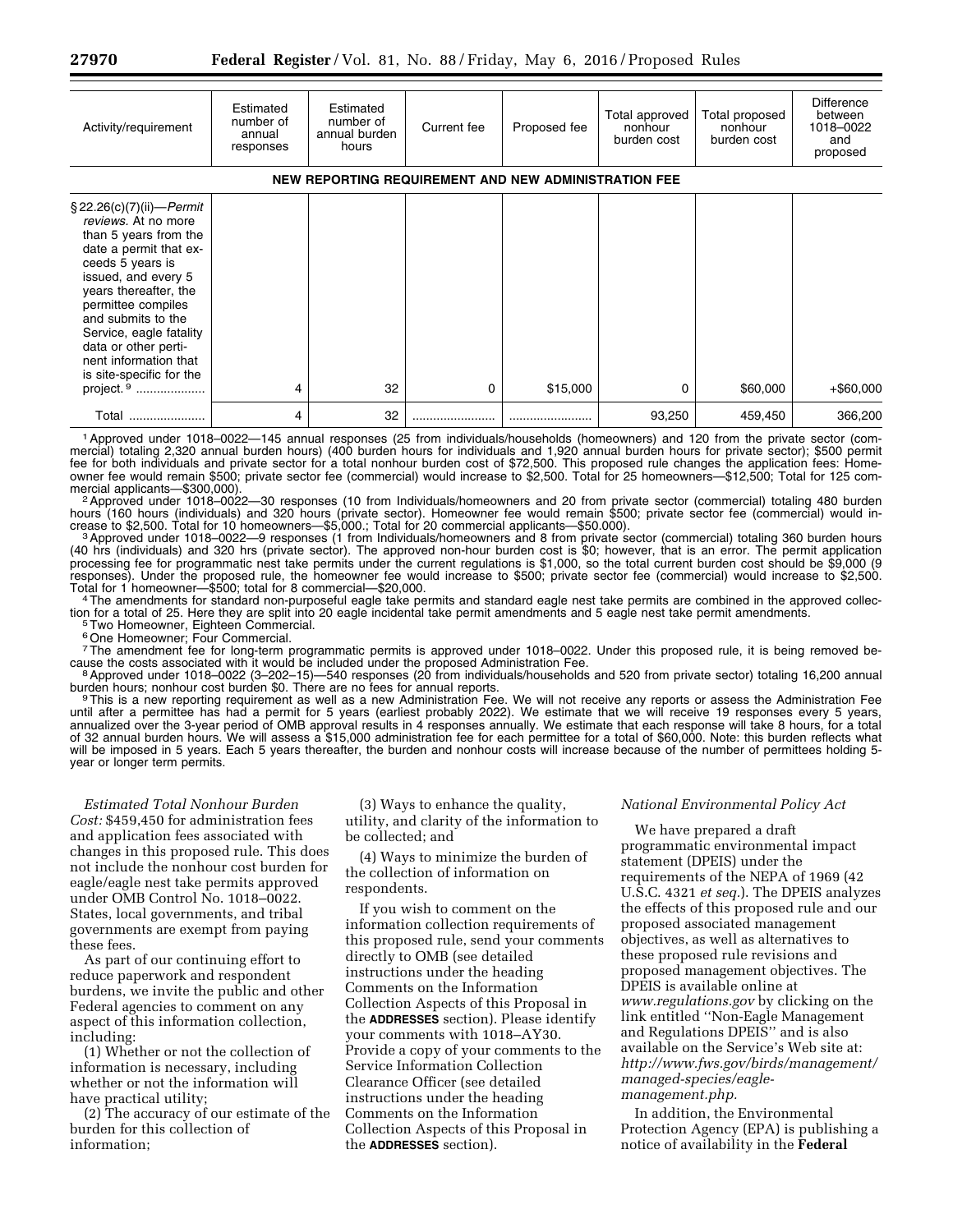**Register** announcing the DPEIS, as required under section 309 of the Clean Air Act (42 U.S.C. 7401 *et seq.*). All EISs are filed with EPA, which publishes a notice of availability on Fridays in the **Federal Register**. For more information, see *[http://www.epa.gov/compliance/](http://www.epa.gov/compliance/nepa/eisdata.html) [nepa/eisdata.html.](http://www.epa.gov/compliance/nepa/eisdata.html)* The publication date of EPA's notice of availability is the official start of the public comment period for the draft EIS. Under the Clean Air Act, EPA also must subsequently announce the final PEIS via the **Federal Register**.

The EPA is charged under section 309 of the Clean Air Act to review all Federal agencies' environmental impact statements (EISs) and to comment on the adequacy and the acceptability of the environmental impacts of proposed actions in the EISs. EPA also serves as the repository (EIS database) for EISs prepared by Federal agencies. The Environmental Impact Statement (EIS) Database provides information about EISs prepared by Federal agencies, as well as EPA's comments concerning the EISs. You may search for EPA comments on EISs, along with EISs themselves, at *[https://](https://cdxnodengn.epa.gov/cdx-enepa-public/action/eis/search) [cdxnodengn.epa.gov/cdx-enepa-public/](https://cdxnodengn.epa.gov/cdx-enepa-public/action/eis/search) [action/eis/search.](https://cdxnodengn.epa.gov/cdx-enepa-public/action/eis/search)* 

#### *Endangered and Threatened Species*

Section 7 of the Endangered Species Act (ESA) of 1973, as amended (16 U.S.C. 1531 *et seq.*), requires Federal agencies to ''insure that any action authorized, funded, or carried out . . . is not likely to jeopardize the continued existence of any endangered species or threatened species or result in the destruction or adverse modification of [critical] habitat'' (16 U.S.C. 1536(a)(2)). Service policies require assessment of impacts to certain rare, candidate, declining, and sensitive species. Before issuance of the final regulations and final DPEIS, the Service will comply with provisions of the Endangered Species Act of 1973, as amended (16 U.S.C. 1531–1543; hereinafter the Act), to ensure that the rulemaking is not likely to jeopardize the continued existence of any species designated as endangered or threatened or modify or destroy its critical habitat and is consistent with conservation programs for those species. Consultations under section 7 of the Act may cause us to change proposals in this and future supplemental proposed rulemaking documents.

#### *Government-to-Government Relationship With Tribes*

In accordance with the President's memorandum of April 29, 1994, ''Government-to-Government Relations

with Native American Tribal Governments'' (59 FR 22951), E.O. 13175, and 512 DM 2, we have evaluated potential effects on federally recognized Indian tribes and have determined that this proposed rule would not interfere with tribes' abilities to manage themselves, their funds, or tribal lands. In September of 2013, we sent a letter to all federally recognized tribes inviting them to consult about possible changes to the eagle take permit regulations. The letter notified Tribes of the Service's intent to amend the regulations and sought feedback about their interest in consultation on the amendment. After sending these letters and receiving responses from several Tribes, FWS conducted webinars, group meetings, and meetings with individual Tribes. The FWS will continue to respond to all Tribal requests for consultation on this effort.

Several tribes that value eagles as part of their cultural heritage objected to the 2013 rule that extended maximum permit duration for programmatic permits based on a concern that the regulations would not adequately protect eagles. Those tribes may perceive further negative effects from similar provisions proposed in this rulemaking. However, eagles would be sufficiently protected under this proposal because only those applicants who commit to adaptive management measures to ensure the preservation of eagles will receive permits with terms longer than 5 years and those permits will be reviewed at 5-year intervals and amended if necessary.

#### *Energy Supply, Distribution, or Use (Executive Order 13211)*

E.O. 13211 addresses regulations that significantly affect energy supply, distribution, and use. E.O. 13211 requires agencies to prepare Statements of Energy Effects when undertaking certain actions. This rule, if finalized as proposed, would likely be used by numerous energy generation projects seeking compliance with the Eagle Act. However, the rule is not a significant regulatory action under E.O. 13211, and no Statement of Energy Effects is required.

#### **Material Incorporated by Reference**

These proposed regulations incorporate by reference two appendices of the Service's Eagle Conservation Plan Guidance, Module 1—Land-based Wind Energy (ECPG) (USFWS, 2013). The guidance went through two periods of public notice and comment during its development and, separately, was twice peer-reviewed by independent thirdparties. The ECPG is available in the

Service's Web site at: *[http://](http://www.fws.gov/migratorybirds/pdf/management/eagleconservationplanguidance.pdf) [www.fws.gov/migratorybirds/pdf/](http://www.fws.gov/migratorybirds/pdf/management/eagleconservationplanguidance.pdf) [management/](http://www.fws.gov/migratorybirds/pdf/management/eagleconservationplanguidance.pdf) [eagleconservationplanguidance.pdf.](http://www.fws.gov/migratorybirds/pdf/management/eagleconservationplanguidance.pdf)*  Proposed provisions at § 22.26(d)(3)(i) would incorporate by reference are ECPG Appendix C: Stage 2—Site-Specific Surveys and Assessment and ECPG Appendix D: Stage 3—Predicting Eagle Fatalities.

#### **Literature Cited**

- Brown, J. L., M. W. Collopy, E. J. Gott, P. W. Juergens, A. B. Montoya, and W. G. Hunt. 2006. Wild-reared aplomado falcons survive and recruit at higher rates than hacked falcons in a common environment. Biological Conservation 131:453–458.
- Kochert, M.N., Steenhof, K., 2012. Frequency of nest use by golden eagles in southwestern Idaho. J. Raptor Res. 46, 239–247. *[http://dx.doi.org/10.3356/JRR-](http://dx.doi.org/10.3356/JRR-12-00001.1)[12-00001.1](http://dx.doi.org/10.3356/JRR-12-00001.1)*.
- McIntyre, C. L., D. C. Douglas, and M. W. Collopy. 2008. Movements of golden eagles (*Aquila chrysaetos*) from interior Alaska during their first year of independence. The Auk 125:214–224.
- McIntyre, C. 2012. Quantifying sources of mortality and winter ranges of golden eagles from interior Alaska using banding and satellite tracking. Journal of Raptor Research 46:129–134.
- Mojica, E. K., J. M. Meyers, B. A. Millsap, and K. L. Haley. 2008. Migration of Florida sub-adult bald eagles. The Wilson Journal of Ornithology 120:304–310.
- U.S. Fish and Wildlife Service. 2007. National Bald Eagle Management Guidelines. Division of Migratory Bird Management. *[http://www.fws.gov/birds/](http://www.fws.gov/birds/management/managed-species/eagle-management.php) [management/managed-species/eagle](http://www.fws.gov/birds/management/managed-species/eagle-management.php)[management.php.](http://www.fws.gov/birds/management/managed-species/eagle-management.php)*
- U.S. Fish and Wildlife Service. 2009. Final Environmental Assessment: Proposal to Permit Take as Provided Under the Bald and Golden Eagle Protection Act. Division of Migratory Bird Management. *[http://www.fws.gov/migratorybirds/pdf/](http://www.fws.gov/migratorybirds/pdf/management/FEAEagleTakePermit.pdf) [management/FEAEagleTakePermit.pdf.](http://www.fws.gov/migratorybirds/pdf/management/FEAEagleTakePermit.pdf)*
- U.S. Fish and Wildlife Service. 2013. Eagle conservation plan guidance. Module 1 land-based wind energy. Version 2. Division of Migratory Bird Management. *[https://www.fws.gov/migratorybirds/pdf/](https://www.fws.gov/migratorybirds/pdf/management/eagleconservationplanguidance.pdf) [management/](https://www.fws.gov/migratorybirds/pdf/management/eagleconservationplanguidance.pdf)*
- *[eagleconservationplanguidance.pdf.](https://www.fws.gov/migratorybirds/pdf/management/eagleconservationplanguidance.pdf)*  U.S. Fish and Wildlife Service. 2016. Bald and Golden Eagles: Status, trends, and estimation of sustainable take rates in the United States. Division of Migratory Bird Management, Washington DC, USA.

#### **List of Subjects**

#### *50 CFR Part 13*

Administrative practice and procedure, Exports, Fish, Imports, Plants, Reporting and recordkeeping requirements, Transportation, Wildlife.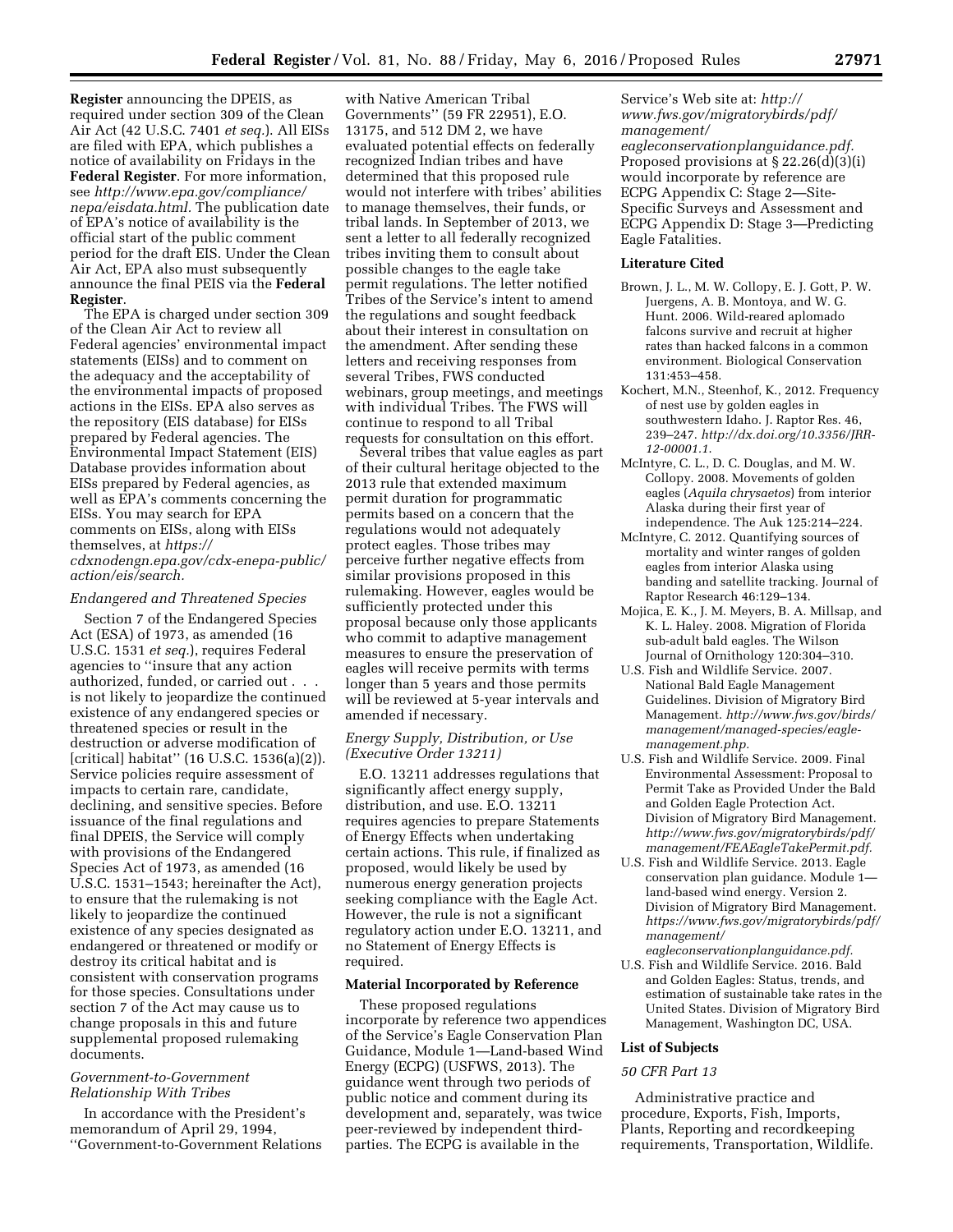*50 CFR Part 22* 

Birds, Exports, Imports, Migratory birds, Reporting and recordkeeping requirements, Transportation, Wildlife.

#### **Proposed Regulation Promulgation**

For the reasons described in the preamble, we propose to amend subchapter B of chapter I, title 50 of the Code of Federal Regulations, as set forth below:

#### **PART 13—GENERAL PERMIT PROCEDURES**

■ 1. The authority for part 13 continues to read as follows:

**Authority:** 16 U.S.C. 668a, 704, 712, 742j– l, 1374(g), 1382, 1538(d), 1539, 1540(f), 3374, 4901–4916; 18 U.S.C. 42; 19 U.S.C. 1202; 31 U.S.C. 9701.

■ 2. In § 13.11, revise the entries for ''Bald and Golden Eagle Protection Act'' in the table in paragraph (d)(4) to read as follows:

|         |               | §13.11 Application procedures. |         |         |  |  |
|---------|---------------|--------------------------------|---------|---------|--|--|
| $\star$ | $\star$       |                                | $\star$ | $\star$ |  |  |
|         | (d) * * *     |                                |         |         |  |  |
|         | $(4) * * * *$ |                                |         |         |  |  |

| Type of permit                                                     | CFR.<br>citation | Permit<br>application<br>fee                 | Amendment<br>fee  |  |
|--------------------------------------------------------------------|------------------|----------------------------------------------|-------------------|--|
|                                                                    |                  |                                              |                   |  |
| <b>Bald and Golden Eagle Protection Act</b>                        |                  |                                              |                   |  |
| Eagle Take permits—Depredation and Protection of Health and Safety |                  | No fee                                       | 50.               |  |
| Eagle Transport-Native American Religious Purposes                 |                  | $100$<br>75<br>No fee                        | 50                |  |
|                                                                    |                  | 2,500<br>500<br>$36,000$                     | 500<br>150        |  |
|                                                                    |                  | $1,000$<br>2,500<br>$5,000$<br>500<br>No fee | 500<br>500<br>150 |  |

### **PART 22—EAGLE PERMITS**

\* \* \* \* \*

■ 3. The authority citation for part 22 is revised to read as follows:

**Authority:** 16 U.S.C. 668–668d; 703–712; 1531–1544.

- 4. Amend § 22.3 by:
- a. Removing the definition of
- ''Advanced conservation practices'';

■ b. Adding a definition for ''Alternate nest'';

■ c. Removing the definition of "Area nesting population'';

■ d. Adding definitions for "Compatible with the preservation of the bald eagle or the golden eagle'' and ''Eagle management unit'';

■ d. Revising the definition of ''Eagle nest'';

■ e. Removing the definition of ''Inactive nest'';

■ f. Adding definitions for "In-use nest" and ''Local area population'';

- g. Removing the definition of
- ''Maximum degree achievable'';

■ h. Adding a definition for "Nesting territory'';

■ i. Revising the definition of ''Practicable''; and

■ j. Removing the definitions of ''Programmatic permit'', ''Programmatic take'', and ''Territory''.

\*\*\*\*\*\*\*

The additions and revisions read as follows:

#### **§ 22.3 What definitions do you need to know?**

\* \* \* \* \* *Alternate nest* means one of potentially several nests within a nesting territory that is not a used nest at the current time. When there is no used nest, all nests in the territory are alternate nests.

\* \* \* \* \* *Compatible with the preservation of the bald eagle or the golden eagle* means consistent with the goals of maintaining stable or increasing breeding populations in all eagle management units and persistence of local populations throughout the geographic range of both species.

\* \* \* \* \* *Eagle management unit (EMU)* means the geographic scale over which permitted take is regulated to meet the management objective.

*Eagle nest* means any assemblage of materials built, maintained, or used by bald eagles or golden eagles for the purpose of reproduction.

\* \* \* \* \*

*In-use nest* means a bald or golden eagle nest characterized by the presence of one or more eggs, dependent young, or adult eagles on the nest in the past 10 days during the breeding season.

\* \* \* \* \*

*Local area population (LAP)* means the bald or golden eagle population within the area of a human activity or project bounded by the natal dispersal distance for the respective species. The LAP is estimated using the average eagle density of the EMU or EMUs where the activity or project is located.

\* \* \* \* \*

*Nesting territory* means the area that contains one or more eagle nests within the home range of a mated pair of eagles, regardless of whether such nests were built by the current resident pair.

\* \* \* \* \*

*Practicable* means available and capable of being done after taking into consideration existing technology, logistics, and cost in light of a mitigation measure's beneficial value to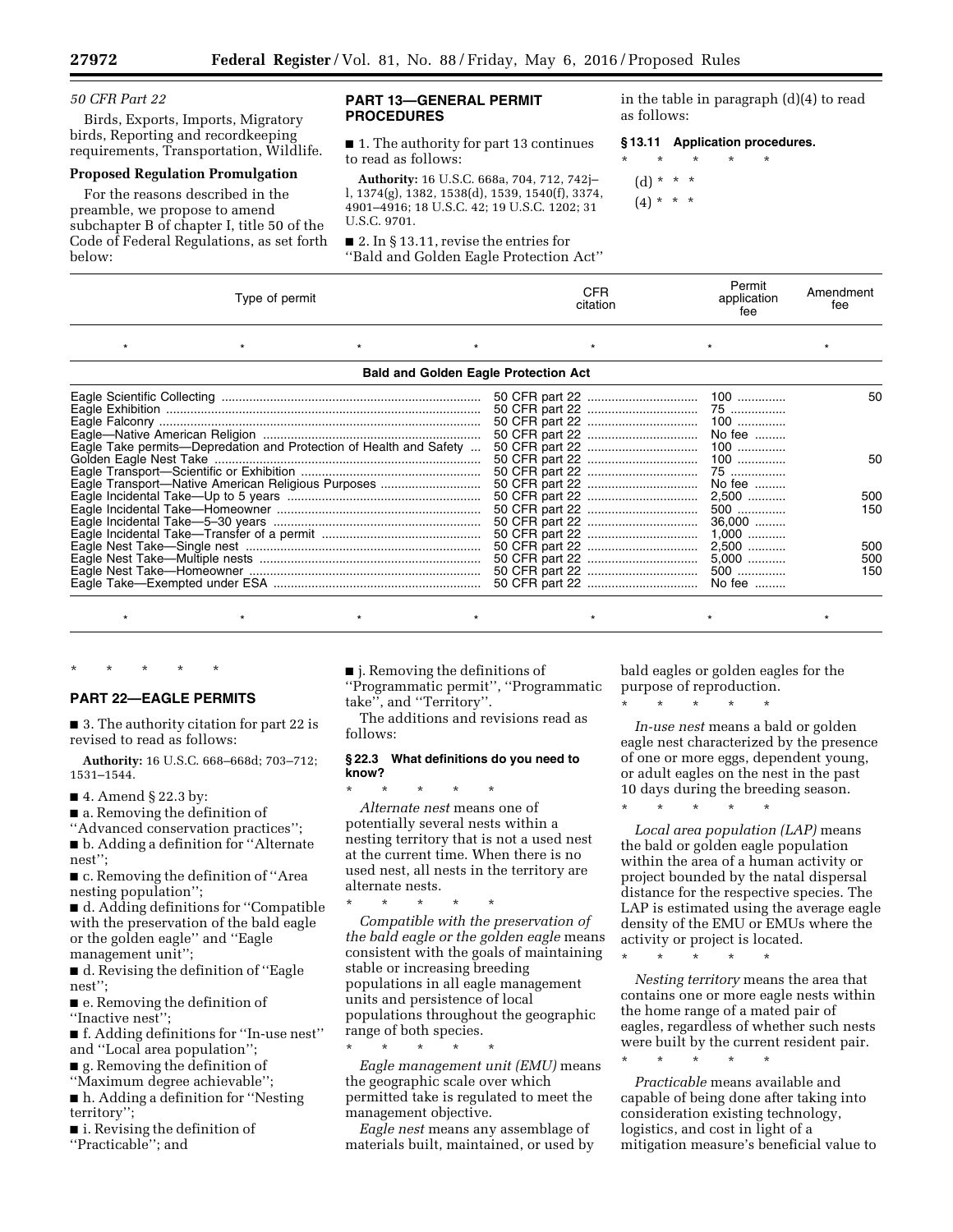eagles and the activity's overall purpose, scope, and scale.

\* \* \* \* \*

#### **§ 22.4 [Amended]**

■ 5. Amend § 22.4(a) by removing "and 1018–0136'' in the first sentence.  $\blacksquare$  6. Amend § 22.11 by revising paragraph (c) to read as follows:

#### **§ 22.11 What is the relationship to other permit requirements?**

\* \* \* \* \* (c) A permit under this part only authorizes take, possession, and/or transport under the Bald and Golden Eagle Protection Act and does not provide authorization under the Migratory Bird Treaty Act or the Endangered Species Act for the take, possession, and/or transport of migratory birds or endangered or threatened species other than bald or golden eagles.

\* \* \* \* \* ■ 7. Amend § 22.25 by:

■ a. Revising the first sentence of the introductory text;

■ b. Removing the semicolons at the ends of paragraphs (a)(1) and (2) and adding periods in their place;  $\blacksquare$  c. Revising paragraph (a)(4);

■ d. Removing the semicolon at the end of paragraph (a)(5) and adding a period in its place;

■ e. Removing paragraph (a)(6) and redesignating paragraphs (a)(7) through  $(9)$  as paragraphs  $(a)(6)$  through  $(8)$ ; ■ f. Removing the semicolon at the end of newly redesignated paragraph (a)(6)

and adding a period in its place and removing ''; and'' at the end of newly redesignated paragraph (a)(7) and adding a period in its place;

■ g. Revising paragraphs (b)(1) and (4); ■ h. Removing paragraphs (c)(3) and (6) and redesignating paragraphs (c)(4) and  $(5)$  as paragraphs  $(c)(3)$  and  $(4)$ ; and ■ i. Revising newly designated paragraphs (c)(3) and (4).

The revisions read as follows:

#### **§ 22.25 What are the requirements concerning permits to take golden eagle nests?**

The Director may, upon receipt of an application and in accordance with the issuance criteria of this section, issue a permit authorizing any person to take alternate golden eagle nests during a resource development or recovery operation if the taking is compatible with the preservation of golden eagles. \* \* \*

 $(a) * * * *$ 

(4) *Nest and territory occupancy data.*  (i) For each golden eagle nest proposed to be taken, the applicant must identify on an appropriately scaled map or plat

the exact location of each golden eagle nest in the nesting territory. The map or plat must contain enough details so that each golden eagle nest can be readily located by the Service.

(ii) A description of the monitoring that was done to verify that eagles are not attending the nest for breeding purposes, and any additional available documentation used in identifying which nests within the territory were inuse nests in current and past breeding seasons.

\* \* \* \* \*

(b) \* \* \*

(1) Only alternate golden eagle nests may be taken;

\* \* \* \* \* (4) The permittee must comply with any mitigation and monitoring measures determined by the Director to be practicable and compatible with the resource development or recovery operation; and

 $\star$   $\star$  $(c) * * * *$ 

(3) Whether suitable golden eagle nesting and foraging habitat unaffected by the resource development or recovery operation is available to accommodate any golden eagles displaced by the resource development or recovery operation; and

(4) Whether practicable mitigation measures compatible with the resource development or recovery operation are available to encourage golden eagles to reoccupy the resource development or recovery site. Mitigation measures may include, but are not limited to, reclaiming disturbed land to enhance golden eagle nesting and foraging habitat, relocating in suitable habitat any golden eagle nest taken, or establishing one or more nest sites.

\* \* \* \* \* ■ 8. Amend § 22.26 by:

■ a. Revising paragraphs (a) and (c)(1) through (3);

■ b. Redesignating paragraphs (c)(7) through  $(10)$  as  $(c)(8)$  through  $(11)$  and adding new paragraph (c)(7);

■ c. Revising paragraph (d)(2) and adding paragraph (d)(3);

■ d. Revising paragraph (e)(1);

■ e. Redesignating paragraphs (e)(3), (4), and (5) as paragraphs (e)(5), (7), and (9), adding new paragraphs (e)(3), (4), (6), and (8);

■ f. Revising newly redesignated paragraphs (e)(5) and (e)(7)(i) through (iv);

■ g. Removing newly redesignated paragraph  $(e)(7)(v)$ ;

■ h. Revising paragraphs (f)(2) through (6);

 $\blacksquare$  i. Adding paragraphs (f)(7) and (8); and

■ j. Revising paragraph (h). The revisions and additions read as follows:

#### **§ 22.26 Permits for eagle take that is associated with, but not the purpose of, an activity.**

(a) *Purpose and scope.* This permit authorizes take of bald eagles and golden eagles where the take is compatible with the preservation of the bald eagle and the golden eagle; is necessary to protect an interest in a particular locality; is associated with, but not the purpose of, the activity; and cannot practicably be avoided.

\* \* \* \* \*

(c) \* \* \* (1) You must comply with all avoidance, minimization, or other mitigation measures specified in the terms of your permit to mitigate for the detrimental effects on eagles, including

indirect effects, of the permitted take. (i) Compensatory mitigation scaled to project impacts will be required for any permit authorizing take that would exceed the authorized take limits. Compensatory mitigation for this purpose must ensure the preservation of the affected eagle species by reducing another ongoing form of mortality by an amount equal to or greater than the unavoidable mortality, or increasing carrying capacity to allow the eagle population to grow by an equal or greater amount.

(ii) Compensatory mitigation may also be required in the following circumstances:

(A) When cumulative authorized take, including the proposed take, would exceed 5 percent of the local area population; or

(B) When available data indicate that cumulative unauthorized mortality would exceed 10 percent of the local area population.

(iii) All required compensatory mitigation must:

(A) Be determined based on application of all practicable avoidance and minimization measures;

(B) Be sited within the same eagle management unit where the permitted take will occur unless the Service has reliable data showing that the population affected by the take includes individuals that are reasonably likely to use another EMU during part of their seasonal migration;

(C) Use the best available science in formulating and monitoring the longterm effectiveness of mitigation measures;

(D) Be additional to any existing or foreseeably expected conservation and mitigation efforts planned for the future;

(E) Be durable and, at a minimum, maintain its intended purpose for as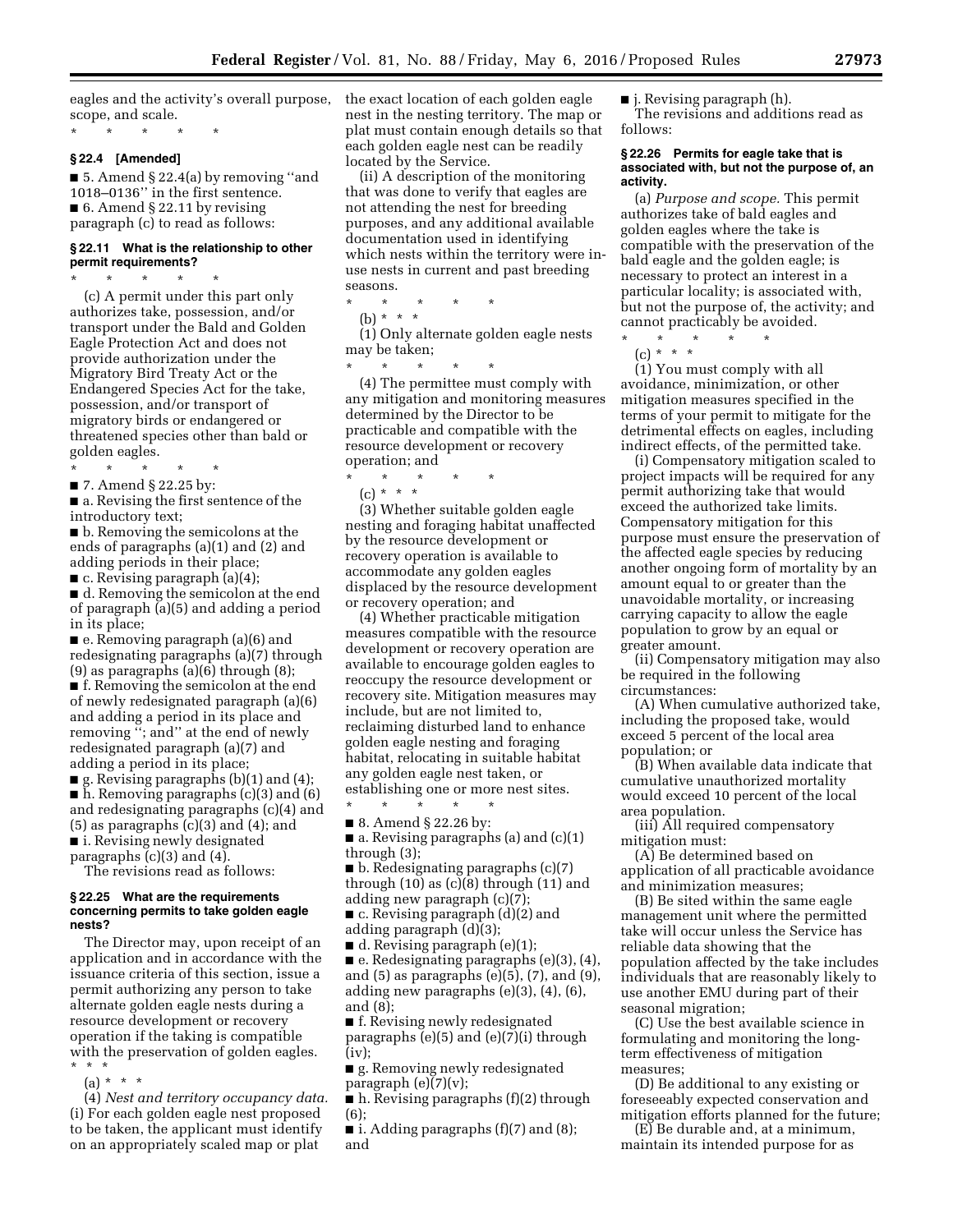long as impacts of the authorized take persist; and

(F) Account for uncertainty and risk of failure with regard to the amount of compensatory mitigation required.

(iv) Compensatory mitigation may include conservation banking, in-lieu fee programs, and other third-party mitigation projects or arrangements. Permittee-responsible mitigation may be approved provided the permittee submits verifiable documentation sufficient to demonstrate that the standards set forth in paragraph (c)(1)(iii) of this section have been met and the alternative means of compensatory mitigation will offset the permitted take to the degree that is compatible with the preservation of eagles.

(2) *Monitoring.* (i) You may be required to monitor eagle use of important eagle-use areas where eagles are likely to be affected by your activities for up to 3 years after completion of the activity or as set forth in a separate management plan, as specified on your permit. For ongoing activities and enduring site features that will likely continue to result in take, periodic monitoring may be required for as long as the data are needed to assess impacts to eagles.

(ii) The frequency and duration of required monitoring will depend on the form and magnitude of the anticipated take and the objectives of associated avoidance, minimization, or other mitigation measures, not to exceed what is reasonable to meet the primary purpose of the monitoring, which is to provide data needed by the Service regarding the impacts of the activity on eagles for purposes of adaptive management. You must coordinate with the Service to develop project-specific monitoring protocols. If the Service has officially issued or endorsed, through rulemaking procedures, monitoring protocols for the activity that will take eagles, you must follow them, unless the Service waives this requirement.

(3) You must submit an annual report summarizing the information you obtained through monitoring to the Service every year that your permit is valid and for up to 3 years after completion of the activity or termination of the permit, as specified in your permit. The Service will make eagle mortality information from annual reports available to the public.

\* \* \* \* \* (7) *Additional conditions for permits with durations longer than 5 years—*(i) *Adaptive management.* The permit may specify conditions under which modifications to avoidance,

minimization, or compensatory mitigation measures or monitoring protocols may be required.

(ii) *Permit reviews.* At no more than 5 years from the date a permit that exceeds 5 years is issued, and every 5 years thereafter, the permittee will compile, and submit to the Service, eagle fatality data or other pertinent information that is site-specific for the project, as required by the permit. The Service will review the information to determine:

(A) Whether adaptive management conditions specified in the permit pursuant to paragraph (c)(7)(i) of this section have been reached that would indicate that modifications to avoidance, minimization, or other mitigation measures or monitoring protocols as described in the permit should be implemented; and

(B) Whether, after negotiation with the permittee, to make additional changes to a permit, including any of the following:

(*1*) Update fatality predictions and authorized take levels for the facility.

(*2*) Add, remove, or adjust avoidance and minimization measures. Such measures may be required if:

(*i*) Authorized take levels are, or likely will be, exceeded;

(*ii*) Additional or modified, appropriate and practicable avoidance and/or minimization measures shown to be effective in reducing risk to eagles become available and are feasible to implement at reasonable cost to the permittee; or

(*iii*) Avoidance and/or minimization measures in place are shown to be ineffective or unnecessary.

(*3*) Update monitoring requirements. (*4*) Suspend or revoke the permit in accordance with part 13 of this subchapter B.

(C) In consultation with the permittee, compensatory mitigation for future years for the project, taking into account the observed levels of take based on approved protocols for monitoring, searching, and estimating total take, and also accounting for changes in operations or permit conditions pursuant to paragraphs (c)(7)(ii)(A) and (B) of this section.

(iii) *Fees.* For permits with terms longer than 5 years, an Administration Fee of \$15,000 will be assessed every 5 years for permit review.

\* \* \* \* \*

(d) \* \* \*

(2) Your application must consist of a completed application Form 3–200–71 and all required attachments. Send applications to the Regional Director of the Region in which the take would

occur—Attention: Migratory Bird Permit Office. You can find the current addresses for the Regional Directors in § 2.2 of subchapter A of this chapter.

(3) Applicants must coordinate with the Service to develop project-specific monitoring and survey protocols, take probability models, and any other applicable data quality standards, and include in your application all the data thereby obtained.

(i) If the Service has officially issued or endorsed, through rulemaking procedures, survey, modeling, or other data quality standards for the activity that will take eagles, you must follow them and include in your application all the data thereby obtained, unless the Service waives this requirement for your application. Applicants seeking an eagle take permit for a wind-energy generation facility must follow the data quality standards in Appendices C, and D of the Eagle Conservation Plan Guidance, Module 1—Land-based Wind Energy, available at *[https://](https://www.fws.gov/migratorybirds/pdf/management/eagleconservationplanguidance.pdf) [www.fws.gov/migratorybirds/pdf/](https://www.fws.gov/migratorybirds/pdf/management/eagleconservationplanguidance.pdf) [management/](https://www.fws.gov/migratorybirds/pdf/management/eagleconservationplanguidance.pdf)*

*[eagleconservationplanguidance.pdf,](https://www.fws.gov/migratorybirds/pdf/management/eagleconservationplanguidance.pdf)*  which are incorporated by reference into this paragraph, and include in your application all the data thereby obtained, unless the Service waives this requirement for your application.

(ii) Application of the Serviceendorsed data quality standards of paragraph (d)(3)(i) of this section may not be needed if:

(A) The Service has data of sufficient quality to predict the likely risk to eagles;

(B) Expediting the permit process will benefit eagles; or

(C) The Service determines the risk to eagles from the activity is low enough relative to the status of the eagle population based on:

*(1)* Physiographic and biological factors of the project site; or

*(2)* The project design (*i.e.,* use of proven technology, micrositing, etc.). (e) \* \* \*

(1) Whether take is likely to occur based on the magnitude and nature of the impacts of the activity.

\* \* \* \* \* (3) Whether the cumulative authorized take, including the proposed take, would exceed 5 percent of the local area population.

(4) Any available data indicating that unauthorized take may exceed 10 percent of the local area population.

(5) Whether the applicant has proposed all avoidance and minimization measures to reduce the take to the maximum degree practicable relative to the magnitude of the impacts to eagles.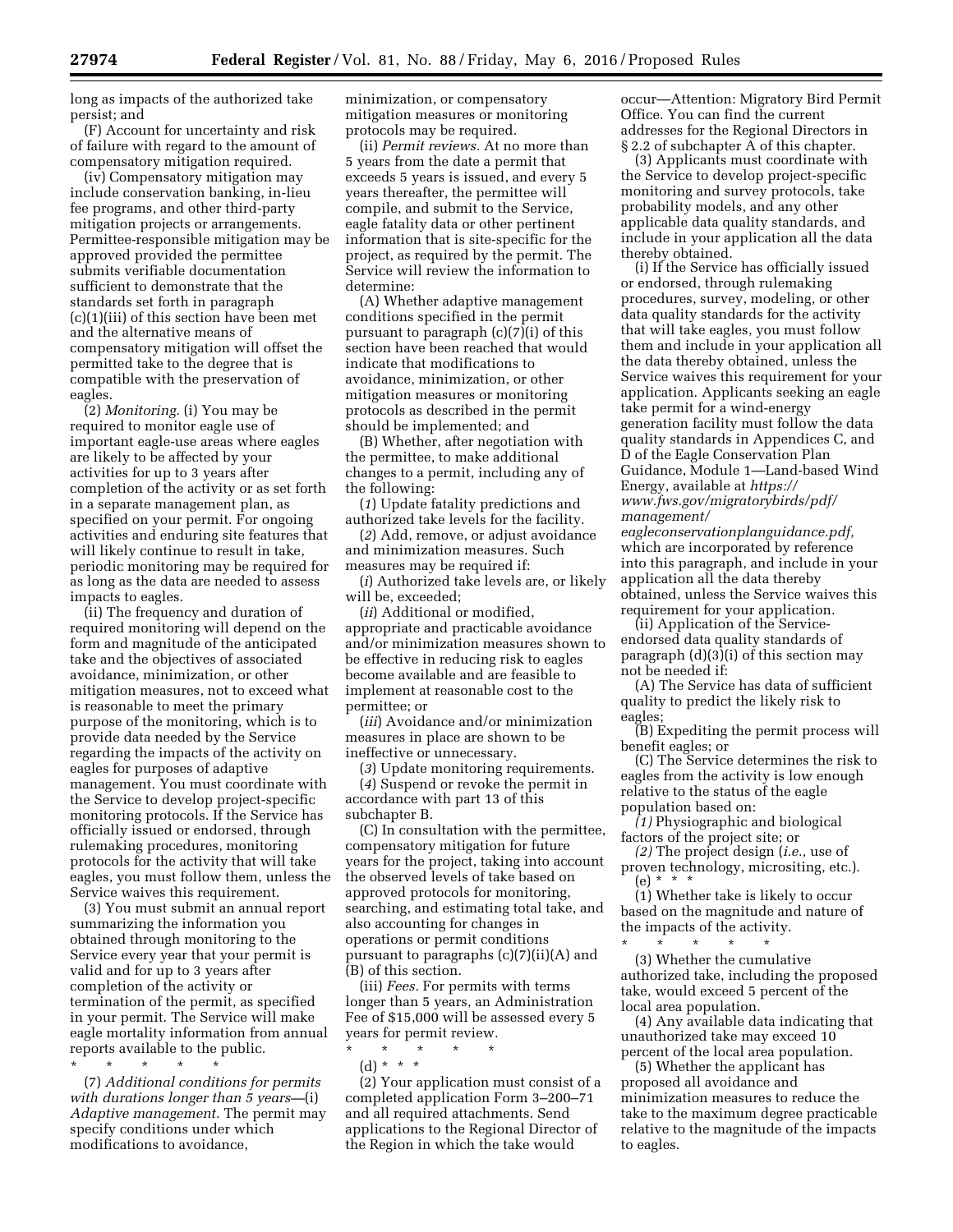(6) Whether the applicant has proposed all appropriate and practicable compensatory mitigation measures to compensate for remaining unavoidable impacts after all appropriate and practicable avoidance and minimization measures have been applied.

(7) \* \* \*

(i) Safety emergencies;

(ii) Increased need for traditionally practiced Native American tribal religious use that requires eagles be taken from the wild;

(iii) Non-emergency activities necessary to ensure public health and safety; and

(iv) Other interests.

(8) For projects that are already operational and have taken eagles without a permit, whether such past unpermitted eagle take has been resolved or is in the process of resolution with the Office of Law Enforcement through settlement or other appropriate means.

 $(f) * * * *$ 

(2) The take will not result in cumulative authorized take that exceeds 5 percent of the local area population, or the Service can determine that permitting take over 5 percent of that local area population is compatible with the preservation of the bald eagle or the golden eagle.

(3) The taking is necessary to protect a legitimate interest in a particular locality.

(4) The taking is associated with, but not the purpose of, the activity.

(5) The applicant has applied all appropriate and practicable avoidance and minimization measures to reduce impacts to eagles.

(6) The applicant has applied all appropriate and practicable compensatory mitigation measures, when required, pursuant to paragraph (c) of this section, to compensate for remaining unavoidable impacts after all appropriate and practicable avoidance and minimization measures have been applied.

(7) Issuance of the permit will not preclude issuance of another permit necessary to protect an interest of higher priority as set forth in paragraph (e)(7) of this section.

(8) Issuance of the permit will not interfere with an ongoing civil or criminal action concerning unpermitted past eagle take at the project.

\* \* \* \* \*

(h) *Permit duration.* The duration of each permit issued under this section will be designated on its face and will be based on the duration of the proposed activities, the period of time for which take will occur, the level of

impacts to eagles, and the nature and extent of mitigation measures incorporated into the terms and conditions of the permit. A permit for incidental take will not exceed 30 years.

\* \* \* \* \* ■ 9. Amend § 22.27 by:

 $\blacksquare$  a. Revising paragraphs (a)(1)(i)

through (iv), (a)(3), and (b)(1), (2), and (7);

■ b. Redesignating paragraphs (b)(8) through (10) as paragraphs (b)(9) through (11) and adding a new

paragraph (b)(8); and

■ c. Revising paragraphs (e)(1), (e)(2) introductory text, (e)(2)(ii) and (iii), and (e)(4) through (6).

The revisions and addition read as follows:

#### **§ 22.27 Removal of eagle nests.**

(a) \* \* \*

(1) \* \* \* (i) An in-use or alternate nest where necessary to alleviate an existing safety emergency, or to prevent a rapidly developing safety emergency that is otherwise likely to result in bodily harm to humans or eagles while the nest is still in use by eagles for breeding purposes;

(ii) An alternate nest when the removal is necessary to ensure public health and safety;

(iii) An alternate nest, or an in-use nest prior to egg-laying, that is built on a human-engineered structure and creates, or is likely to create, a functional hazard that renders the structure inoperable for its intended use; or

(iv) An alternate nest, provided the take is necessary to protect an interest in a particular locality and the activity necessitating the take or the mitigation for the take will, with reasonable certainty, provide a net benefit benefit to eagles.

\* \* \* \* \* (3) A permit may be issued under this section to cover multiple nest takes over a period of up to 5 years, provided the permittee complies with comprehensive measures developed in coordination with the Service to minimize the need to remove nests and specified as conditions of the permit.

\* \* \* \* \* (b) \* \* \*

(1) The permit does not authorize take of in-use nests except:

(i) For safety emergencies as provided under paragraph (a)(1)(i) of this section; or

(ii) Prior to egg-laying if the in-use nest is built on a human-engineered structure and meets the provisions set forth in paragraph (a)(1)(iii) of this section.

(2) When an in-use nest must be removed under this permit, any take of nestlings or eggs must be conducted by a Service-approved, qualified agent. All nestlings and viable eggs must be immediately transported to foster/ recipient nests or a rehabilitation facility permitted to care for eagles, as directed by the Service, unless the Service waives this requirement. \* \* \* \* \*

(7) You must comply with all avoidance, minimization, or other mitigation measures specified in the terms of your permit to mitigate for the detrimental effects on eagles, including indirect effects, of the permitted take.

(8) Compensatory mitigation scaled to project impacts will be required for any permit authorizing take that would exceed the authorized take limits. Compensatory mitigation may also be required in the following circumstances:

(i) When cumulative authorized take, including the proposed take, would exceed 5 percent of the local area population;

(ii) When available data indicates that cumulative unauthorized mortality would exceed 10 percent of the local area population;

(iii) If otherwise necessary to maintain the persistence of local eagle populations throughout their geographic range; or

(iv) If the permitted activity does not provide a net benefit to eagles, you must apply appropriate and practicable compensatory mitigation measures as specified in your permit to provide a net benefit to eagles scaled to the effects of the nest removal.

\* \* \* \* \*

(e) \* \* \*

(1) The direct and indirect effects of the take and required mitigation, together with the cumulative effects of other permitted take and additional factors affecting eagle populations, are compatible with the preservation of the bald eagle or the golden eagle.

(2) For alternate nests: \* \* \* \* \*

(ii) The nest is built on a humanengineered structure and creates, or is likely to create, a functional hazard that renders the structure inoperable for its intended use; or

(iii) The take is necessary to protect a legitimate interest in a particular locality, and the activity necessitating the take or the mitigation for the take will, with reasonable certainty, provide a net benefit to eagles.

(3) For in-use nests prior to egglaying, the nest is built on a humanengineered structure and creates, or is likely to create, a functional hazard that